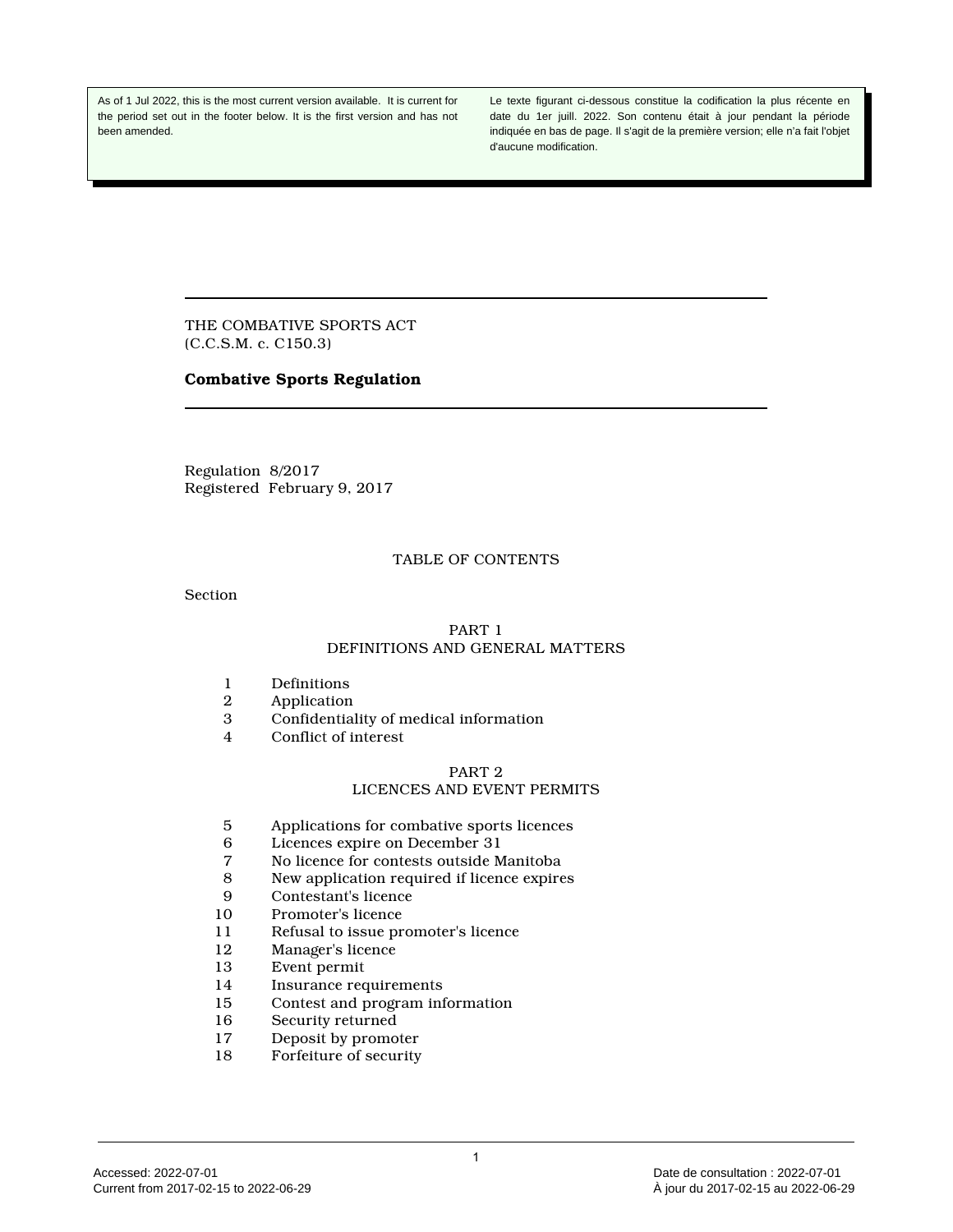#### PART 3

#### PROMOTERS, CONTESTANTS, SECONDS AND MANAGERS

- 19 Responsibilities of promoters<br>20 No advertising or change to pr
- 20 No advertising or change to program without approval<br>21 Promoter and contestant contract
- 21 Promoter and contestant contract<br>22 Promoter's conflict of interest
- 22 Promoter's conflict of interest<br>23 Start of main or feature conter
- Start of main or feature contest
- 24 Persons at ringside<br>25 Fee on gate receipts
- 25 Fee on gate receipts<br>26 Information and rec
- 26 Information and records<br>27 Pre-contest requirements
- Pre-contest requirements
- 28 Training injuries to be reported
- 29 Limits on competing in a contest<br>30 General requirements of contesta
- General requirements of contestants
- 31 Uniform and equipment during a contest<br>32 Reporting to the dressing room
- 32 Reporting to the dressing room
- 33 Failure to appear for a contest
- 34 Post-contest medical examination<br>35 Testing for prohibited substances
- 35 Testing for prohibited substances and alcohol
- 36 Rest periods after a boxing contest<br>37 Rest periods after a MMA contest
- Rest periods after a MMA contest
- 38 Automatic suspension during rest period<br>39 Requirement for seconds
- 39 Requirement for seconds<br>40 Manager's licence require
- 40 Manager's licence required<br>41 Number of contestants limi
- 41 Number of contestants limited<br>42 Manager's conflict of interest
- Manager's conflict of interest
- 43 Working as a second

#### PART 4

#### CONTEST LOCATION, FACILITIES AND EQUIPMENT

- 44 Specified contest location
- 45 Dressing rooms and supplies<br>46 Access to telephone
- 46 Access to telephone<br>47 General equipment
- 47 General equipment requirements<br>48 Requirements for rings for boxing
- 48 Requirements for rings for boxing contests
- 49 Rings or fenced areas for MMA contests
- 50 Requirements for fenced areas<br>51 Requirements for hand wrappi
- Requirements for hand wrapping
- 52 Examining and approving bandages<br>53 Placing gloves
- Placing gloves
- 54 Opponent's representative present
- 55 Gloves
- 56 Gloves for boxing contests<br>57 Gloves for MMA contests
- Gloves for MMA contests
- 58 Padding of gloves
- 59 Laces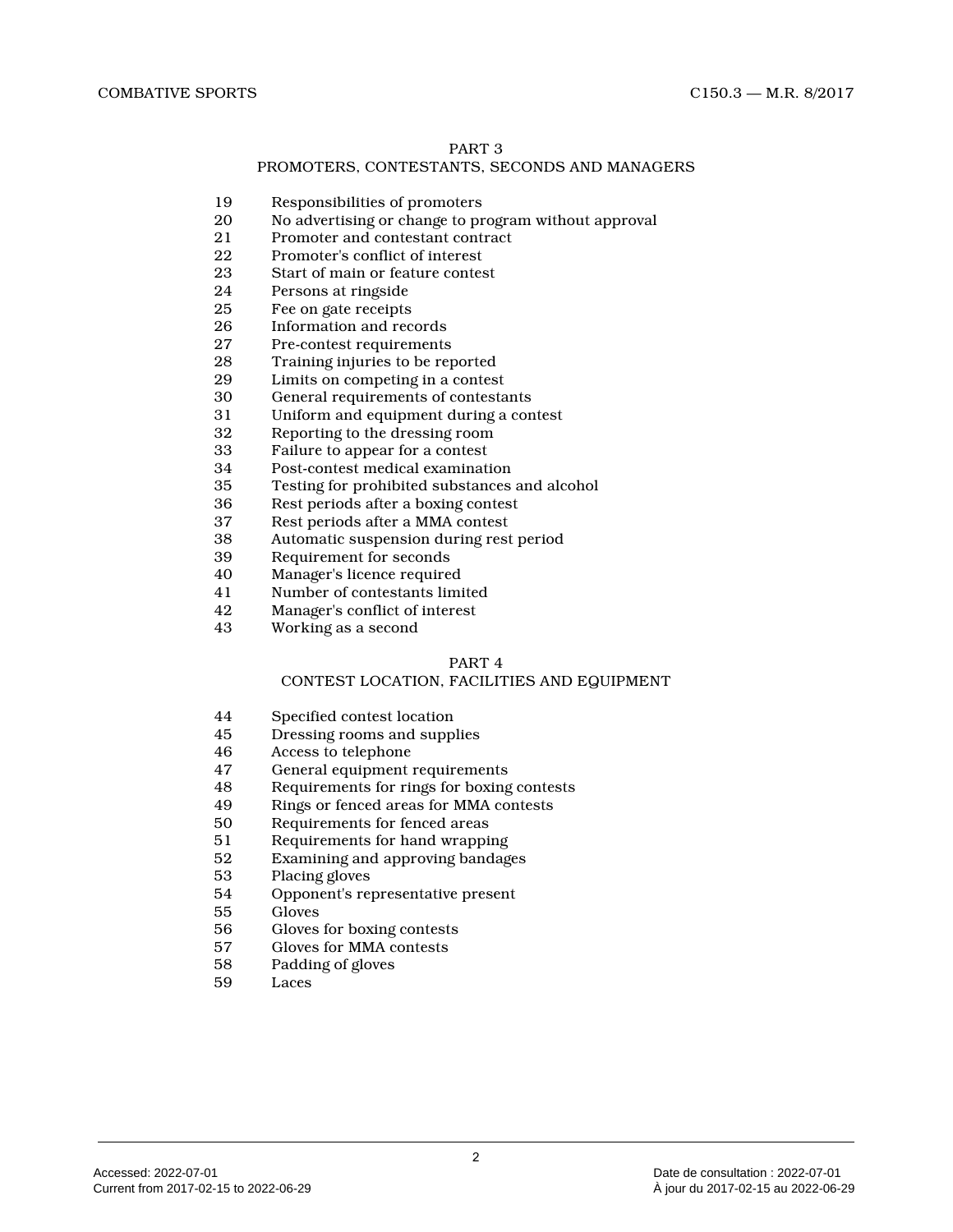#### PART 5 WEIGHT CLASSES AND WEIGH-INS

- 60 Boxing weight classes
- 61 MMA weight classes<br>62 Weigh-ins
- 62 Weigh-ins<br>63 Attainings
- Attaining stipulated weight
- 64 Second weigh-in if contest postponed
- 65 Extreme dehydration

### PART 6

### **OFFICIALS**

- 66 Medical advisor for commission
- Officials
- 68 Referee's licence<br>69 Duties of referee
- Duties of referee
- 70 If referee incapacitated
- 71 Judge's licence<br>72 If judge incapac
- 72 If judge incapacitated<br>73 Duties of judges
- Duties of judges
- 74 10 Point Must System for scoring a round
- 75 Scoring a decision<br>76 Announcement of c
- 76 Announcement of decision<br>77 Timekeeper's licence
- 77 Timekeeper's licence<br>78 Duties of timekeeper
- 78 Duties of timekeeper<br>79 Ring announcer's lice
- Ring announcer's licence
- 80 Duties of ring announcer
- 81 Payments to officials

#### PART 7

#### RING PHYSICIAN'S DUTIES DURING CONTEST

- 82 Ring physician's duties during contest
- 83 Injuries during a contest<br>84 Ring physician's instruction
- 84 Ring physician's instructions<br>85 Contestant to comply with ph
- 85 Contestant to comply with physician's instruction s

#### PART 8

#### LICENCE SUSPENSIONS ARISING FROM KNOCKOUTS

86 Licence suspension arising from a knockout

#### PART 9

#### USE OF PROHIBITED SUBSTANCES, ALCOHOL AND ITEMS DURING A CONTEST

- 87 Prohibition re substances, alcohol and stimulants
- 88 Therapeutic use exemptions<br>89 Prohibited items during cont
- 89 Prohibited items during contest or weigh-in<br>90 Contestant's head and facial hair
- Contestant's head and facial hair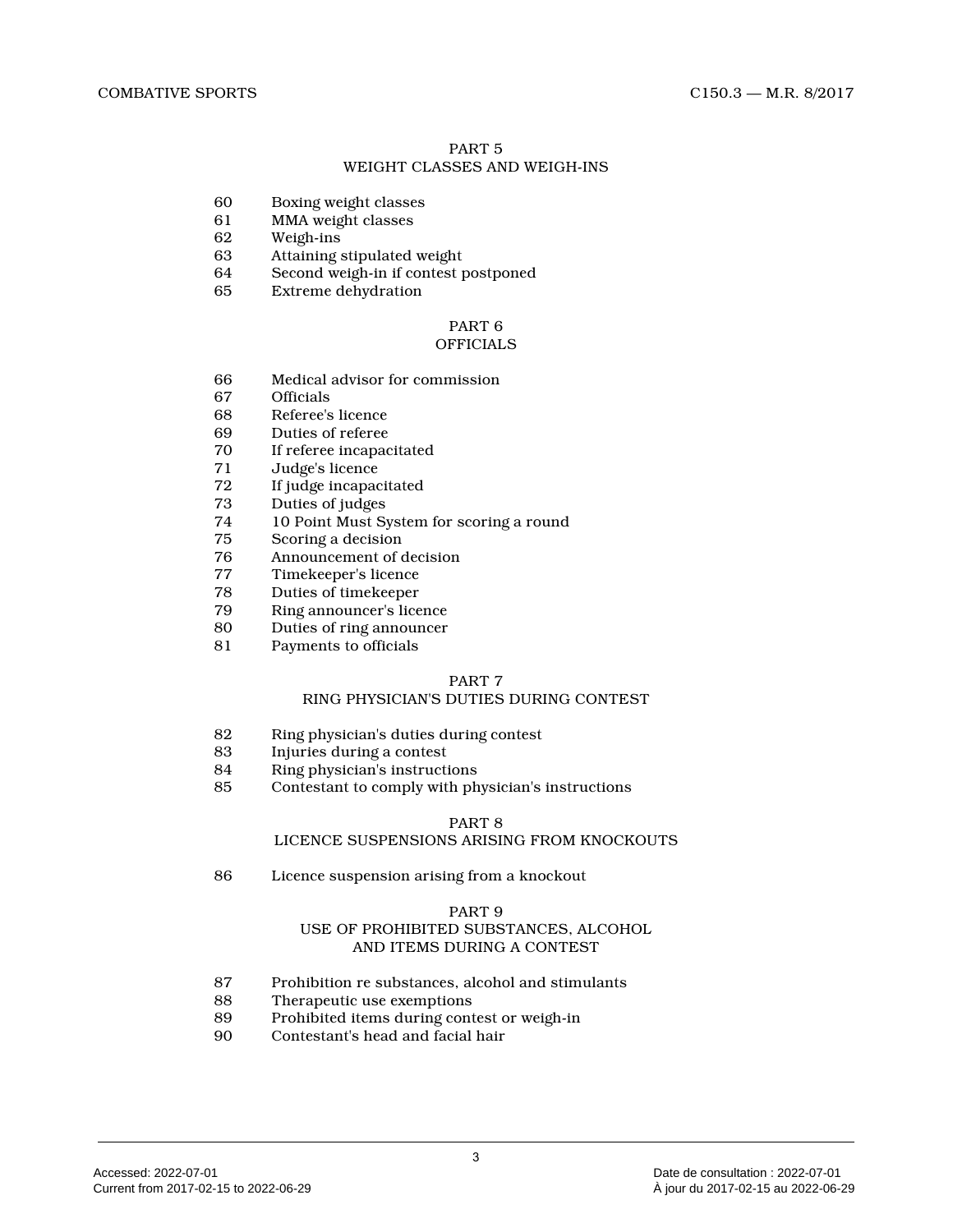# PART 10

### BOXING EXHIBITIONS AND AMATEURS

# 91 Application of regulation to boxing exhibitions<br>92 Amateur boxers on a professional boxing prog

Amateur boxers on a professional boxing program

# PART 11

# RULES FOR BOXING CONTESTS

- 93 Commission's boxing rules<br>94 Preliminary inspection
- 94 Preliminary inspection<br>95 Final instructions by re
- Final instructions by referee
- 96 Shaking hands
- 97 Number of rounds<br>98 Maior fouls
- Major fouls
- 99 Minor fouls<br>100 Informing in
- Informing judges of deduction
- 101 Reporting fouls
- 102 Accidental fouls<br>103 Accidental injury
- 103 Accidental injury<br>104 Injury caused by
- Injury caused by minor foul
- 105 Injuries to contestants committing fouls
- 106 When a contestant is "down"
- 107 Mandatory eight count
- 108 Contestant out of ring<br>109 Failure to return to rin
- 109 Failure to return to ring<br>110 Count of 10
- Count of 10
- 111 Slips and falls
- 112 Knockdown continuing after round<br>113 Timekeeper to signal
- Timekeeper to signal
- 114 Failure to answer bell
- 115 Stop of contest between rounds
- 116 Technical knockouts
- 117 Suspension to consult ring physician<br>118 Words of command
- 118 Words of command<br>119 Touching contestant
- 119 Touching contestants<br>120 Boxing outside ring
- Boxing outside ring
- 121 Violations by others
- 122 Contestants to leave ring<br>123 Extension of rest period
- Extension of rest period
- 124 Dropping mouth protector<br>125 Suspension of progress for
- Suspension of progress for cause

#### PART 12

#### RULES FOR MIXED MARTIAL ARTS CONTESTS

- 126 Commission's MMA rules
- 127 Applicable rules<br>128 Rounds and rest
- 128 Rounds and rest periods in MMA contests<br>129 Judging rounds and scoring systems
- 129 Judging rounds and scoring systems<br>130 Warnings
- 130 Warnings<br>131 Deduction
- Deduction of points
- 132 Points deducted for a foul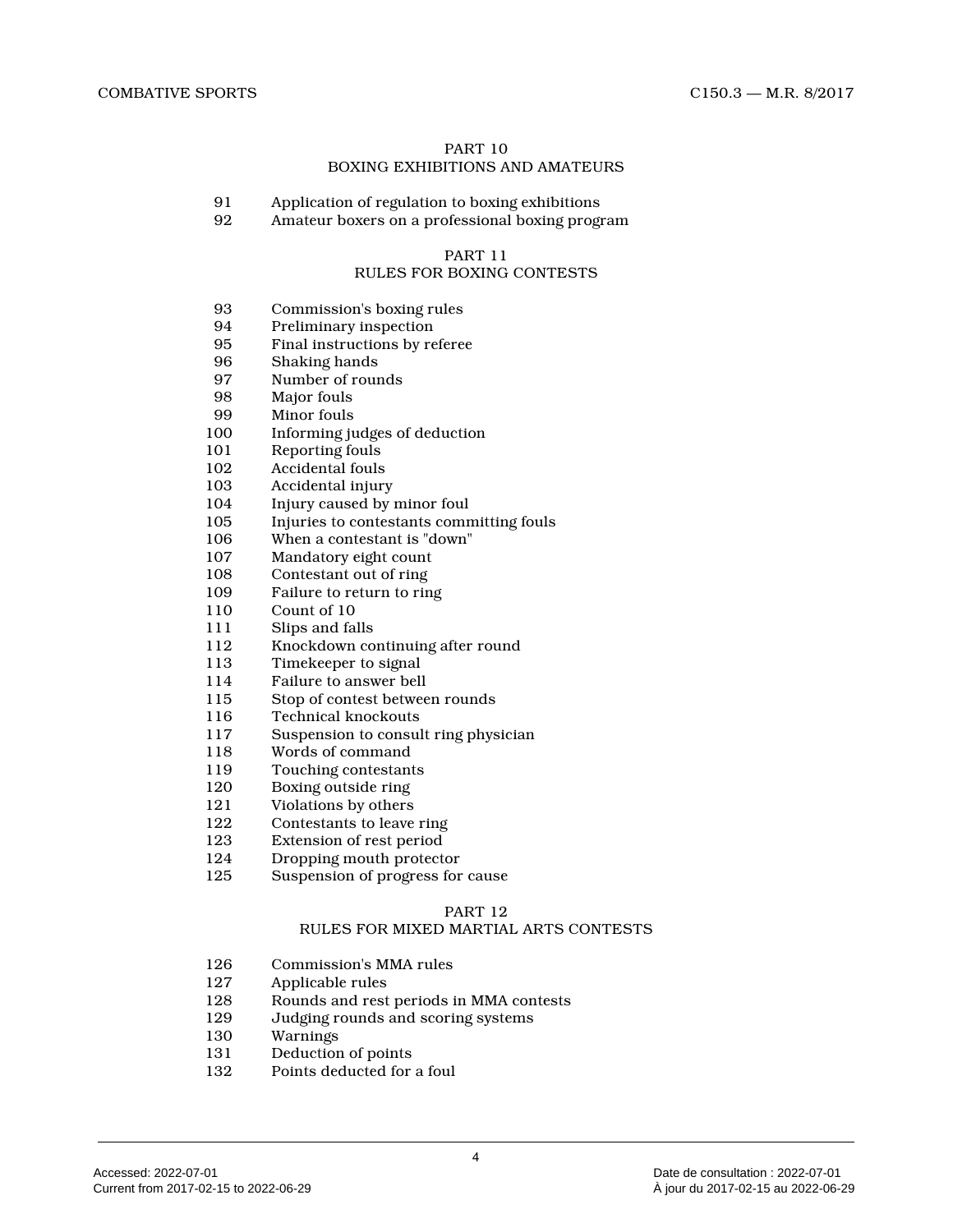- 133 Results of a mixed martial arts contest<br>134 Acts that are fouls
- Acts that are fouls
- 135 Accidental foul contest does not continue
- 136 Ring control
- 137 Ground control
- 138 Determining outcome when MMA contest stopped

#### PART 13

### REPEAL AND COMING INTO FORCE

- 139 Repeal<br>140 Coming
- Coming into force

#### PART 1

#### DEFINITIONS AND GENERAL MATTERS

#### **Definitions**

**1(1)** The following definitions apply in this regulation and in the Act.

**"combative sports"** means any sport in which two people meet for the purpose of an encounter or fight in which blows may be struck using fists, hands, feet or other parts of the body in a combination of techniques from different disciplines of the martial arts.

**"contest"** means a contest, and includes an exhibition.

**"contestant"** means a professional who is licensed under this regulation to compete in a contest.

**"official"** means a representative of the commission, and includes a referee, judge, ring physician, timekeeper, room supervisor, score keeper, inspector and any other person designated by the commission as an official.

**"professional"**, when used in reference to a contest, means that

(a) the contest is not sanctioned by an amateur combative sports association recognized by the province;

(b) the participants represent or are members of an athletic association, club, corporation, league team, or unincorporated organization that is composed of individuals who are ordinarily recognized as persons who compete for money; or

(c) the participants are professionals.

**"professional"**, when used in reference to a contestant, means an individual who enters and competes in a contest for a staked bet, private or public money, gate receipts or receives any consideration for the individual's services as an athlete.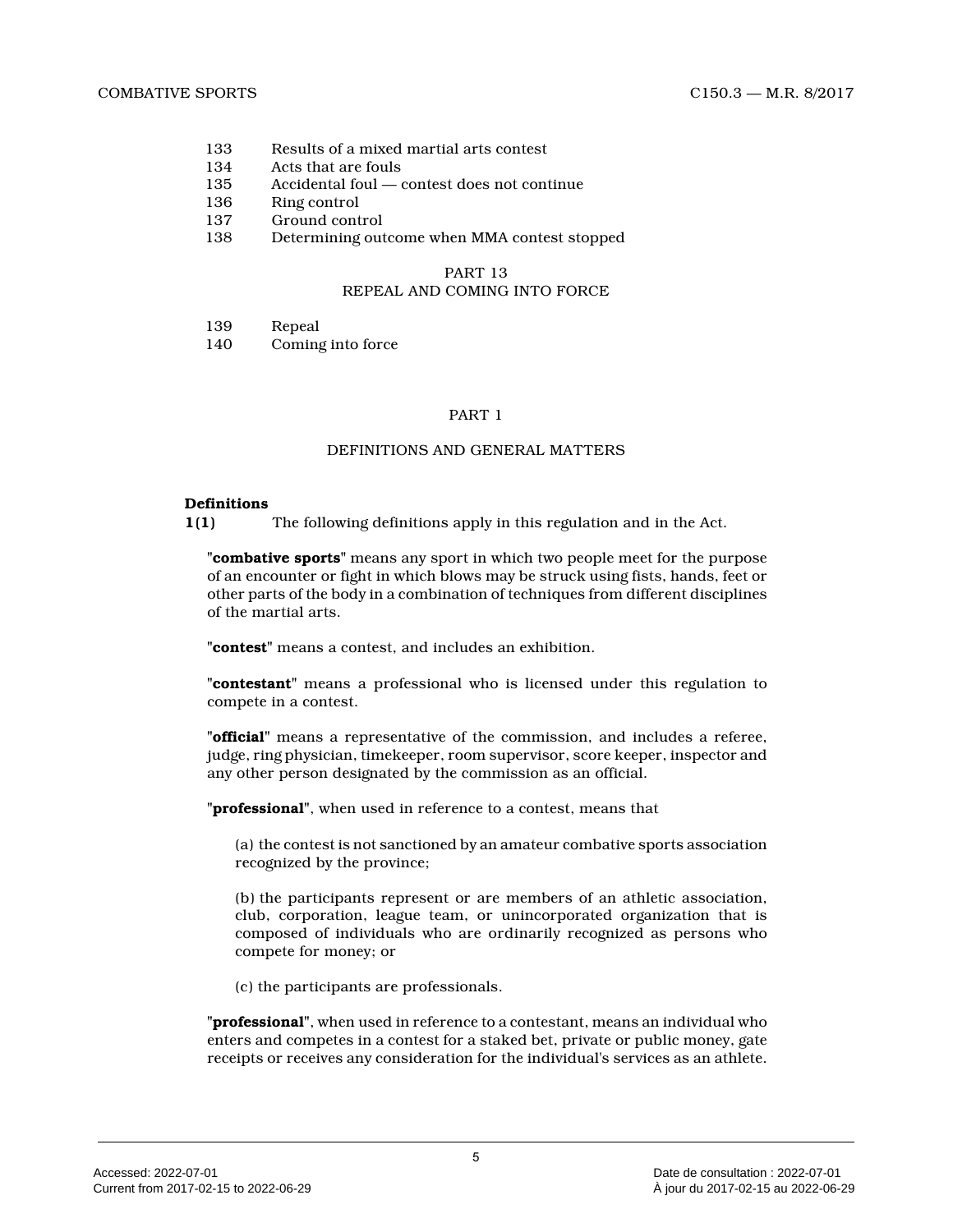**1(2)** The following definitions apply in this regulation.

**"Act"** means *The Combative Sports Act* .

**"approved form"** means a form approved by the commission.

**"business day"** means a day on which the commission's office is open during its regular hours of business.

**"competitive record"** means a written list that shows the accumulation of wins, losses and draws that a contestant acquires throughout his or her professional career.

**"medical advisor"** means the physician appointed by the commission under section 66.

**"MMA"** means mixed martial arts.

**"program"** means a program of contests.

**"prohibited substance"** means a drug or other substance or a method specified in the current edition of the *Prohibited List* (Substances Prohibited At All Times) maintained by the World Anti-Doping Agency and published on the Internet at www.wada-ama.org.

**"promoter"** means a person who conducts or promotes a contest or a program.

**"representative of the commission"** means a member of the commission, an inspector or any other person designated by the commission to represent it at a contest.

**"ring"** includes a fenced area, except where the context otherwise requires.

**"ringside"** means the area extending from the apron of the ring outwards to a distance of eight feet on all sides, and includes the area that extends outwards for eight feet around a fenced area.

#### **Application**

**2** This regulation applies to contests of boxing and mixed martial arts.

#### **Confidentiality of medical information**

**3** Except for the purpose of enforcing the Act and this regulation, the commission and its members, employees and agents, and any officials licensed by the commission, must maintain confidentiality with respect to any medical report, medical certificate, and any personal health information as defined in *The Personal Health Information Act*, in its or their possession.

#### **Conflict of interest**

**4** No member, employee or agent of the commission and no referee, judge, or other official licensed by the commission shall directly or indirectly have a financial interest in

(a) a contestant;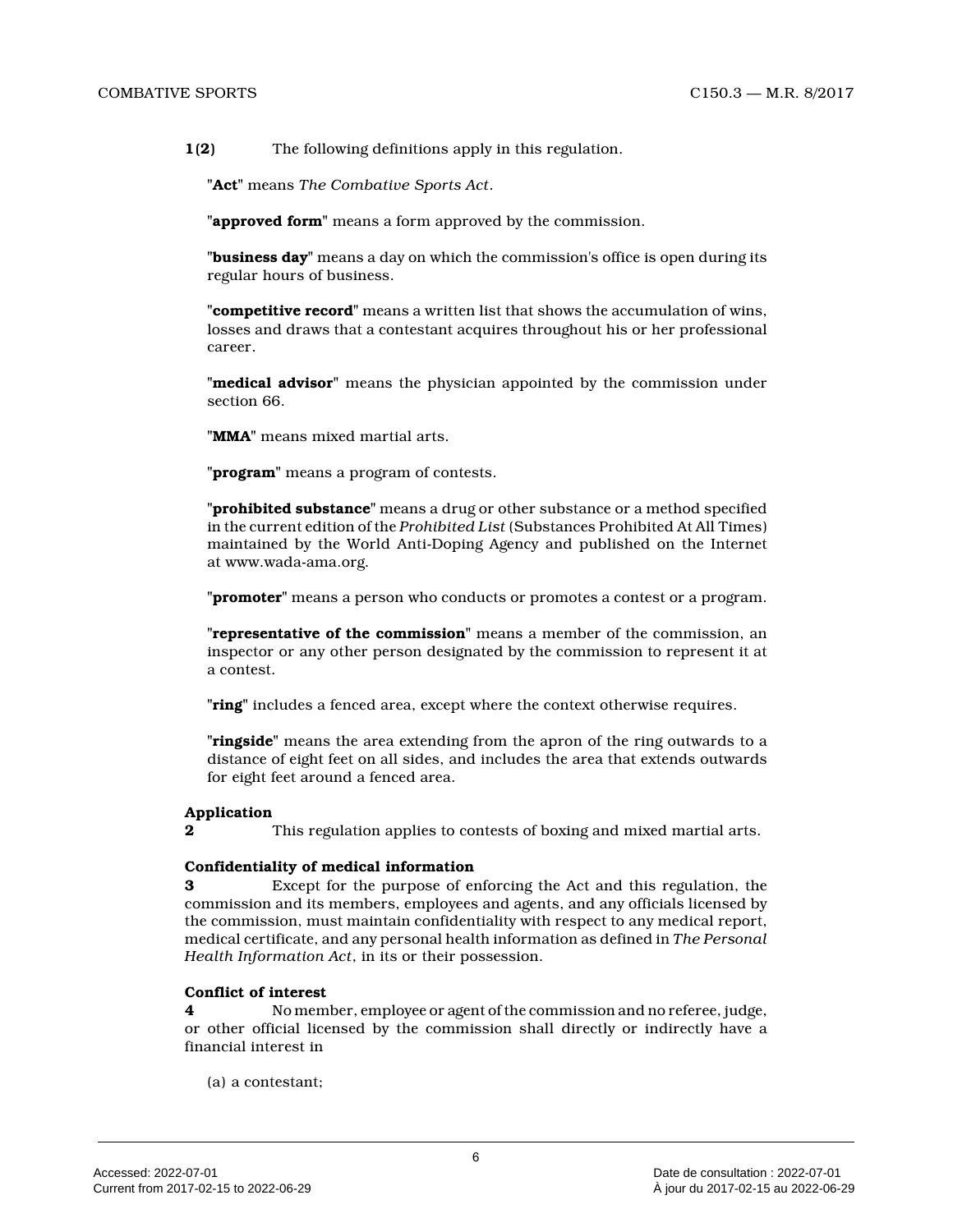- (b) a promoter;
- (c) a manager's contract with a contestant; or
- (d) the outcome of a contest.

#### PART 2

#### LICENCES AND EVENT PERMITS

#### LICENCES

#### **Applications for combative sports licences**

**5(1)** An application for a licence to conduct, promote, be a contestant in or act as a manager, matchmaker, second, referee, judge, ring physician, timekeeper, room supervisor, scorekeeper or inspector in a contest must be made to the commission on an approved form.

**5(2)** An applicant for a licence under subsection (1) mus t

(a) apply in his or her own legal name;

(b) provide the commission with the information required by this regulation and any other information that the commission may require; and

(c) pay a non-refundable fee for the following types of licences:

- (i) contestant's licence, \$40,
- (ii) promoter's licence, \$100,
- (iii) for a manager, matchmaker or second's licence, \$40.

**5(3)** No fee is payable for a licence for a referee, judge, timekeeper, room supervisor, scorekeeper, ring physician or inspector.

#### **Licences expire on December 31**

**6** Every licence issued under this regulation is valid until December 31 of the year in which it is issued, unless it is sooner suspended or cancelled.

#### **No licence for contests outside Manitoba**

**7** No licence is issued by the commission in relation to a contest being held outside Manitoba.

#### **New application required if licence expires**

**8** A person who requires a licence after it expires must apply for a new licence in accordance with this regulation.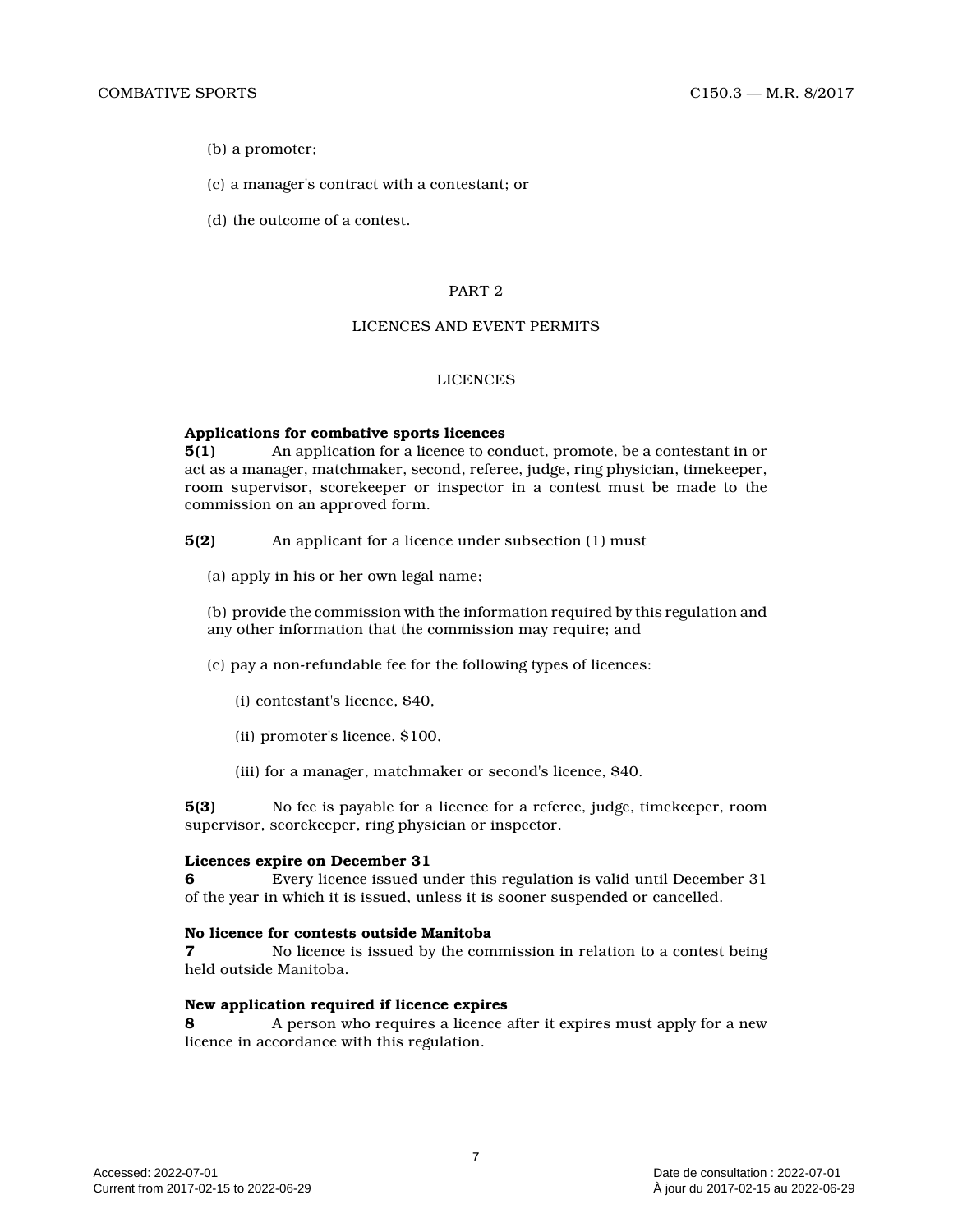#### Contestant's Licence

#### **Contestant's licence**

**9(1)** A person applying for a contestant's licence for a proposed contest must provide

(a) a copy of his or her competitive record for the previous year;

(b) a photograph taken within the preceding six months and two pieces of government-issued identification satisfactory to the commission to verify the person's identity; and

(c) the pre-contest medical information required under clauses  $27(1)(b)$  and (c).

**9(2)** Before a contestant's licence may be issued, the medical advisor must be satisfied that the applicant is medically fit to compete in a contest.

**9(3)** An applicant who is unable to provide the competitive record referred to in clause (1)(a) may instead submit to an assessment by the commission to determine if the applicant is technically competent to compete in a boxing contest or mixed martial arts contest, as the case may be.

#### Promoter's Licence

#### **Promoter's licence**

**10** A person applying for a promoter's licence must provide the following:

(a) information acceptable to the commission showing that the applicant has a satisfactory credit rating;

(b) a copy of the latest annual return required to be filed under *The Corporations Act*, if a corporation;

(c) a copy of the latest registration required to be filed under *The Business Names Registration Act*, if a partnership;

(d) any information and documentation that the commission may require to determine if the applicant could be refused a licence for a ground referred to in section 11;

(e) for each individual applicant, partner if a partnership applicant, or director and officer if a corporate applicant, a criminal record check dated no more than six months before the date of the contest, being a record about the person obtained from a law enforcement agency stating whether or not the person has any convictions under any federal, provincial or territorial legislation;

(f) any other information or documentation the commission may require to establish that the applicant can reasonably be expected to be competent and financially responsible in conducting or promoting a program.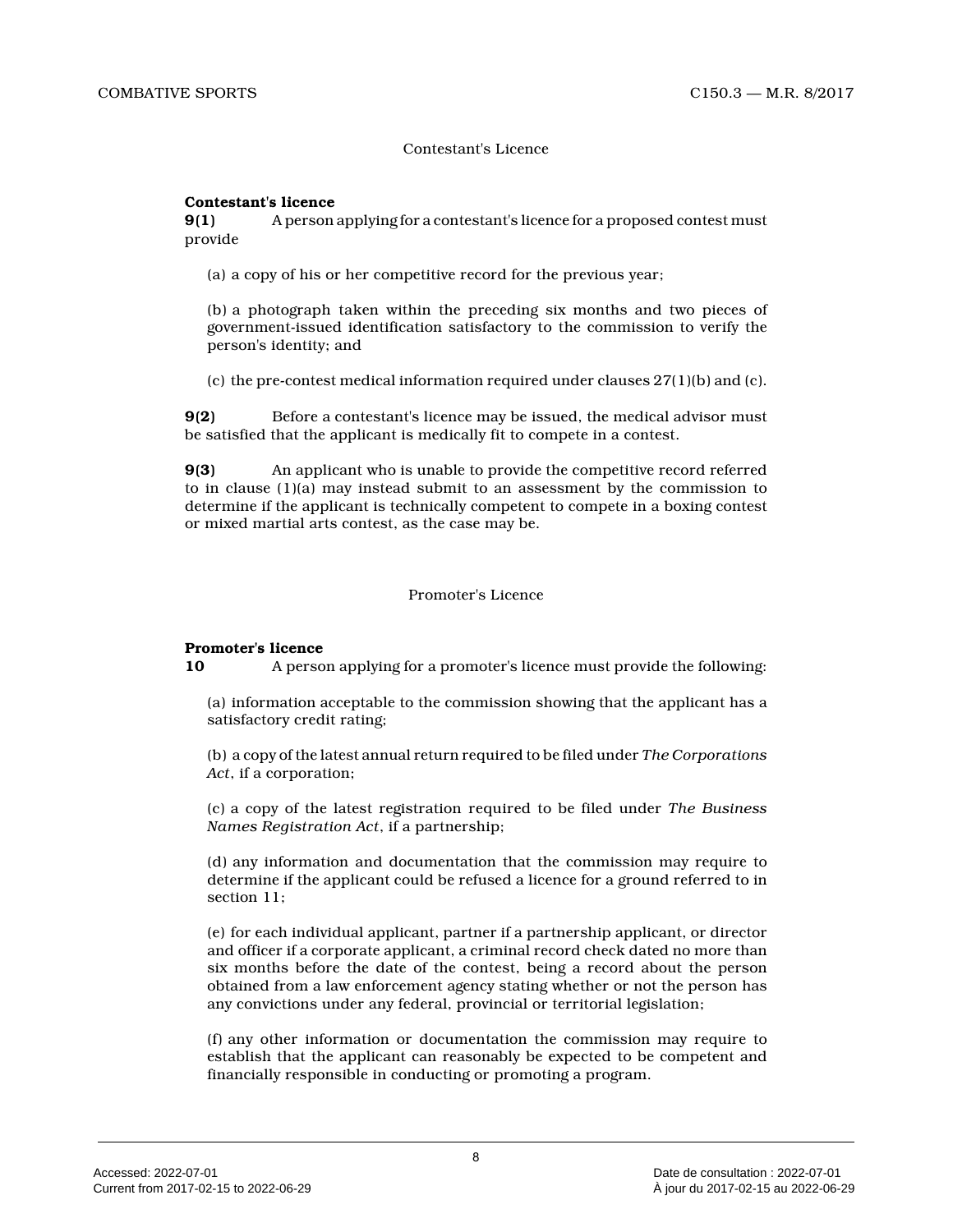#### **Refusal to issue promoter's licence**

**11(1)** The commission may refuse to issue a promoter's licence to an applicant if

- (a) the applicant fails to satisfy any requirement of the Act or this regulation;
- (b) the applicant
	- (i) does not have a satisfactory credit rating,
	- (ii) is an undischarged bankrupt,

(iii) is a person who, within the last 10 years, has been a bankrupt, unless all creditors in the bankruptcy have been paid in full, or

(iv) is a person who, within the last 10 years, has been a director or partner of a corporation or partnership that became bankrupt while the person was a director or partner, unless all creditors in the bankruptcy have been paid in full;

(c) the applicant has been the subject of an order made by the commission under section 20 of the Act;

(d) the applicant has been convicted of

(i) an offence under the Act or the regulations, or

(ii) an offence under the *Criminal Code* (Canada) or any other Act that, in the opinion of the commission, involves a dishonest action or intent;

(e) the applicant provides incomplete, false, misleading or inaccurate information in support of the application;

(f) a licence or event permit issued to the applican t

(i) under this Act, or

(ii) by an authority in another jurisdiction responsible for issuing licences or permits with respect to promoting combative sports events,

has been cancelled or is, at the time of the application, suspended; or

(g) the commission is of the opinion that the applicant will not act according to law and with integrity and honesty.

**11(2)** The commission may refuse to issue a promoter's licence to an applicant who is

(a) a corporation, if a director or officer of the corporation could be refused a licence under subsection (1); or

(b) a partnership, if a member of the partnership could be refused a licence under subsection (1).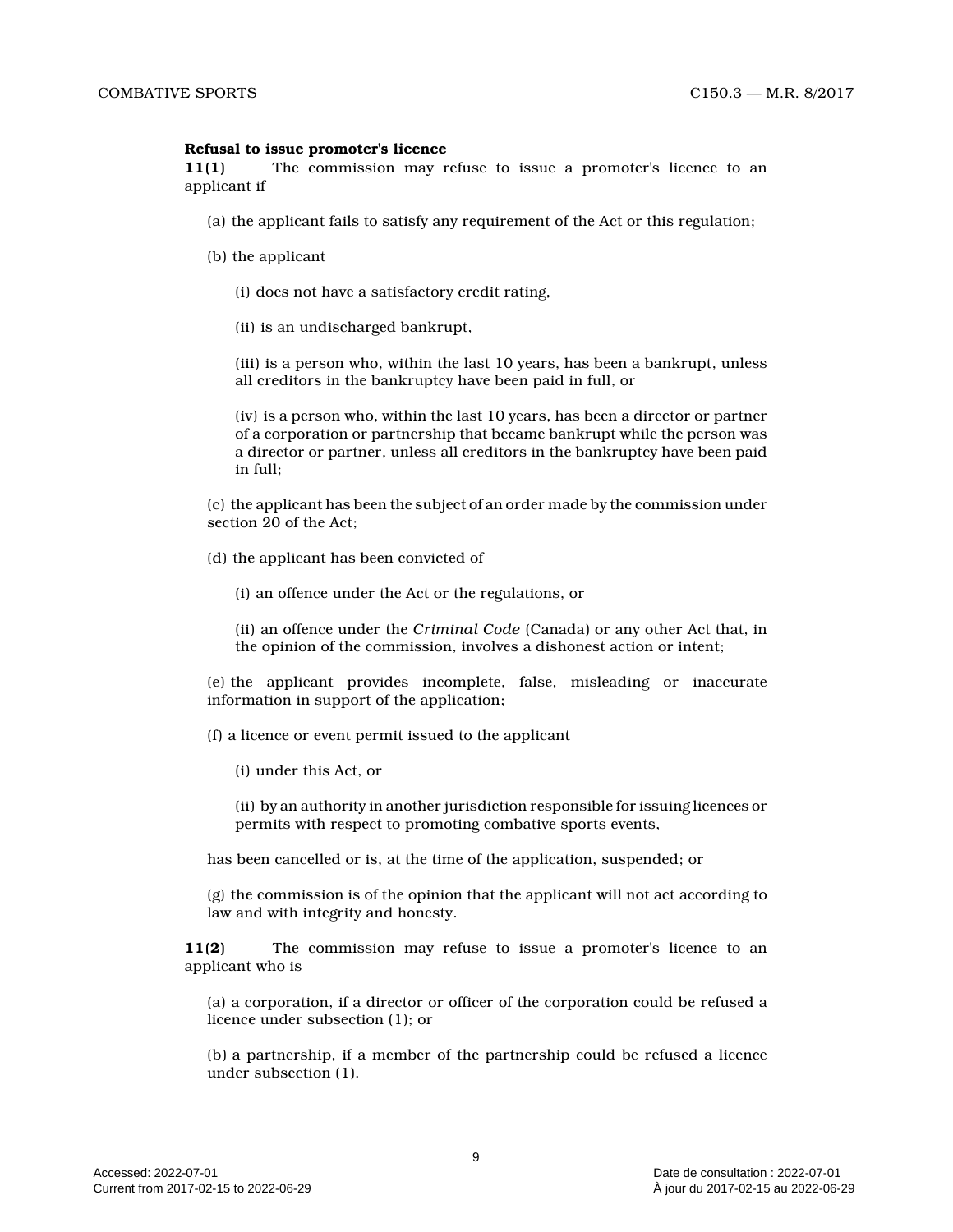#### Manager's Licence

#### **Manager's licence**

**12(1)** An applicant for a manager's licence must provide any information or documentation the commission may require to establish that the applicant can reasonably be expected to be competent and responsible in managing a contestant.

**12(2)** A manager whose licence is suspended or cancelled must not negotiate with a promoter or matchmaker for a contestant's services or work in a contestant's corner during a contest.

#### EVENT PERMITS

#### **Event permit**

**13(1)** A licensed promoter who intends to conduct or promote a program must apply to the commission on an approved form for an event permit at least 60 days before the proposed date of the program.

**13(2)** An event permit to conduct or promote a program is valid only for the specific event for which it is issued.

**13(3)** An application for an event permit must be signed by the promoter and set out

(a) the promoter's complete legal name and address;

(b) the proposed date of the program;

(c) the proposed place in which the program is to be held, including seating capacity;

(d) a complete list of the proposed contests in the program;

(e) the proposed duration of each contest;

(f) the applicant's agreement to provide the commission with a copy of the video recording or other electronic record of the combative sports event, if it is recorded by or on behalf of the promoter; and

(g) any other information that the commission requests.

**13(4)** An application for an event permit must be accompanied by

(a) a non-refundable application fee of \$100; and

(b) security in the form of a certified cheque, negotiable bond or an irrevocable letter of credit payable to the commission in an amount no less than \$5,000 and no greater than \$25,000, as determined by the commission.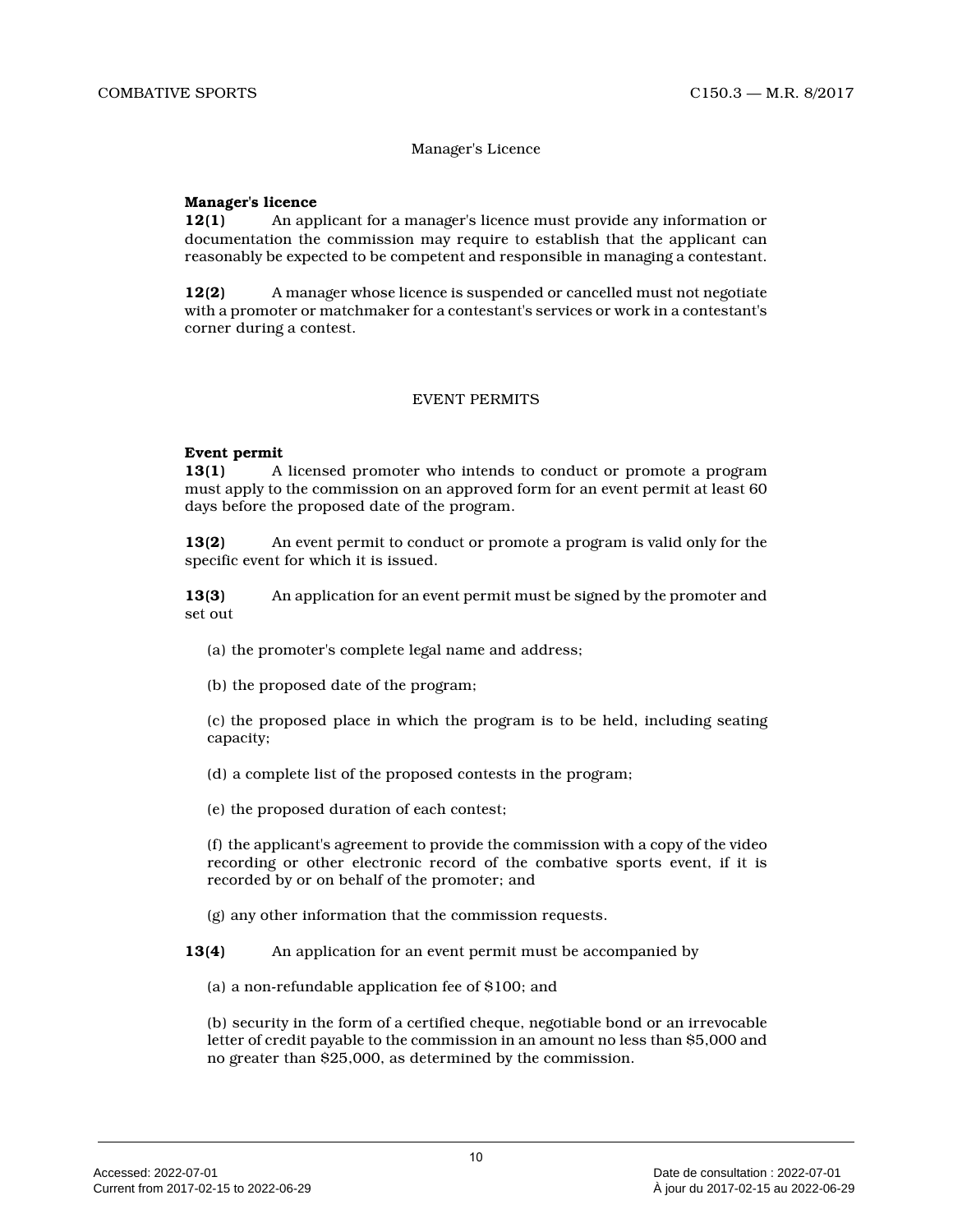#### **Insurance requirements**

**14(1)** Not later than 30 days and not earlier than 60 days before the scheduled date of the proposed event, the promoter must provide to the commission a certificate of insurance signed by an authorized representative of the insurer that establishes that the promoter holds comprehensive general liability insurance for the proposed event that complies with subsection (2).

**14(2)** For the purposes of subsection (1), the comprehensive general liability insurance must

(a) include, but not be limited to,

(i) liability for third party property damage,

- (ii) liability for bodily injury,
- (iii) personal injury liability,
- (iv) products liability and completed operations liability,
- (v) contractual liability, and
- (vi) cross liability and severability of interests;

(b) provide a minimum coverage of \$5,000,000 for each occurrence covered by the insurance; and

(c) name the Government of Manitoba, the commission and any official appointed by the commission as additional insureds.

#### **Contest and program information**

**15(1)** At least 14 days before the scheduled date of a combative sports event, the promoter must provide the following information to the commission:

(a) a complete list of the proposed contests on the program;

(b) the total duration of all scheduled contests on the program, which must total at least 80 minutes of contests, unless otherwise approved by the commission;

- (c) the proposed duration of each contest;
- (d) the amount of the purse for each contest;
- (e) the final list of the contestants and their contact information;
- (f) any other information that the commission requests.

**15(2)** The promoter must not add a contestant to the program less than two business days before the scheduled date of a contest.

#### **Security returned**

**16** If the commission refuses to issue an event permit, it must return the amount of the security required under clause 13(4)(b) to the promoter.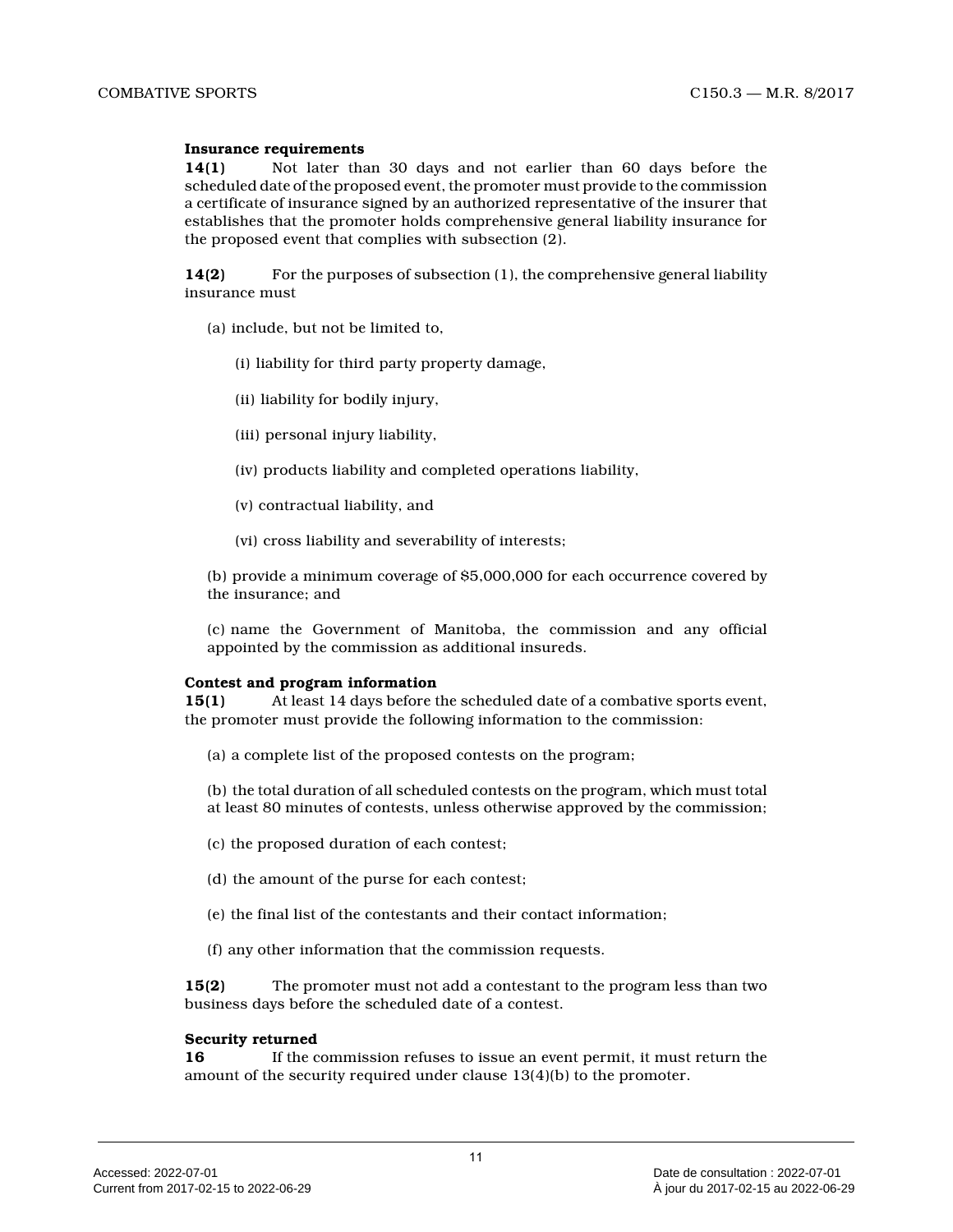#### **Deposit by promoter**

**17(1)** At least seven days before the scheduled date of a combative sports event, the promoter must deposit a certified cheque with the commission in an amount sufficient to cover the following:

(a) an amount equal to the total purse for each contest;

(b) an amount equal to the total remuneration and expenses for the officials appointed for the program;

(c) the commission's administrative charges.

**17(2)** If the amount of the deposit is no longer adequate due to changes in the program made before the program takes place, the promoter must, at the commission's request, deposit an additional amount.

#### **Forfeiture of security**

**18(1)** If a promoter to whom an event permit is issued fails to remit the percentage of gate receipts required under section 22 of the Act or otherwise fails to comply with the Act or this regulation, the security under clause 13(4)(b), or any part of it as determined by the commission, is forfeited to the commission.

**18(2)** For the purpose of this section, the determination as to whether a promoter has failed to comply with the Act or this regulation is to be made by the commission.

**18(3)** After a program has been held and the promoter has complied with the Act and this regulation, the commission must return the security under clause 13(4)(b) to the promoter, if requested to do so.

**18(4)** The commission is not required to pay interest to the promoter on any security returned under subsection (3).

#### PART 3

#### PROMOTERS, CONTESTANTS, SECONDS AND MANAGERS

#### PROMOTERS

#### **Responsibilities of promoters**

**19** The promoter of a contest must

(a) hold a valid promoter's licence and event permit issued by the commission;

(b) not permit a person to compete in a contest unless the person holds a valid contestant's licence issued by the commission;

(c) ensure that each contestant is present in the locale where the contest is to take place at least one day before the scheduled contest date;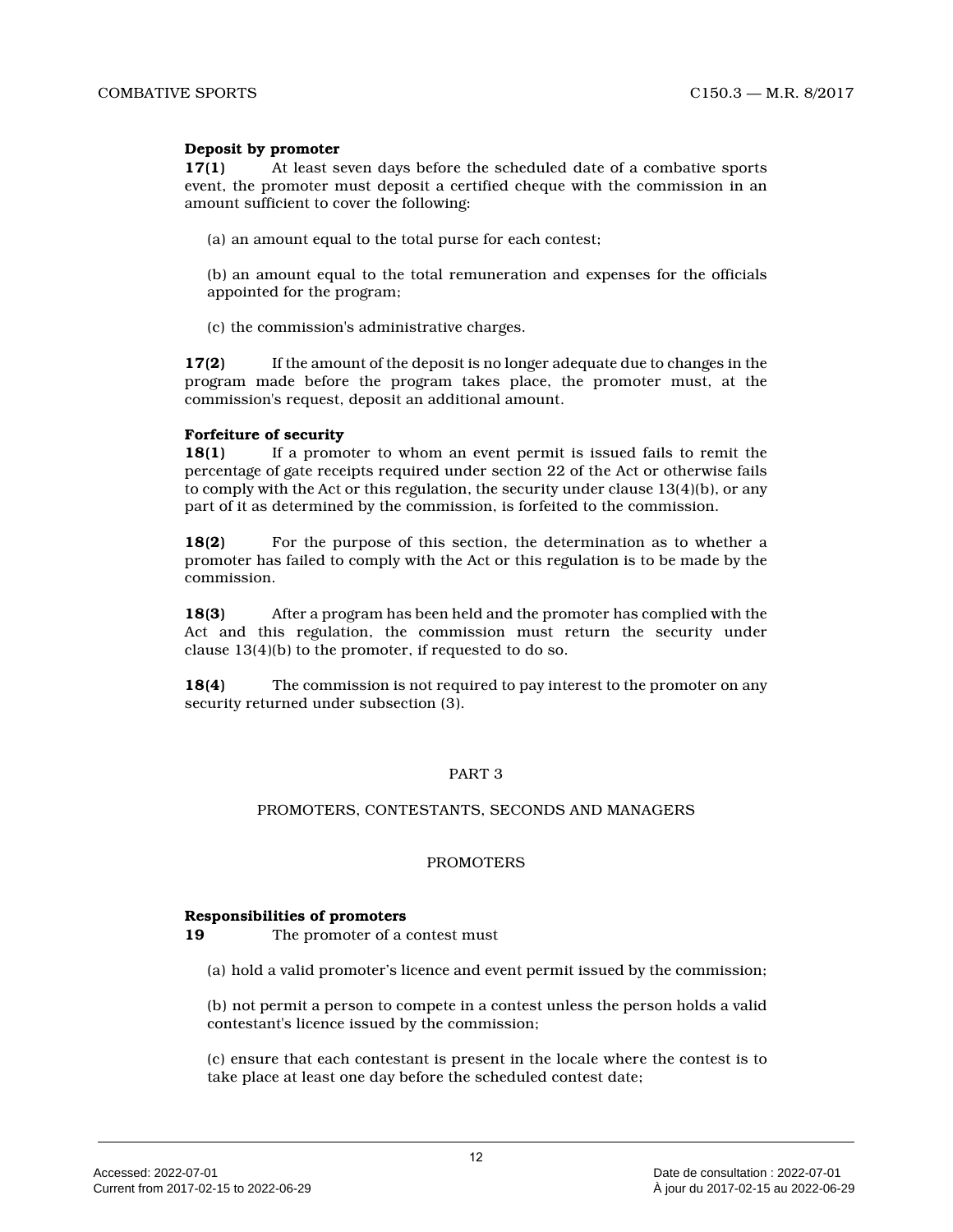(d) ensure that each contestant provides the commission with the medical information required under clauses  $27(1)(b)$  and (c) at least two business days before the scheduled contest date;

(e) not advertise a proposed contest or otherwise announce it to the public in any manner until the promoter has been granted an event permit by the commission;

(f) if one of the proposed contestants becomes unable to compete in the contest, immediately notify the commission in writing and provide the name, address, licence, competitive record, medical reports and contract of the proposed substitute to the commission;

(g) not make or advertise a material change in a program without the written approval of the commission;

(h) ensure that all advertising indicates the contests are sanctioned by the commission;

(i) provide a weigh-in location to be approved in writing by the commission;

(j) at the promoter's expense, reserve and designate up to six front row seats for the commission's use at the contest and, at least five days before the contest is held, deliver to the commission up to six tickets or passes authorizing admission to the reserved seats;

(k) arrange for the presence of at least two police officers who are in uniform and on paid duty, and sufficient security guards licensed under *The Private Investigators and Security Guards Act* to maintain order at all times;

(l) at the promoter's expense, ensure the presence at all times during the contest of an ambulance as defined in *The Emergency Medical Response and Stretcher Transportation Act* and sufficient ambulance personnel licensed under that Act; and

(m) instruct each contestant to leave the ring and return to the dressing room or medical room immediately after the contest is completed.

#### **No advertising or change to program without approva l**

**20** If a change to the program is approved under clause 19(f), a notice of the change must be

(a) conspicuously and immediately posted in a visible location where the program will take place; and

(b) if required by the commission, announced from the ring before the opening contest.

#### **Promoter and contestant contract**

**21(1)** Before the weigh-in, the promoter must provide to the commission for each contestant, a copy of the signed contract between the promoter and the contestant.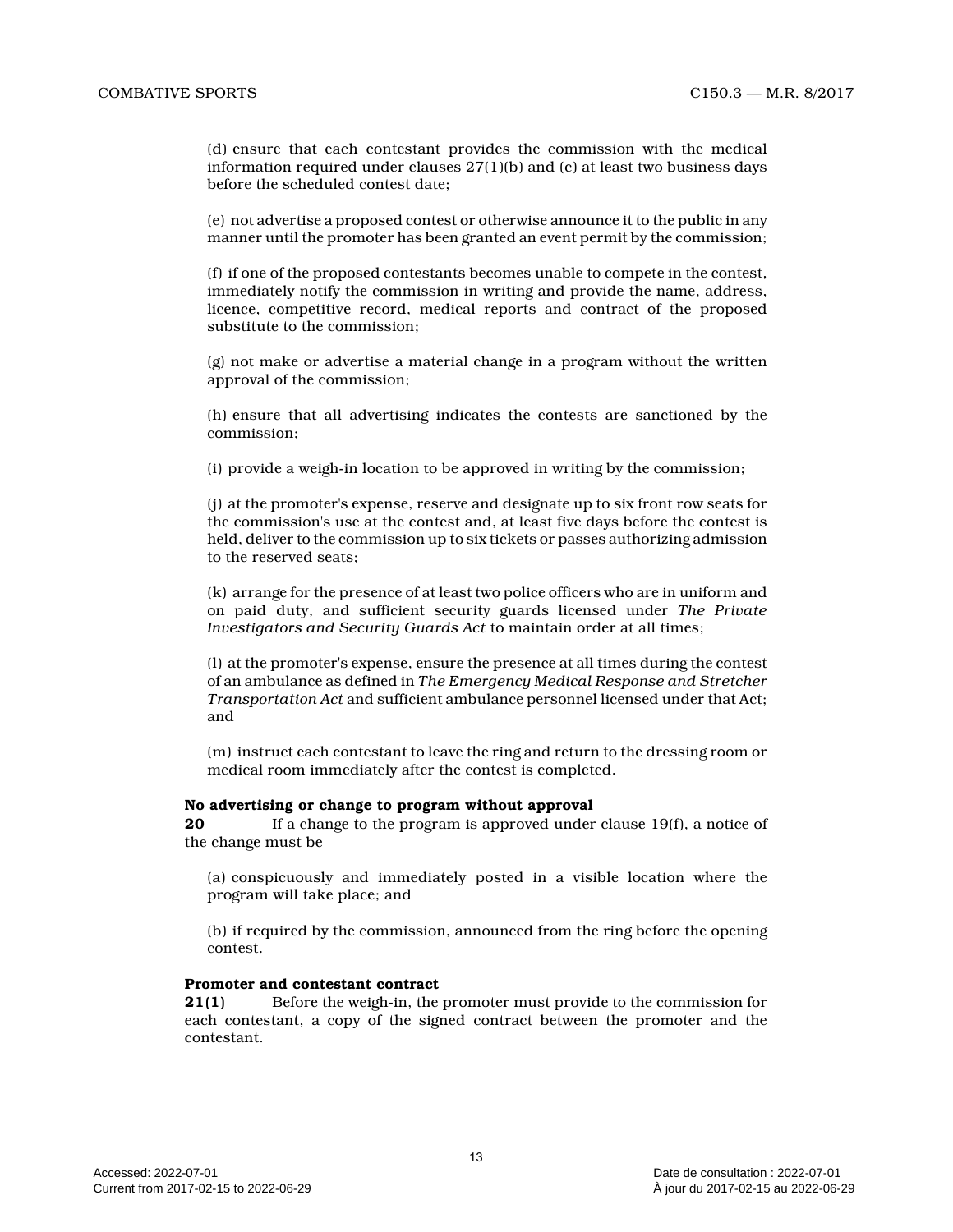**21(2)** If the commission is paying the purse to the contestant on behalf of the promoter, the contract between the promoter and the contestant must be in an approved form.

**21(3)** The contract must include the following:

- (a) the legal name of the contestant and of their opponent;
- (b) the amount of the purse promised by the promoter to the contestant;
- (c) the number of rounds;
- (d) the time and location of the contestants' scheduled appearance;
- (e) the weight specifications agreed to by the contestant;

(f) the contestant's agreement to refrain from engaging in any combative sport contest during the 14 days preceding the contest that is the subject of the contract;

(g) the contestant's agreement to comply with the Act, these regulations and all directives of the Commission;

(h) a provision that the promoter is not permitted to pay a purse specified in the contract until after the contestant has completed the contest;

(i) for contestants who are not residents of Canada, a requirement that, prior to the contest, the contestant provide proof satisfactory to the promoter that the contestant has health insurance that covers the contestant's participation in combative sports events.

#### **Promoter's conflict of interest**

**22** No director, officer, employee or shareholder of a promoter shall, directly or indirectly, act as the manager or second of a contestant without the written approval of the commission.

#### **Start of main or feature contest**

**23** The promoter must ensure that a main or feature contest starts no later than 10:00 p.m. unless otherwise approved by the commission.

#### **Persons at ringside**

**24(1)** The promoter must make space available at the apron of the ring for the officials appointed by the commission. The space must be sufficient to permit a three-foot buffer around each judge.

**24(2)** The promoter must not permit anyone to sit or stand at the apron of the ring, except with the approval of the commission.

#### **Fee on gate receipts**

**25(1)** For the purpose of subsection 22(2) of the Act, a promoter must pay a fee on gate receipts for a professional contest in the amount of 5% of the gross gate receipts, less deductions for amusement tax, goods and services tax and retail sales tax, where applicable.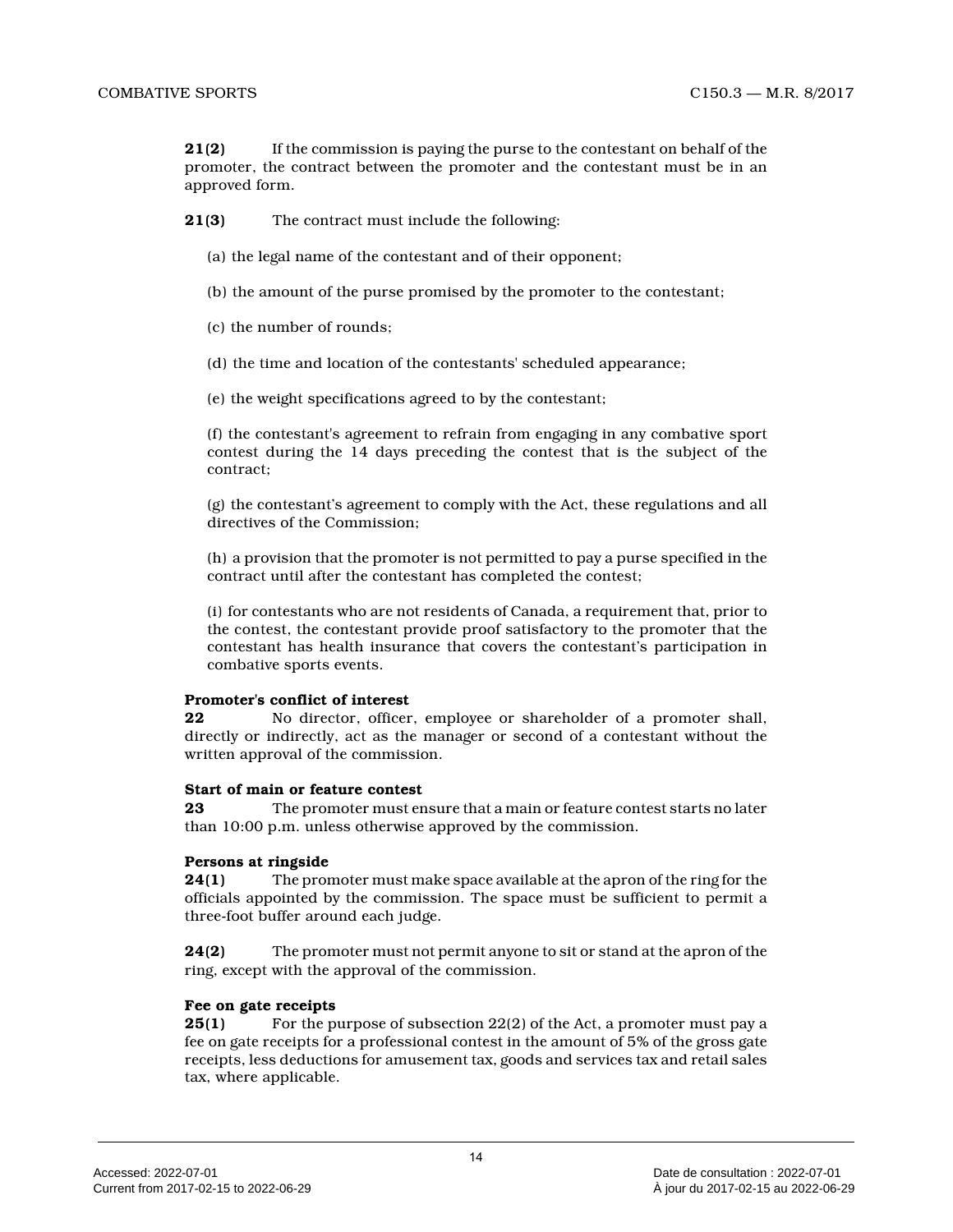**25(2)** Within 15 days of the holding of a contest, the promoter must remit to the commission

(a) a statement under oath as to all receipts taken in connection with the contest; and

(b) a certified cheque payable to the commission in the amount due.

#### **Information and records**

**26(1)** A promoter must keep the following for 12 months after the date of a combative sports event:

(a) all information, financial records and other records pertaining to the event, including those in an electronic format;

(b) a video recording or other electronic record pertaining to the event.

**26(2)** On request, the promoter must provide the information or recording referred to in subsection (1) to the commission.

#### **CONTESTANTS**

#### Pre-Contest Requirements

#### **Pre-contest requirements**

**27(1)** To be eligible to compete in a contest, a contestant must

- (a) hold a valid contestant's licence issued by the commission;
- (b) provide the commission with satisfactory evidence that the contestant has

(i) within 90 days before the contest, had a complete physical examination performed by a physician that includes the matters specified in the Complete Physical Examination report approved by the commission,

(ii) within 90 days before the contest, had a complete ophthalmologic examination performed by an optometrist or ophthalmologist that includes the matters specified in the Eye Examination report approved by the commission,

(iii) within 90 days before the contest, had tests with negative results for HIV, Hepatitis B (antigen test) and Hepatitis C, and

(iv) within seven days before the contest, if the contestant is female, had a negative pregnancy test conducted by a physician;

(c) provide the commission with any other information that the commission requires;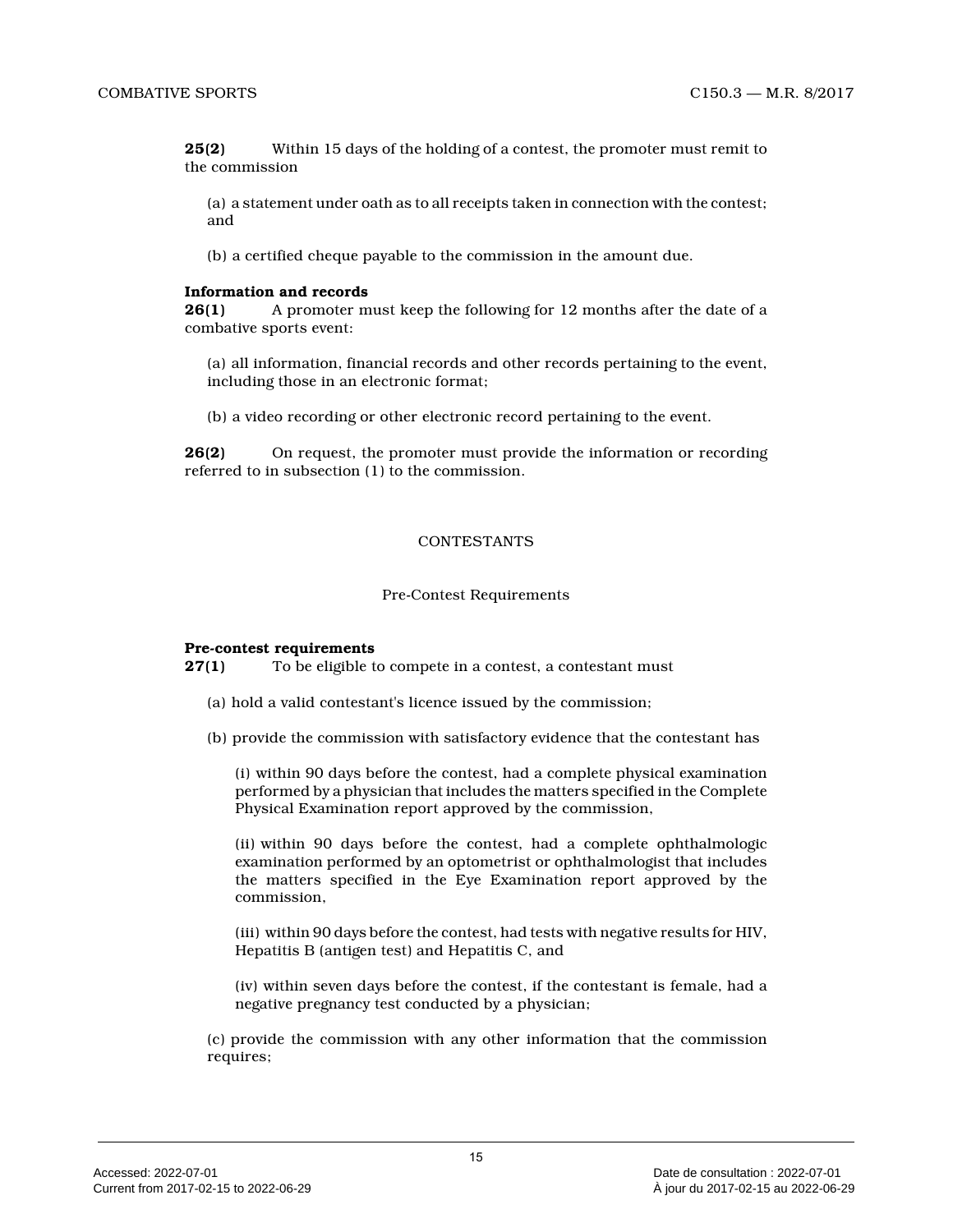(d) submit to a pre-contest medical examination conducted by the medical advisor;

(e) undergo any medical test required by the medical advisor that might be indicated by the past or present medical condition of the contestant; and

(f) weigh-in at a time and place indicated by the commission.

**27(2)** The contestant must provide the information required under clauses (1)(b) and (c) to the commission at least two business days before the scheduled contest date.

**27(3)** As part of the pre-contest medical examination referred to in clause (1)(d), the medical advisor must review the medical information provided by the contestant under clauses (1)(b) and (c).

**27(4)** A contestant suspected of using a prohibited substance or being under the influence of alcohol must be assessed by the ring physician to determine if he or she is fit to compete in a boxing contest or mixed martial arts contest, as the case may be.

#### **Training injuries to be reported**

**28(1)** If a contestant who is scheduled to compete in a contest suffers an injury or illness, or is knocked unconscious while training for the contest, the contestant must report the matter promptly to the commission.

**28(2)** A contestant who suffers an injury or illness or is knocked unconscious while training for a contest must, if requested to do so by the commission, submit to an examination by a physician approved by the commission, who must conduct any test and examination that is warranted.

**28(3)** A contestant who fails to report an injury or illness or being knocked unconscious as required by this section is liable to have his or her licence suspended for a period determined by the commission .

#### **Limits on competing in a contest**

**29(1)** A contestant must not compete in more than one contest or exhibition on the same day.

**29(2)** A contestant must not compete in a contest if by doing so the contestant will have competed in more than 10 contests in the 12 months before the scheduled date of the contest.

**29(3)** A contestant who has been knocked unconscious within the previous 60 days must not compete in a contest.

**29(4)** A contestant who has been knocked unconscious in his or her last contest must not compete in a contest unless the contestant provides the commission with a medical certificate from a physician, approved by the commission, certifying that the contestant is fit to compete in a combative sports contest.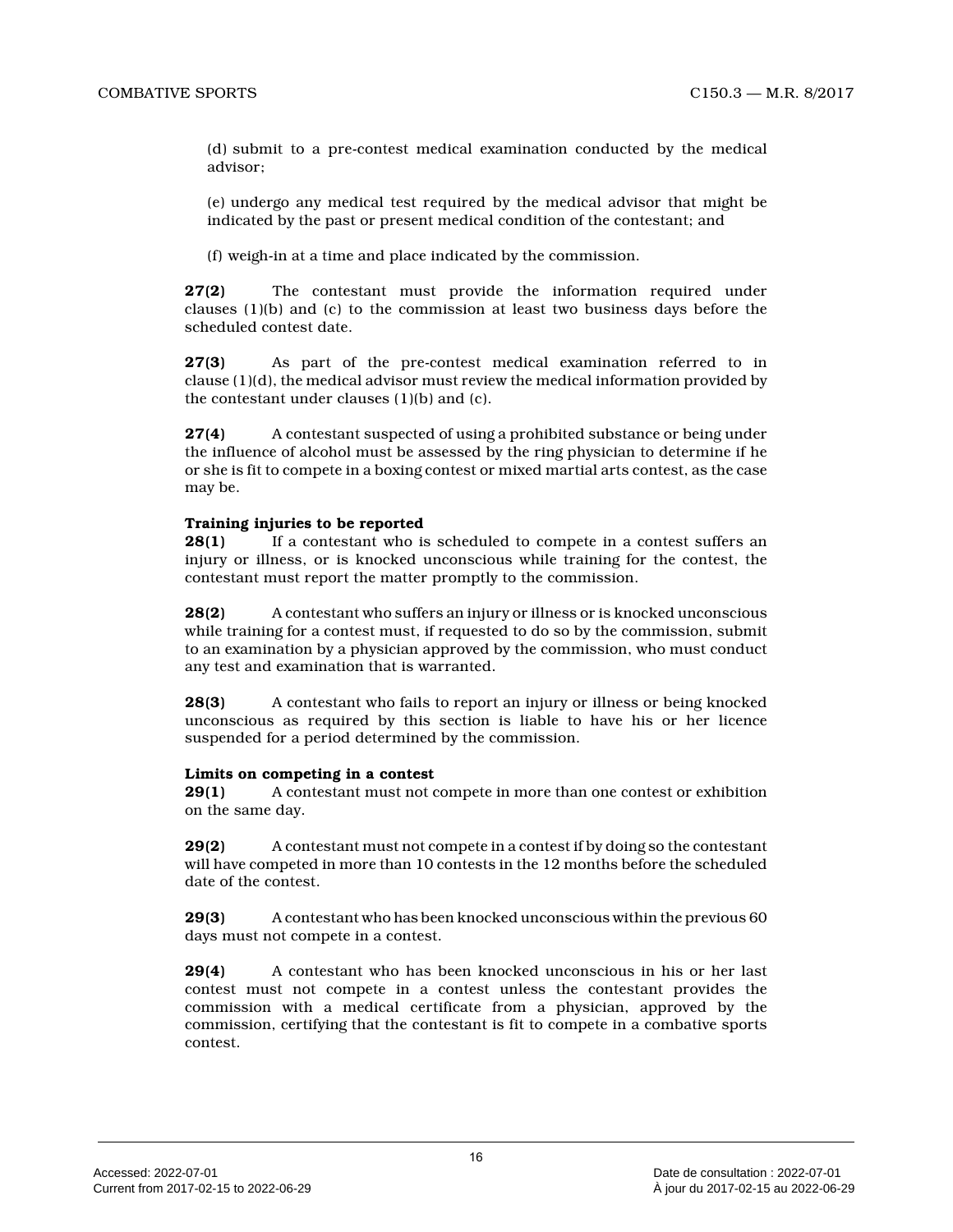#### **General requirements of contestants**

**30(1)** A contestant must

(a) be available for any pre-contest and post-contest medical examinations or tests required under this regulation;

- (b) follow the instructions of the ring physician;
- (c) proceed with the contest at the specified time and place; and
- (d) report to the commission when required.

**30(2)** A contestant must not compete in a contest unless an event permit has been issued for that contest.

**30(3)** Every contestant must read and sign the contract referred to in section 21 that the contestant enters into with the promoter, to indicate that the contestant understands the terms of the contract.

#### **Uniform and equipment during a contest**

**31(1)** A contestant competing in a contest must wear

(a) regulation trunks, which must not extend above the waistline and must not reach further than half-way between the knee and thigh;

(b) if a female contestant, a sports bra or a rash guard that is tight-fitting and either sleeveless or short sleeved;

(c) if a male contestant, a foul-proof guard of a type that provides sufficient protection to withstand a low blow that might incapacitate the contestant and that will obviate the necessity of a claim being made of a low blow during the contest; and

(d) a properly fitted mouthpiece.

**31(2)** A contestant may wear a neoprene brace on an ankle, knee or elbow if permitted to do so by a representative of the commission. In no case can a metal brace be worn.

**31(3)** During a contest, a contestant

(a) must not wear shoes with spikes, cleats, hard soles, hard heels or hard laced tips;

(b) may, at the referee's discretion, use a slight application of grease or petroleum jelly on the bridge of the nose, on the eyebrows and behind the ears; and

(c) must not use a substance that might handicap an opponent.

#### **Reporting to the dressing room**

**32(1)** A contestant must report to the contestant's dressing room two hours before the contest is scheduled to begin.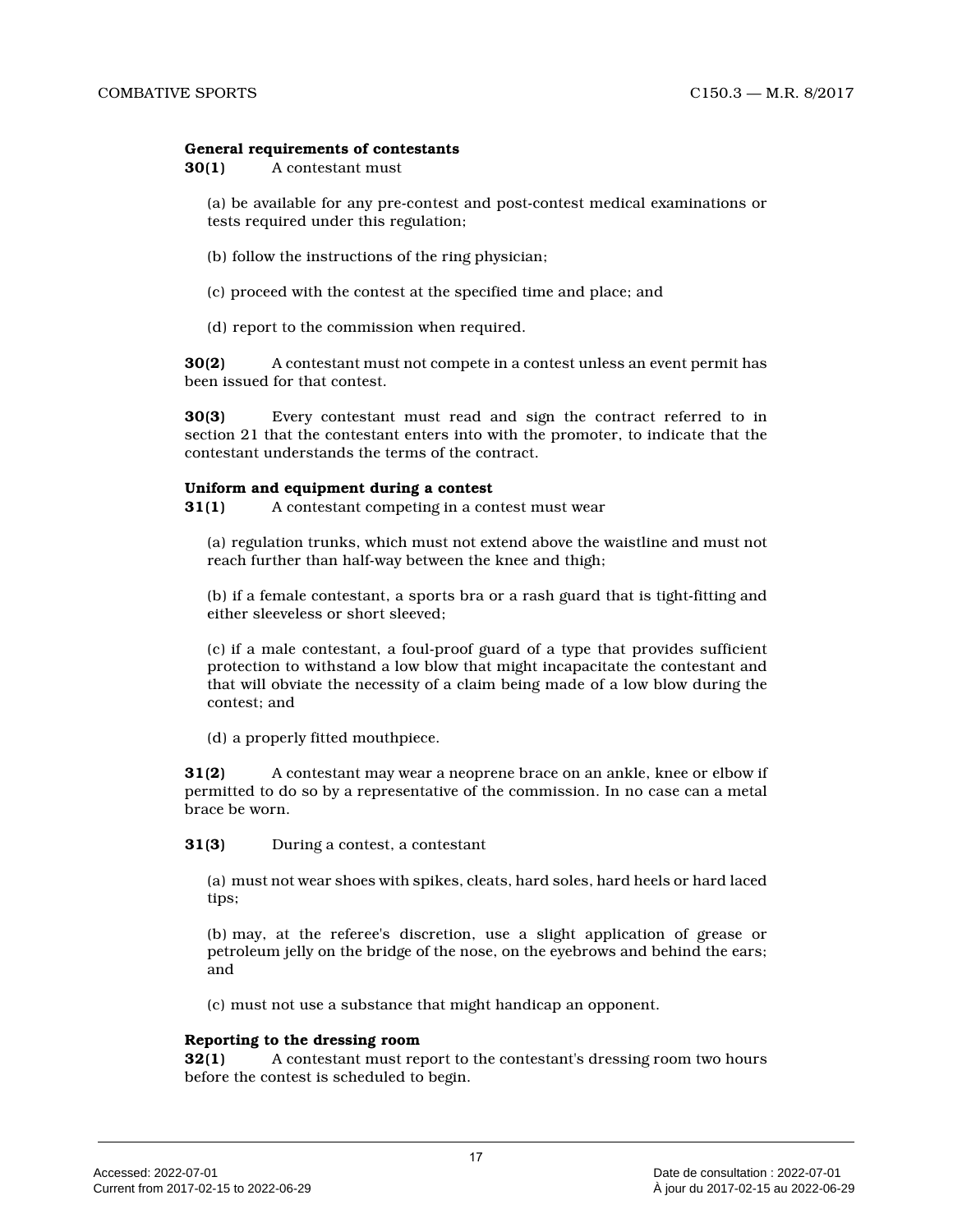**32(2)** A contestant must remain in the contestant's dressing room until ordered into the ring by a representative of the commission.

#### **Failure to appear for a contest**

**33** A contestant who for any reason is unable to appear for a contest must promptly notify the promoter and, if required to do so by the commission, must undergo a medical examination by a physician approved by the commission.

#### Post-Contest Medical Examination

#### **Post-contest medical examination**

**34(1)** Immediately after a contest ends, a contestant must submit to a medical examination by the ring physician.

**34(2)** After conducting an examination under subsection (1), the ring physician may administer any treatment that the physician considers advisable and may require the contestant to submit to such further treatment, examination or laboratory procedures as the physician may direct.

**34(3)** The ring physician must submit a report, in an approved form, to the commission after conducting an examination under subsection (1).

**34(4)** If a contestant is required to submit to further treatment, examination or laboratory procedures under subsection (2), the licence of that contestant is suspended until the contestant submits to the treatment, examination or laboratory procedures and the commission receives a medical report stating that the contestant is fit to resume competing in combative sports contests.

**34(5)** A contestant must sign the ring physician's medical report referred to in subsection (3) to indicate that the contestant understands the rest period, suspension period and other conditions placed on the contestant by the ring physician.

#### **Testing for prohibited substances and alcohol**

**35** The commission may require a contestant to undergo testing for the use of a prohibited substance or the presence of alcohol. When required to do so, the contestant must undergo the testing at the time and place indicated by the commission.

Mandatory Rest Periods After a Boxing or MMA Contes t

#### **Rest periods after a boxing contest**

**36** After a boxing contest ends, regardless of where the contest is held, a boxer must take the following mandatory minimum rest periods:

(a) 30 days of rest on completing 10 or more rounds;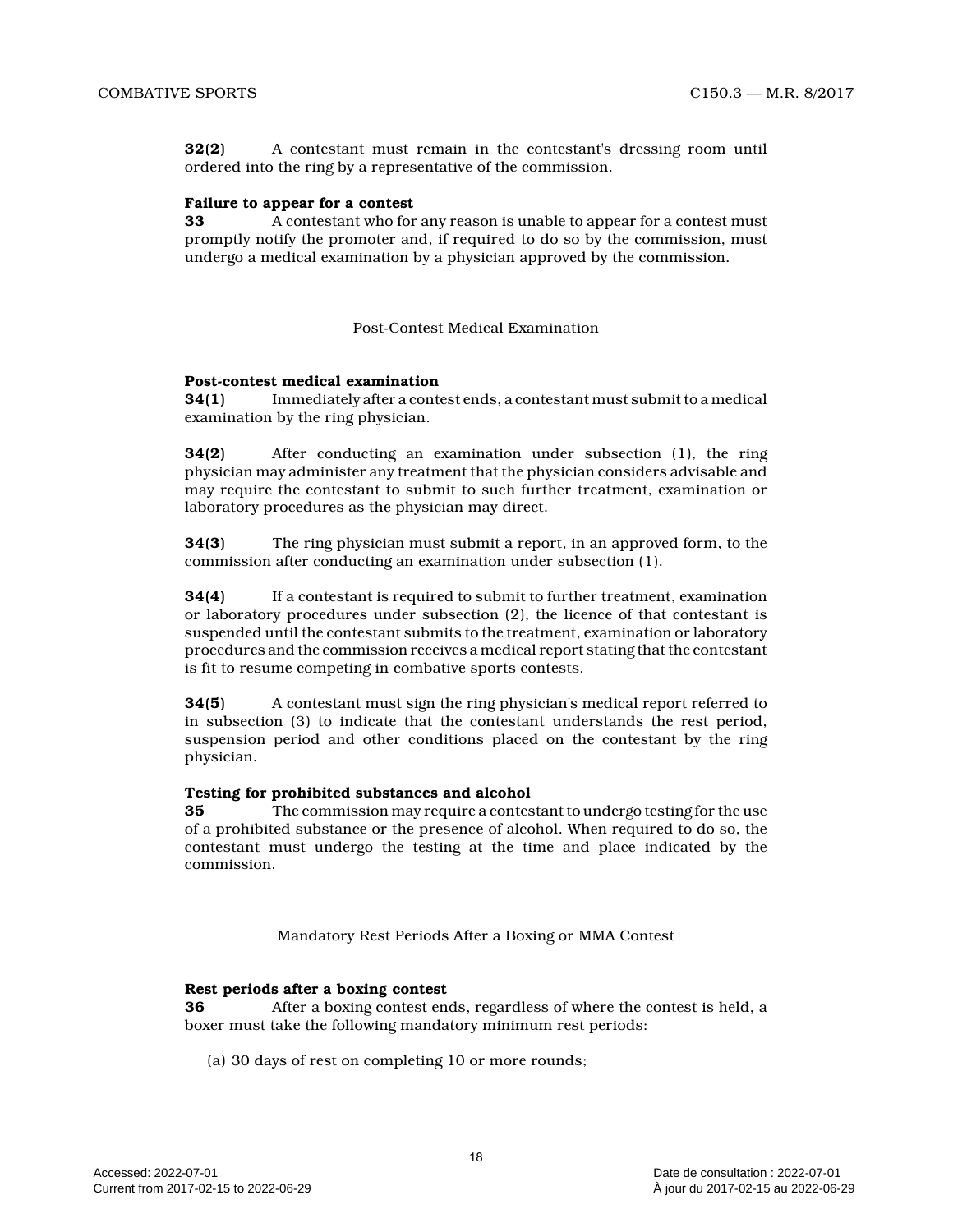- (b) 21 days of rest on completing six to nine rounds ;
- (c) 14 days of rest on completing one to five rounds .

#### **Rest periods after a MMA contest**

**37** After a mixed martial arts contest ends, regardless of where the contest is held, a mixed martial arts contestant must take the following mandatory minimum rest periods:

- (a) 14 days of rest on completing up to three rounds;
- (b) 21 days of rest on completing four or five rounds.

#### **Automatic suspension during rest period**

**38** For the duration of a mandatory rest period

- (a) the contestant's licence is suspended; and
- (b) the contestant must not compete in any contest.

#### **SECONDS**

#### **Requirement for seconds**

**39(1)** For each contest, a contestant must appoint a chief second who is responsible for the conduct in his or her corner during a contest.

**39(2)** To be eligible to act as a second, a person must hold a valid second's licence issued by the commission.

**39(3)** No contestant shall have more than three seconds without the approval of the commission.

**39(4)** A contestant is responsible for the conduct of his or her seconds.

**39(5)** Only the chief second may enter the ring between rounds but must not do so until after the timekeeper signals the end of a round.

**39(6)** A second must remain seated and not aggressively coach their contestant during the rounds.

**39(7)** A second must leave the ring platform promptly when the bell sounds for the beginning of any round and must remove any obstructions from the ring platform.

**39(8)** Between rounds, a second must not

(a) spray or forcefully throw water on a contestant; or

(b) apply "monsel's solution" or any of its derivatives on a contestant's body.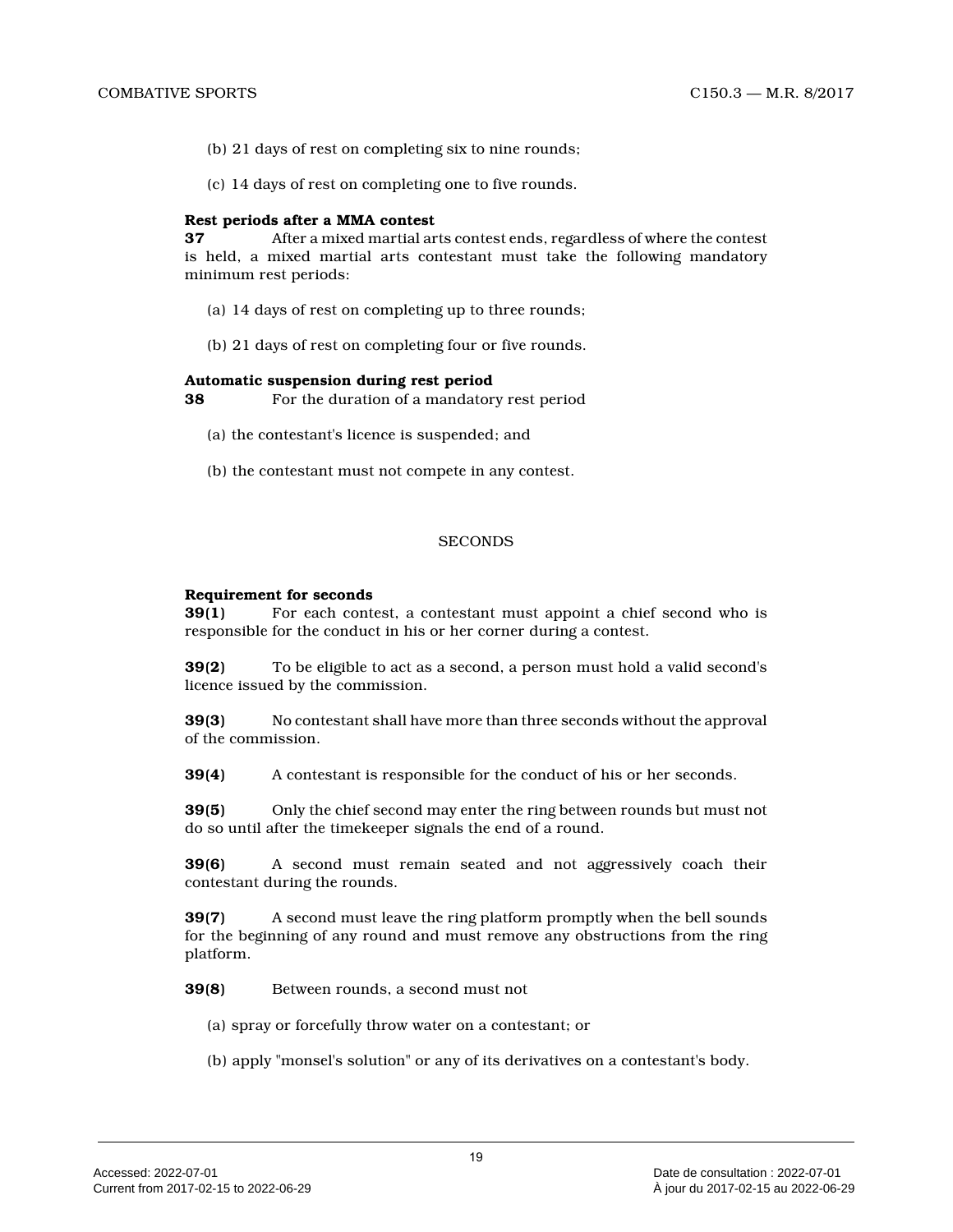**39(9)** A second must not interfere with an opponent contestant or with the progress of the contest.

**39(10)** A second must not use an article or substance in the corner during a contest without the express approval of the commission, other than an item allowed under subsection 87(3).

**39(11)** If a second fails to comply with this section, the commission may

- (a) eject the second from the place where the contest is held;
- (b) disqualify the contestant for whom the second acts; and
- (c) suspend or cancel the second's licence.

#### MANAGERS

#### **Manager's licence required**

**40** To be eligible to act as a manager, a person must hold a valid manager's licence issued by the commission.

#### **Number of contestants limited**

**41** A manager must not have more than four contestants engaged on a contest of a program.

#### **Manager's conflict of interest**

**42(1)** A manager must not have a financial interest in the promotion of a contest involving a contestant that the manager manages.

**42(2)** A manager is not eligible to obtain an event permit for a contest in which one of the contestants is managed by the manager.

#### **Working as a second**

**43** A manager must not work as a second unless the manager is also licensed as a second.

#### PART 4

#### CONTEST LOCATION, FACILITIES AND EQUIPMENT

#### **Specified contest location**

**44(1)** A promoter must hold the program only in the place specified in the event permit issued for the program.

**44(2)** A promoter must post the event permit in a visible location in the place specified in the event permit on the day of the event so that it is fully visible to the public attending the event.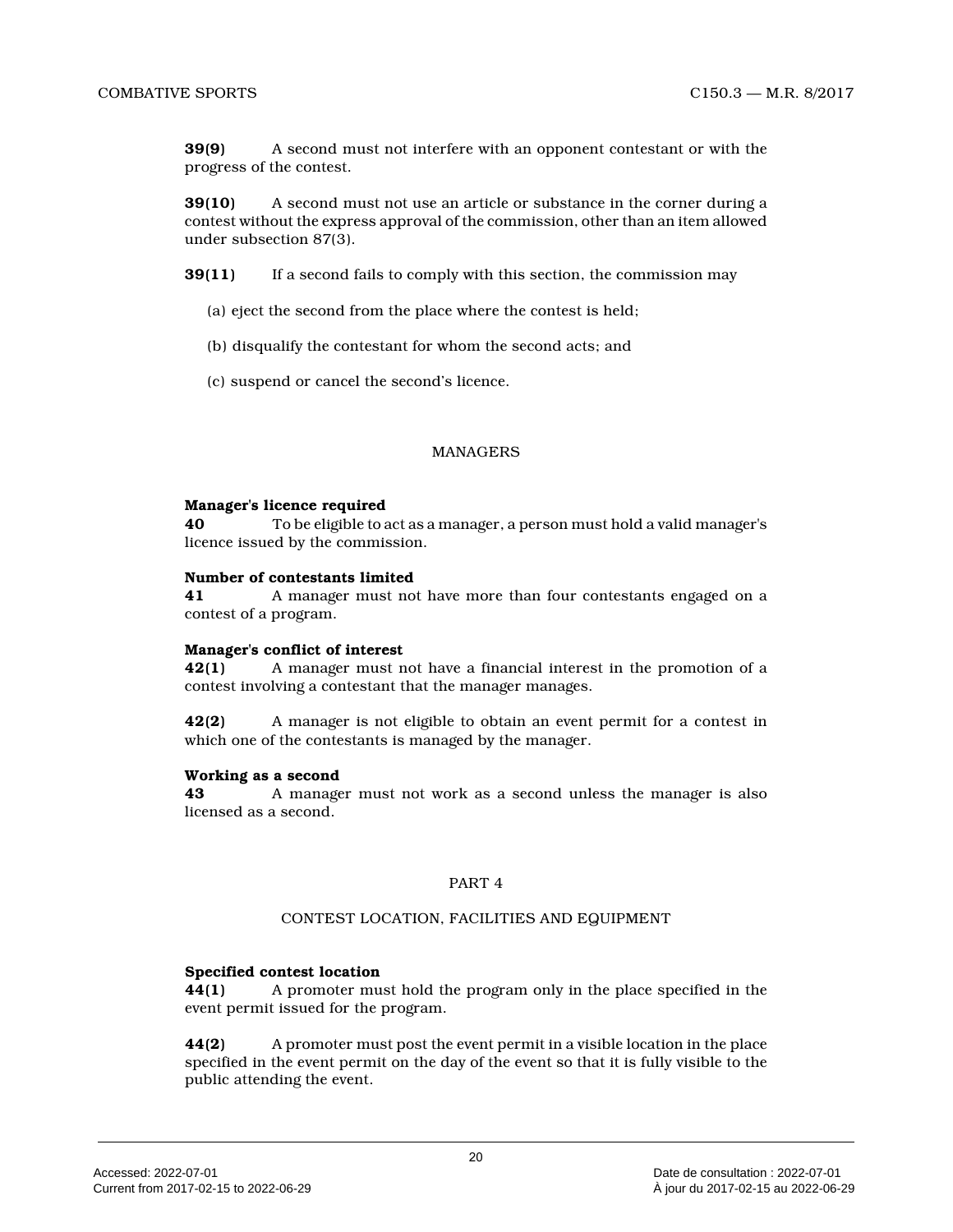#### **Dressing rooms and supplies**

**45(1)** The promoter must provide suitable dressing rooms for the contestants as approved by the Commission.

**45(2)** The promoter must provide bottled water, towels and ice in each dressing room.

**45(3)** No person — other than a representative of the commission, the contestant, manager, second, promoter and ring physician — shall be in the dressing room before a contest, unless the commission directs otherwise.

#### **Access to telephone**

**46** The promoter of a contest must

(a) ensure that the representative of the commission has access to a telephone; and

(b) provide the telephone number for the nearest local emergency ambulance service.

#### **General equipment requirements**

**47(1)** The promoter of a contest must provide at each contestant's corner

- (a) a shallow tray of ground resin;
- (b) a stool;
- (c) a clean bucket and cuspidor; and
- (d) a set of steps placed diagonally at the corner.
- **47(2)** For ringside officials, the promoter must provide
	- (a) tables and chairs for the judges, the ring physician and the timekeepers;
	- (b) a gong or similar device approved by the commission;
	- (c) a set of steps to the ring at a neutral corner for the use of the ring physician; and
	- (d) bottled water and towels.

**47(3)** The promoter must provide any other equipment that the commission may specify for the proper conduct of a contest.

Requirements for Rings for Boxing Contests

#### **Requirements for rings for boxing contests**

**48(1)** The promoter of a boxing contest must provide a ring that meets the requirements of this section.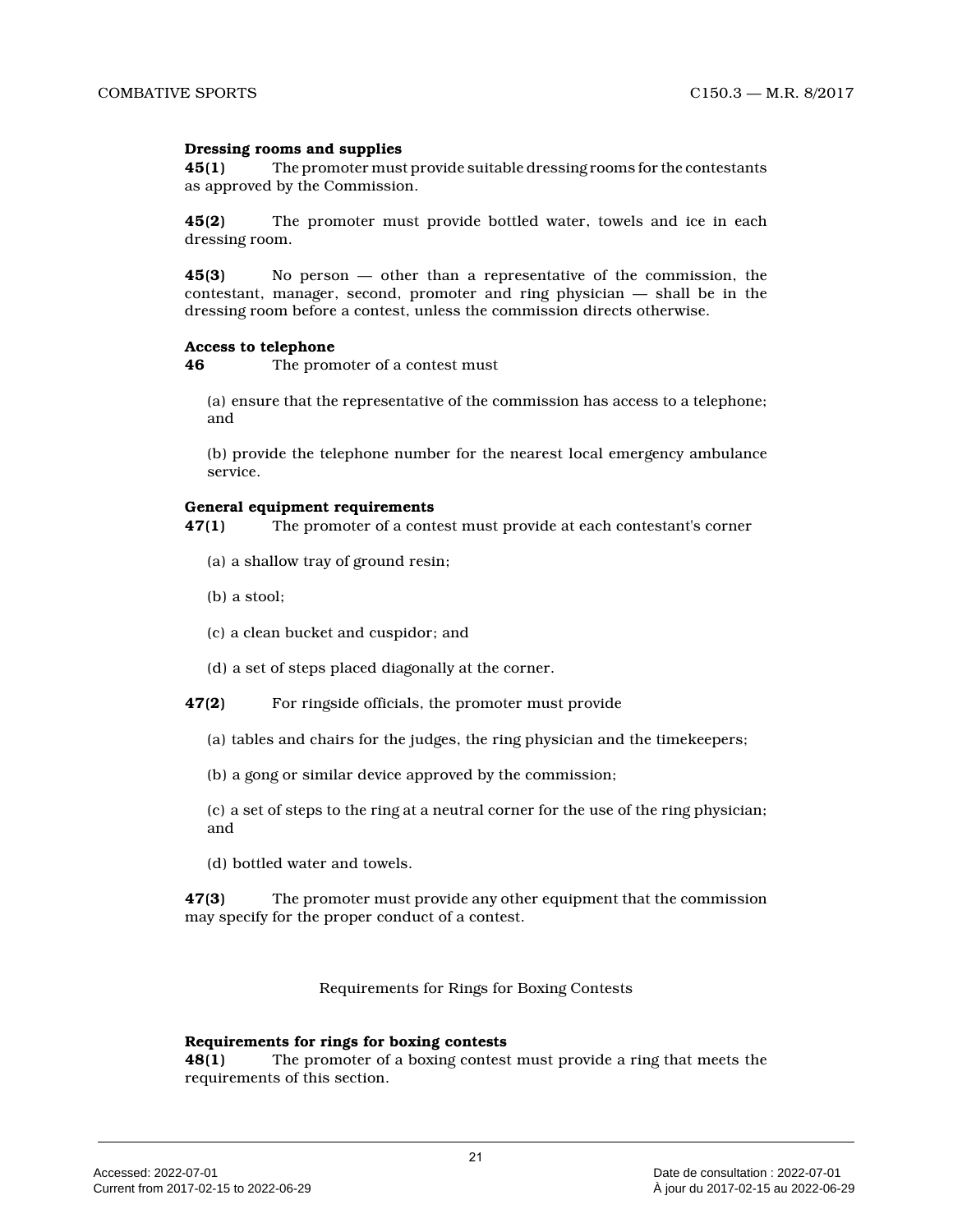**48(2)** The ring must be no less than 16 square feet or more than 20 square feet within the ropes.

**48(3)** The floor of the ring must extend beyond the ropes no less than 12 inches.

**48(4)** The floor of the ring must be padded with a one-inch layer of ensolite, or the equivalent, placed over a one-inch base of building board or other suitable material.

**48(5)** The padding must be covered with canvas, duck or similar material tightly stretched and laced securely in place under the ring apron.

**48(6)** Ring ropes must be four in number and no less than one inch in diameter. They must be strung tightly at heights varying from 18 inches to 54 inches.

**48(7)** The ring must be equipped with four metal corner posts that are padded and covered with a protective material at their upper end.

**48(8)** The ring ropes must be secured on all sides by two ties equidistant from the corner posts so that the ropes cannot be separated farther apart than they are at the corner posts.

Requirements for Rings or Fenced Areas for MMA Contests

#### **Rings or fenced areas for MMA contests**

**49** The promoter of a mixed martial arts contest must provide

(a) a ring that meets the requirements of section 48, except that five ring ropes, instead of four ring ropes, must be included; or

(b) a fenced area that meets the requirements of section 50.

#### **Requirements for fenced areas**

**50** If a fenced area is used for a mixed martial arts contest, the fenced area must meet the following requirements:

(a) the fenced area must be circular or have at least six equal sides and must be no smaller than 18 feet by 18 feet and no larger than 32 feet by 32 feet;

(b) the floor of the fenced area must be padded with ensolite or another similar closed-cell foam with at least a one-inch layer of foam padding with a top and covering of canvas or similar material tightly stretched and laced to the platform of the fenced area;

(c) material that tends to gather in lumps or ridges must not be used for the floor: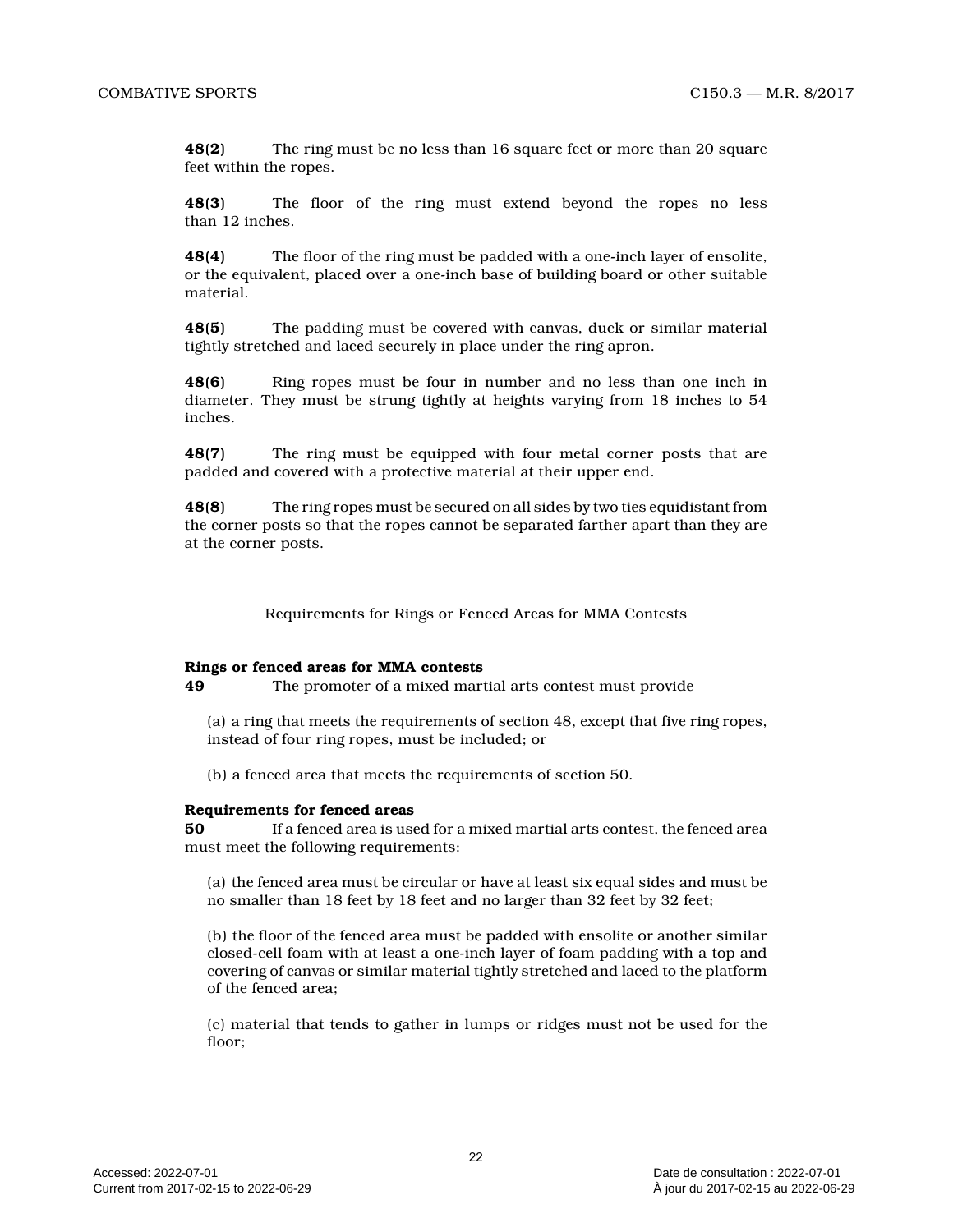(d) the platform of the fenced area must be no more than four feet above the floor of the building and must have suitable steps for the use of the contestants;

(e) fence posts must be made of metal, no more than six inches in diameter, extending from the floor of the building to between five and seven feet above the floor of the fenced area, and must be properly padded in a manner approved by the commission;

(f) the fencing used to enclose the fenced area must be made of a material that will prevent a contestant from falling out of the fenced area or breaking through the fenced area onto the floor of the building or onto the spectators, including, without limitation, chain-link fencing coated with vinyl;

(g) any metal portion of the fenced area must be covered and padded in a manner approved by the commission and must not be abrasive to the contestants;

- (h) the fenced area must have
	- (i) two entrances, or
	- (ii) one entrance that opens outward or lifts upwards;

(i) there must not be any obstruction on any part of the fence surrounding the area in which the contestants are to be competing.

#### Hand Wrapping

#### **Requirements for hand wrapping**

**51(1)** No person may apply bandages to a contestant's hands unless the materials have been approved by the commission and are applied in accordance with the requirements of this section.

**51(2)** In all weight classes the use of soft gauze bandage for hand bandages is unrestricted.

**51(3)** The use of adhesive surgeon's tape to hold the gauze in place is subject to the following restrictions:

(a) in all weight classes up to and including 154 pounds (69.85 kg), no more than nine feet of tape, no more than one inch in width, is permitted for each hand;

(b) in all weight classes above 154 pounds (69.85 kg), no more than 11 feet of tape, no more than one inch in width, is permitted for each hand.

**51(4)** In no case may the binding of adhesive surgeon's tape be applied within one inch of the knuckles of the contestant's hand, not including a single strand of tape placed between the digits.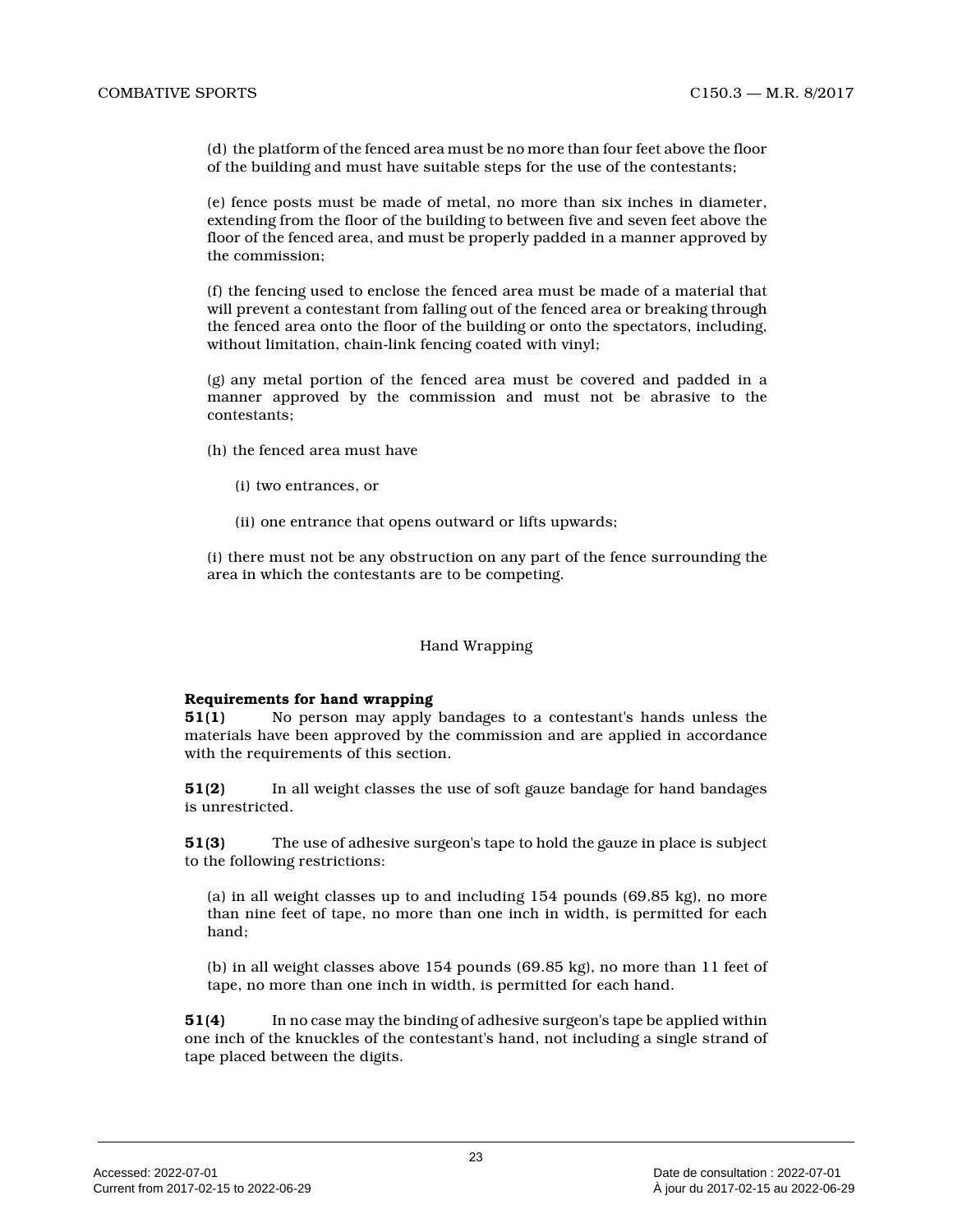**51(5)** Before bandaging the hands, adhesive surgeon's tape may be placed across the back of each hand, provided no more than six inches of tape one inch in width is used for each hand, and no tape is placed across the knuckles.

**51(6)** A contestant must not coat his or her hands or hand bandages with any substance.

#### **Examining and approving bandages**

**52(1)** Before entering the ring, bandages must be examined by a representative of the commission.

**52(2)** After the bandages have been approved, no person shall alter them in any manner.

#### **Placing gloves**

**53** No person shall place gloves on a contestant's hands until the finished bandages have been approved.

#### **Opponent's representative present**

**54** A representative of a contestant's opponent is entitled to be present during the bandaging procedure, including the placement of gloves on the hands of a contestant.

Gloves

#### **Gloves**

**55** A promoter of a contest must provide suitable gloves for each contestant of a type that is approved by the commission and meets the requirements of sections 56 to 59.

#### **Gloves for boxing contests**

**56(1)** For a boxing contest that is not a main contest, or is scheduled for 10 rounds or less, used gloves of a type that is approved by the commission may be used, if they are first examined by a representative of the commission.

**56(2)** For a boxing contest, seamless, thumbless or restricted thumb gloves of the following weights must be used:

(a) 10-ounce gloves for the heavyweight class down to and including the welterweight class;

(b) 8-ounce gloves for the lightweight class down to and including the bantamweight class.

#### **Gloves for MMA contests**

**57** For a mixed martial arts contest, a contestant may use fingerless gloves that weigh between four and eight ounces.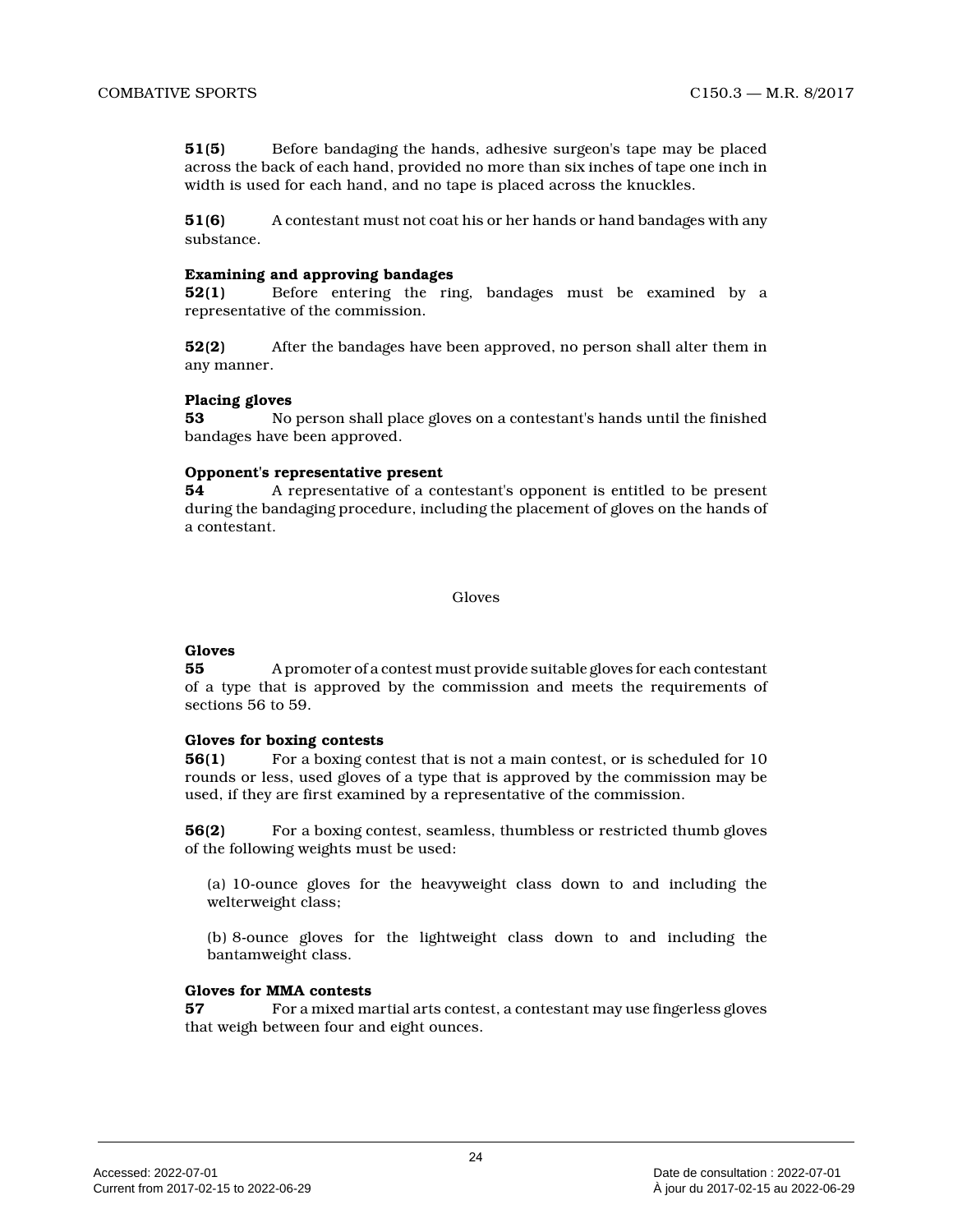#### **Padding of gloves**

**58(1)** The weight of the padding in all gloves must not be less than the weight of the leather portion.

**58(2)** The padding of the gloves must not be displaced or broken.

#### **Laces**

**59** Laces must be knotted on the back of the gloves and a one-inch wide strip of adhesive tape must be placed over the laces.

#### PART 5

#### WEIGHT CLASSES AND WEIGH-INS

#### Boxing Weight Classes

# **Boxing weight classes**<br>**60(1)** The following

**60(1)** The following weight classes with maximum weights are established for boxers:

| <b>CLASS</b>       | <b>MAXIMUM WEIGHT</b><br>IN POUNDS | <b>WEIGHT IN</b><br><b>KILOGRAMS</b> |
|--------------------|------------------------------------|--------------------------------------|
| Flyweight          | 112                                | 50.8                                 |
| Bantamweight       | 118                                | 53.53                                |
| Featherweight      | 126                                | 57.15                                |
| Lightweight        | 135                                | 61.24                                |
| Super Lightweight  | 140                                | 63.5                                 |
| Welterweight       | 147                                | 66.68                                |
| Super Welterweight | 154                                | 69.85                                |
| Middleweight       | 160                                | 72.57                                |
| Super Middleweight | 168                                | 76.21                                |
| Light Heavyweight  | 175                                | 79.38                                |
| Cruiserweight      | 190                                | 86.18                                |
| Heavyweight        | over 190                           | over 86.18                           |

**60(2)** In the heavyweight class, there is no maximum weight limit for a boxer, unless the commission determines it to be unsafe.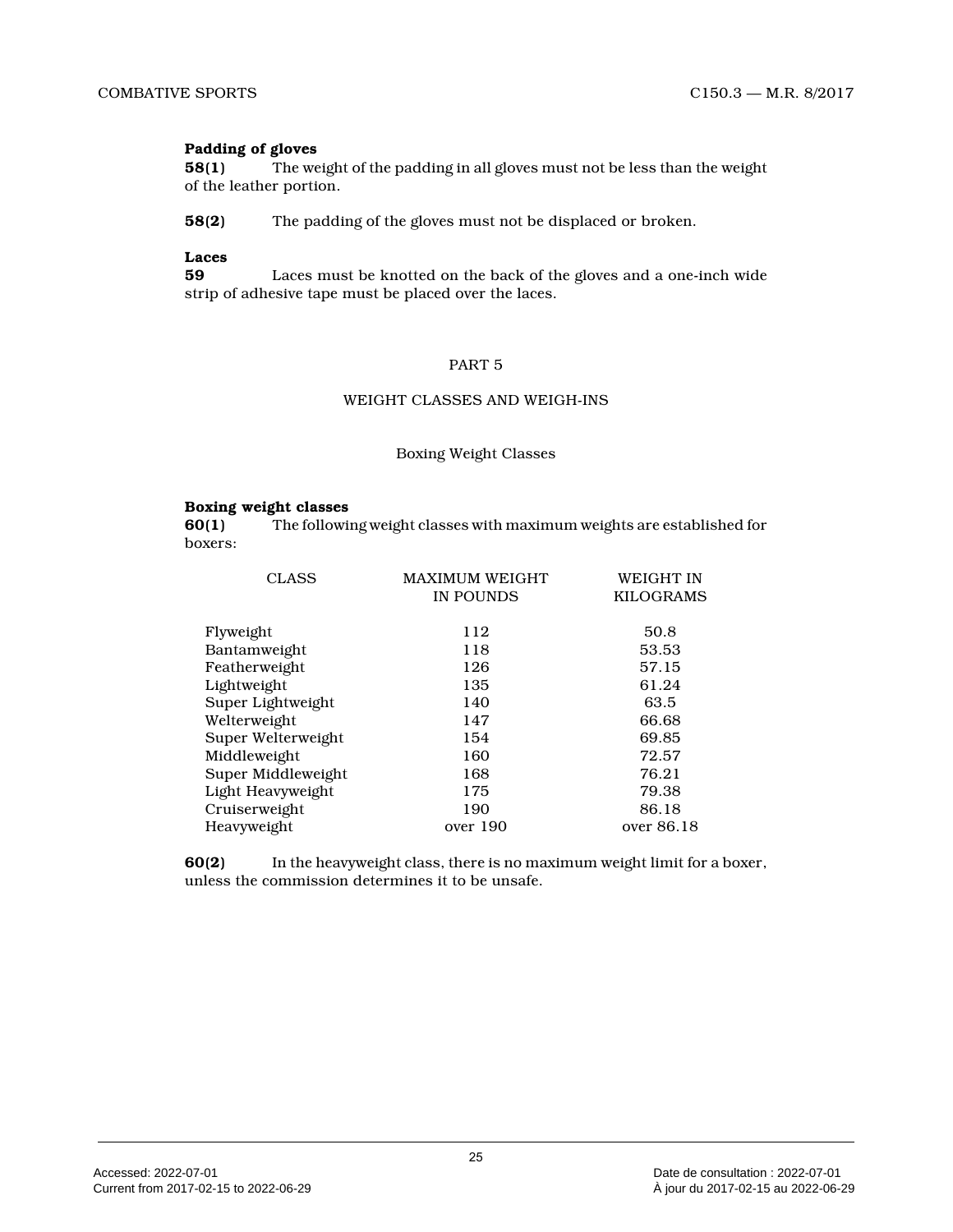#### MMA Weight Classes

#### **MMA weight classes**

**61** The following weight classes are established for the purpose of mixed martial arts contestants:

| <b>CLASS</b>      | WEIGHT IN       | <b>WEIGHT IN</b>     |
|-------------------|-----------------|----------------------|
|                   | <b>POUNDS</b>   | <b>KILOGRAMS</b>     |
|                   |                 |                      |
| Flyweight         | up to $125$     | up to 56.82          |
| Bantamweight      | over 125 to 135 | over 56.82 to 61.36  |
| Featherweight     | over 135 to 145 | over 61.36 to 65.91  |
| Lightweight       | over 145 to 155 | over 65.91 to 70.45  |
| Welterweight      | over 155 to 170 | over 70.45 to 77.27  |
| Middleweight      | over 170 to 185 | over 77.27 to 84.09  |
| Light Heavyweight | over 185 to 205 | over 84.09 to 93.18  |
| Heavyweight       | over 205 to 265 | over 93.18 to 120.45 |
| Super Heavyweight | over 265        | over 120.45          |
|                   |                 |                      |

#### Weigh-Ins

#### **Weigh-ins**

**62(1)** The weigh-in for a contest must take place between 24 and 30 hours before the scheduled start of the contest, unless otherwise approved by the commission.

**62(2)** The commission must select and approve official scales, and their location, for optimum weight accuracy.

**62(3)** The official scales are to be made available to each contestant at least two hours before the official weigh-in, during which time the contestants may weigh themselves on the official scales.

**62(4)** At the weigh-in, each contestant is to be weighed by a person authorized by the commission in the presence of the opponent and a representative of the commission.

#### **Attaining stipulated weight**

**63(1)** A contestant who does not meet the stipulated weight for the weight class in which he or she wishes to compete at the time of the weigh-in must be permitted an additional hour to attain the stipulated weight.

**63(2)** A contestant who loses more than 3% of his or her body weight on the day of the weigh-in — or any lesser percentage determined by the commission to be unsafe — is prohibited from competing.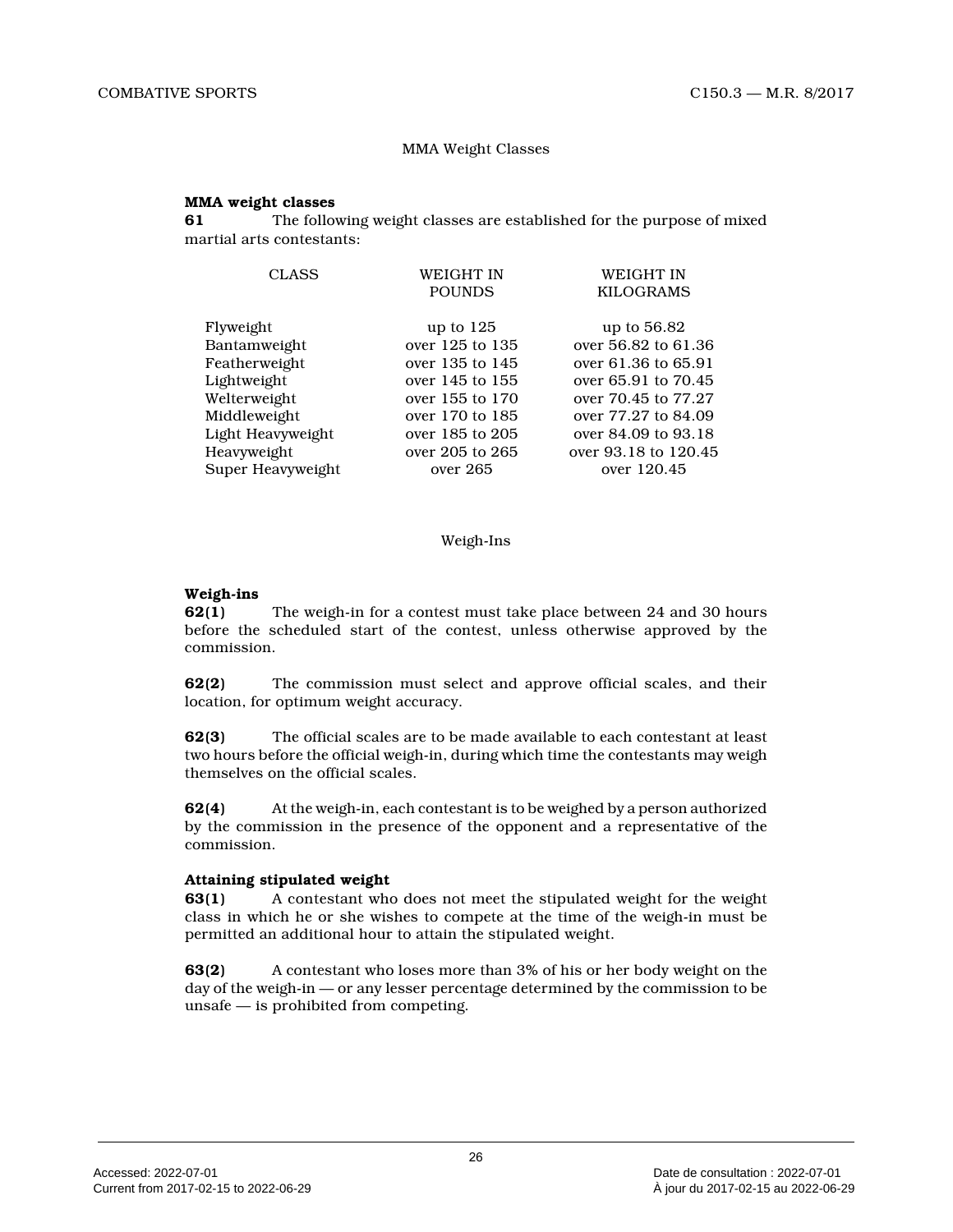#### **Second weigh-in if contest postponed**

**64** If a contest is postponed for more than 24 hours, a second weigh-in and an additional medical examination are required on the day of the contest.

#### **Extreme dehydration**

**65** If a contestant shows extreme dehydration as evaluated by the commission's medical advisor during the weigh-in or pre-contest medical examination the contestant must not compete in the contest.

#### PART 6

#### OFFICIALS

#### **Medical advisor for commission**

**66** The commission may appoint a physician as the medical advisor to the commission.

#### **Officials**

**67(1)** For each contest, the commission must appoint

- (a) at least one referee;
- (b) at least three judges;
- (c) at least one ring physician;
- (d) at least one timekeeper; and
- (e) any other officials as determined by the commission.

**67(2)** In the event that an appointed official becomes incapacitated during a contest, the commission may appoint a replacement if one is available.

**67(3)** A contest may not commence or continue without at least one referee, three judges, one ring physician and one timekeeper at ringside.

**67(4)** In the 12-hour period before a contest and during a contest, an official must not

- (a) use a prohibited substance, without the approval of the commission; or
- (b) consume alcohol.

**67(5)** No person shall publicly disclose the name of any referee or judge officiating at a contest before the names are announced by the ring announcer at the beginning of the contest, unless otherwise approved by the commission.

**67(6)** No referee or judge shall disclose to any person that he or she is to officiate before the announcement by the ring announcer, unless otherwise approved by the commission.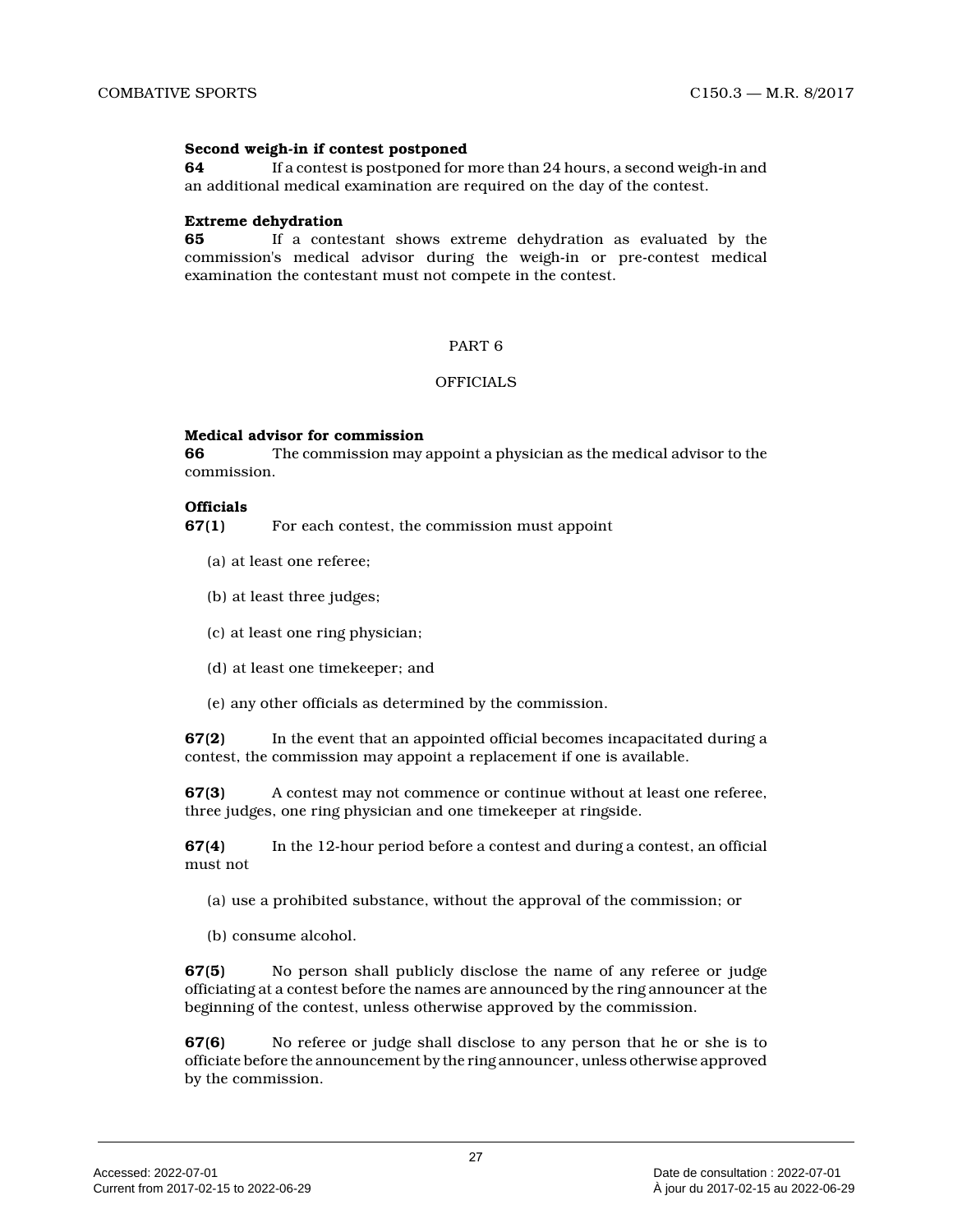#### Referees

#### **Referee's licence**

**68(1)** To be eligible to act as a referee, a person must hold a valid referee's licence issued by the commission.

**68(2)** An application for a referee's licence must be accompanied by a statement from a physician indicating that the referee has had a medical examination and is fit to carry out his or her duties.

**68(3)** The medical examination must have been performed within three months of the date of the referee's application for a licence.

#### **Duties of referee**

**69(1)** The referee is the chief official at a contest and has authority to make decisions about all matters regarding the conduct of a contest not specifically addressed in this regulation.

**69(2)** The referee must maintain general supervision over the contest.

**69(3)** The referee must wear a uniform specified by the commission.

#### **If referee incapacitated**

**70** If the referee is incapacitated during a contest, the contest is suspended until the referee is able to resume officiating or an alternate referee is appointed to take over the duties of the incapacitated referee.

#### Judges

#### **Judge's licence**

**71(1)** To be eligible to act as a judge, a person must hold a valid judge's licence issued by the commission.

**71(2)** An application for a judge's licence must be accompanied by a statement from an ophthalmologist or optometrist indicating that the judge has had a visual acuity examination and is fit to carry out his or her duties.

**71(3)** The visual acuity examination must have been performed within 24 months of the date of the judge's application for a licence.

#### **If judge incapacitated**

**72** If a judge is incapacitated in the course of a contest, the referee must act as a judge.

#### **Duties of judges**

**73(1)** The judges at a contest must watch every phase of the contest, score the contest in accordance with this regulation, and make a decision if the contest lasts the number of rounds scheduled.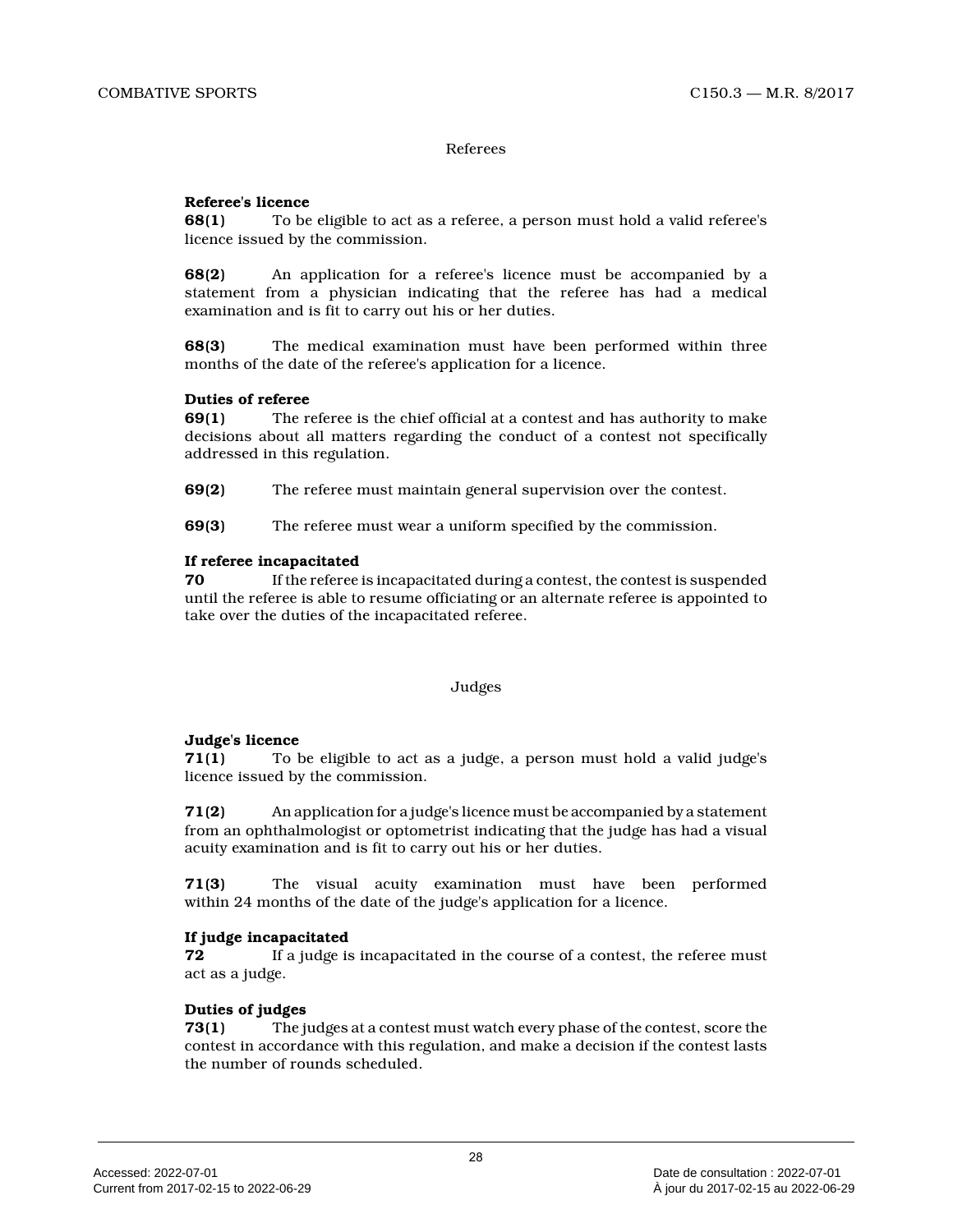**73(2)** If called upon by the referee, the judges must assist in deciding whether fouls have been committed.

**73(3)** The scoring of the contest by the judges must be based primarily on effectiveness, taking into account

(a) effective aggression, primarily consisting of the number of forceful blows to those areas of the body where blows are allowed; an d

(b) control of the round.

**73(4)** The judges must be seated adjacent to the ring. Each judge must be seated on an opposite side of the ring and no other person must be seated within three feet of the judge.

**73(5)** A judge may bring any relevant matter to the attention of the referee at the end of a round.

#### Scoring

#### **10 Point Must System for scoring a round**

**74(1)** Scoring for each round of contest must be based upon the 10 Point Must System, in which a judge must award

- (a) 10 points to the winner of a round;
- (b) 9 points or less to the loser of the round; and

(c) if the judge decides that a round is even between the contestants, 10 points to each contestant.

**74(2)** A judge may score a knockdown in any one round as either one or two points against the contestant who sustained the knockdown unless the contestant has won the round.

#### **Scoring a decision**

**75(1)** At the conclusion of a contest, each judge must hand his or her completed score card to the referee, who must in turn hand the score cards to a representative of the commission.

**75(2)** The representative of the commission must tally the points awarded to each contestant and, if one of the contestants has a majority of points, endorse on each of the score cards the name of the winner of the contest or, if the number of points awarded to each contestant is equal, endorse on each of the score cards that the contest is a draw.

**75(3)** If no knockout or technical knockout occurs, the winner of the contest is to be determined based on a majority of the decisions of the judges.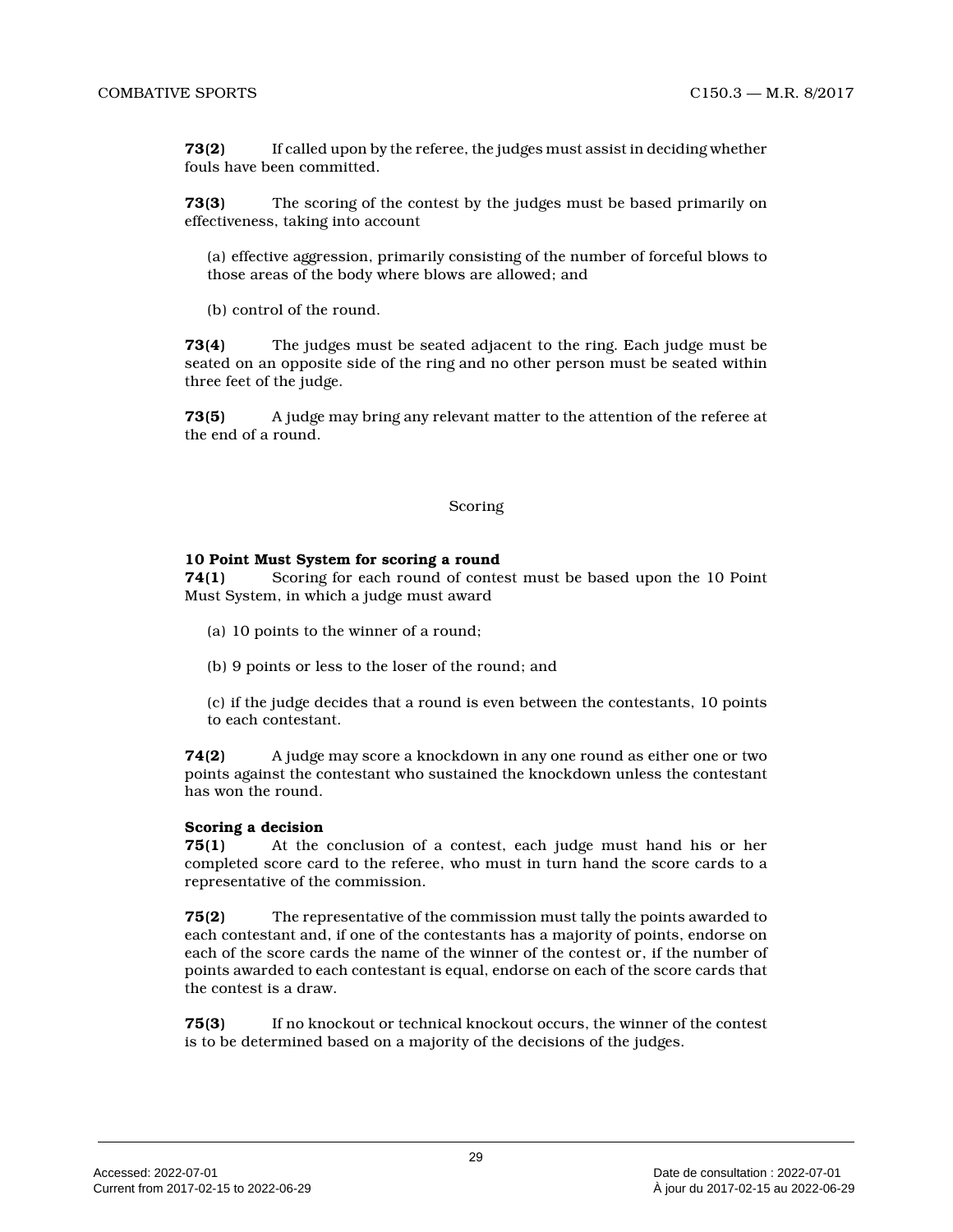**75(4)** A contest must be declared a draw if

- (a) all judges so decide;
- (b) two judges so decide; or

(c) one judge decides that the contest is a draw and the other two judges determine different contestants to be winners.

#### **Announcement of decision**

**76** At the end of a contest,

(a) a representative of the commission must sign each score card, approving it on behalf of the commission, and must then submit it to the ring announcer; and

(b) the ring announcer must then announce from the ring the decision of the judges as well as the total points awarded to each contestant by each judge.

#### Timekeeper

#### **Timekeeper's licence**

**77** To be eligible to act as a timekeeper, a person must hold a valid timekeeper's licence issued by the commission.

#### **Duties of timekeeper**

**78(1)** The timekeeper must be seated adjacent to the ring apron on the side of the ring not occupied by any of the judges, and be equipped with a gong, a whistle, and a stop watch.

**78(2)** If a contest is ended before the scheduled number of rounds ends, the timekeeper must inform the ring announcer of the exact duration of the contest.

**78(3)** The timekeeper must indicate the beginning and end of each round by striking the gong.

**78(4)** Ten seconds before the beginning of each round, the time keeper must give warning to the contestants by blowing a whistle or by using automatic timing equipment if it is available.

**78(5)** When a knockdown occurs, the timekeeper must immediately stand and announce each of the ten seconds as it elapses.

#### Ring Announcer

#### **Ring announcer's licence**

**79** To be eligible to act as a ring announcer, a person must hold a valid ring announcer's licence issued by the commission.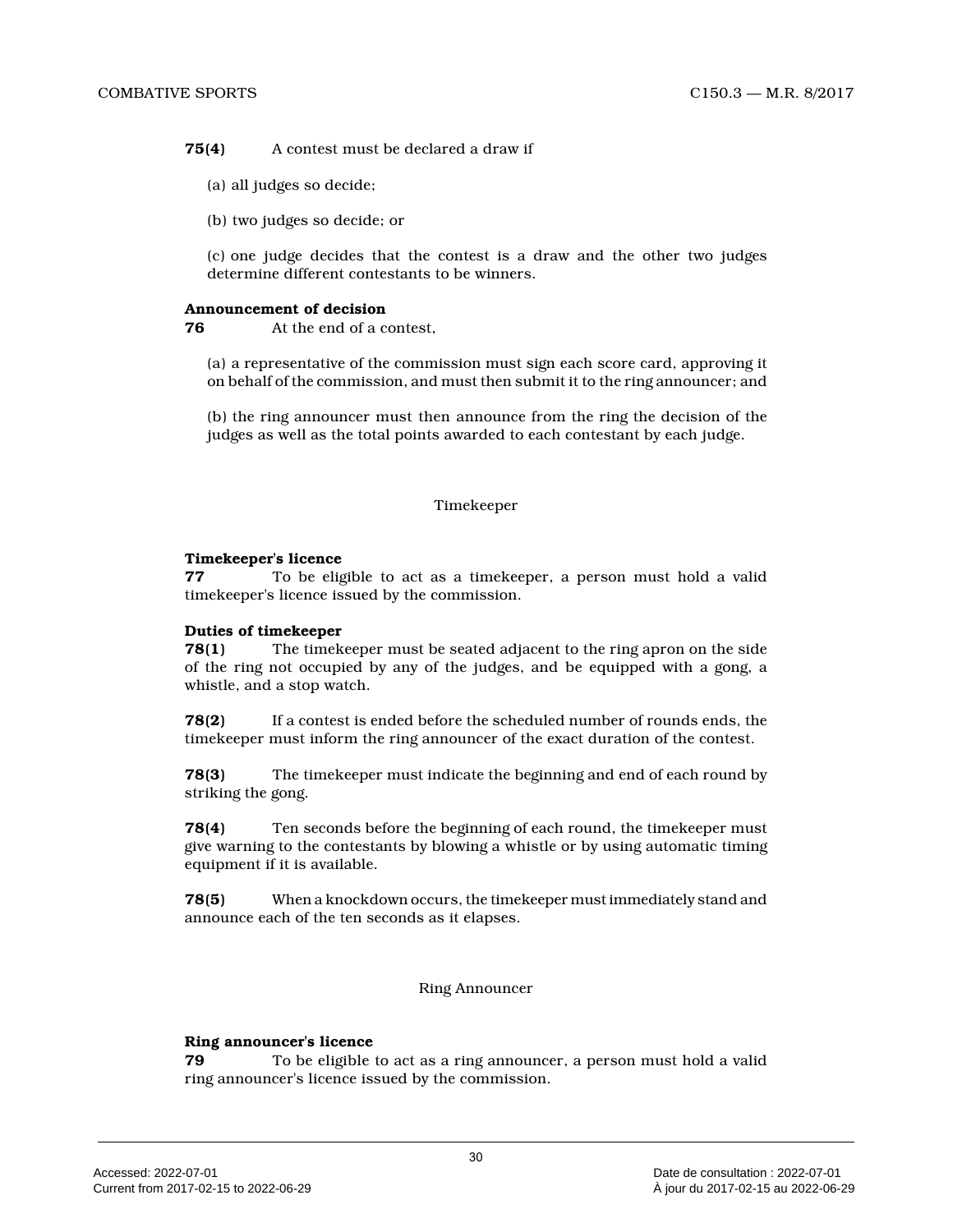#### **Duties of ring announcer**

**80(1)** The ring announcer must announce

(a) before the contest, the names and weights of the contestants, the duration of the contest and the names of the referee, judges, ring physician, timekeeper and representative of the commission;

(b) at the end of the contest, the winner of the contest and other details of the winning of the contest; and

(c) any other matter that the commission directs.

**80(2)** The ring announcer must make no other introductions or announcements from the ring without the approval of the commission.

#### Official's Fees and Expenses

#### **Payments to officials**

**81(1)** At the promoter's expense, the commission must pay fees and reasonable expenses, as determined by the commission, to officials for each contest.

**81(2)** Every official for a contest is entitled to be admitted to the contest free of charge.

#### PART 7

#### RING PHYSICIAN'S DUTIES DURING CONTEST

#### **Ring physician's duties during contest**

**82(1)** During a contest, the ring physician must be seated at ringside, either alone or accompanied by another physician.

**82(2)** The ring physician is the highest authority on medical matters and his or her opinion on the ability of a contestant to continue competing in a contest must be respected at all times by the referee, but only the referee may stop a contest.

**82(3)** The ring physician may enter the ring during a contest to examine a contestant and determine his or her ability to continue competing in the contest if

(a) the referee calls time and requests the ring physician to enter the ring; or

(b) the ring physician calls time and enters the ring.

**82(4)** Before entering the ring under clause (3)(b), the ring physician must temporarily suspend the contest by requiring the timekeeper to strike the gong twice, and the timekeeper must note the time at which the round was suspended.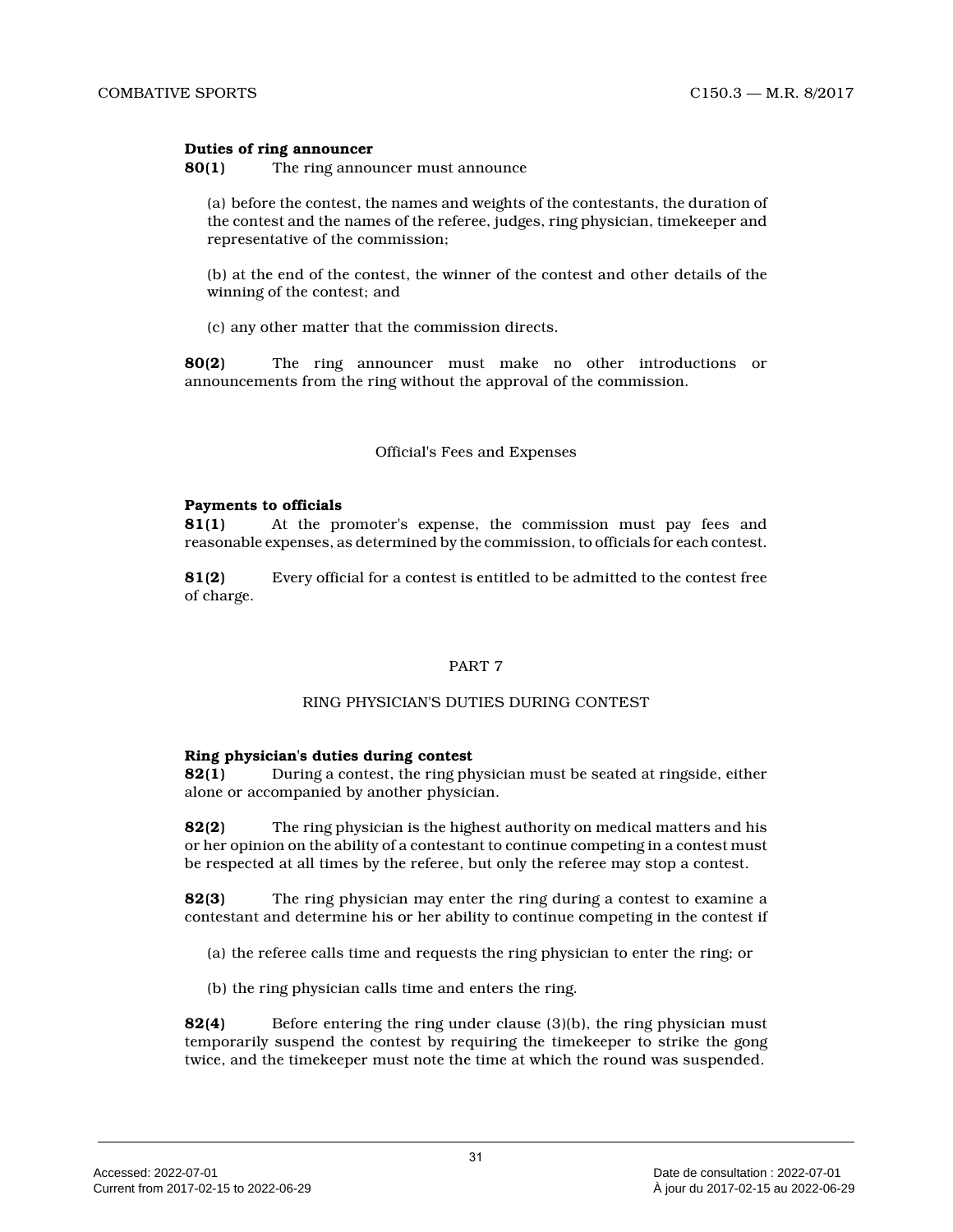**82(5)** If the ring physician is satisfied that the ability of one of the contestants to continue competing is doubtful, he or she may direct the referee to stop the contest.

**82(6)** If the ring physician does not direct the referee to stop the contest, the referee must give the order to resume the contest, and the timekeeper must resume the timing of the round.

**82(7)** If the referee stops the contest for medical reasons, the timekeeper must record the contest stopped at the time the contest was stopped.

#### **Injuries during a contest**

**83(1)** If a contestant suffers a serious injury during a contest, the ring physician must immediately render emergency treatment and recommend any further treatment or hospitalization that the physician considers necessary, and report the matter to the commission.

**83(2)** Following the contest, the ring physician may require a contestant who suffers a serious injury during a contest and that contestant's manager to remain in the ring or at the place where the contest was held for such period of time as the physician considers advisable.

**83(3)** If a contestant is knocked unconscious, suffers a technical knockout or in the opinion of the ring physician suffers a severe beating during a contest,

(a) the ring physician must advise the contestant that he or she must submit to a clinical examination by a physician acceptable to the commission within 48 hours; and

(b) the contestant must submit to the clinical examination as required.

**83(4)** A contestant who is required to submit to an examination under subsection (3) must abide by any advice given by that physician.

**83(5)** If a contestant is knocked unconscious during a contest, no one must touch the contestant, except to remove a mouth protector, until the ring physician enters the ring and personally attends the contestant.

#### **Ring physician's instructions**

**84** The ring physician must give the following instructions to every contestant who, in the physician's opinion, has endured a tough fight or may have sustained a head injury during a contest:

- 1. Although no evidence of any serious injury may have been found at this time, careful attention for the next 24 hours is advised.
- 2. A patient should attend at a hospital emergency room at once if there are any of the following symptoms:
	- (a) increased drowsiness;
	- (b) difficulty in rousing the patient;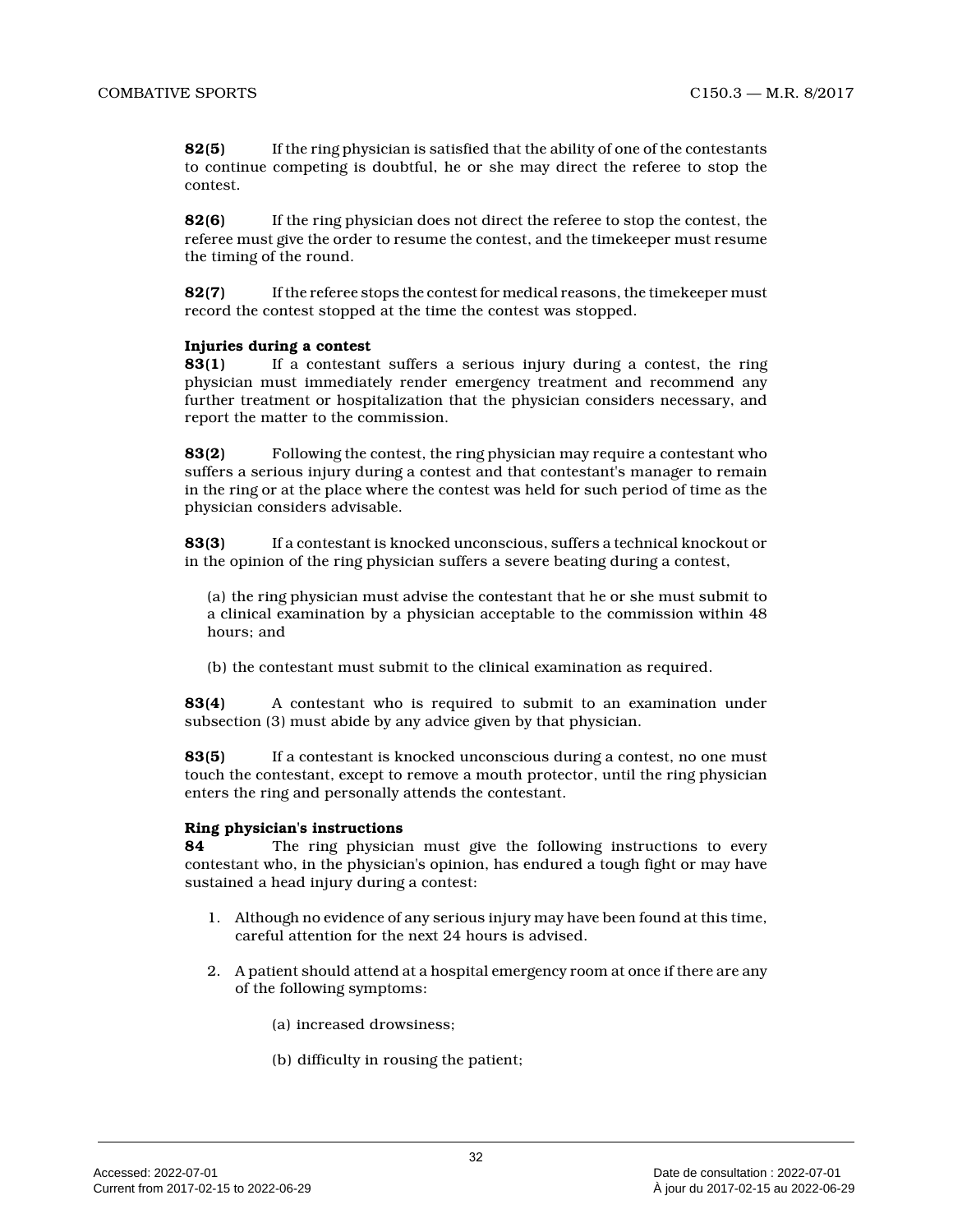- (c) vomiting;
- (d) slowing of pulse;
- (e) continuing headache;
- (f) stiffness of neck;
- (g) bleeding or clear fluid dripping from the ears or nose;
- (h) weakness of either leg or arm;
- (i) convulsions, seizures or involuntary movement.

#### **Contestant to comply with physician's instructions**

**85** A contestant must comply with the ring physician's instructions.

#### PART 8

#### LICENCE SUSPENSIONS ARISING FROM KNOCKOUTS

#### **Licence suspension arising from a knockout**

**86(1)** In the event of a technical knockout due to a cut, the licence of the affected contestant must be suspended for 30 days from the date of the contest or for any longer period as determined by the commission.

**86(2)** In the event of a technical knockout due to blows to the body, the licence of the affected contestant must be suspended for such period as specified by the medical advisor.

**86(3)** In the event of a knockout or technical knockout due to a blow or blows to the head, the licence of the affected contestant must be suspended for 60 days from the date of the contest or for any longer period that the medical advisor, or a physician approved by the commission, determines.

**86(4)** If a contestant has suffered two consecutive knockouts or technical knockouts, or any two knockouts or technical knockouts within any six-month period due to blows to the head, the contestant's licence must be suspended for no less than 180 days, or for any longer period that the commission's medical advisor, or a physician approved by the commission, determines.

**86(5)** If a contestant has suffered three consecutive knockouts or technical knockouts, or any three knockouts or technical knockouts within a one-year period due to blows to the head, the contestant's licence must be suspended for at least one year, or for any longer period that the medical advisor, or a physician approved by the commission, determines.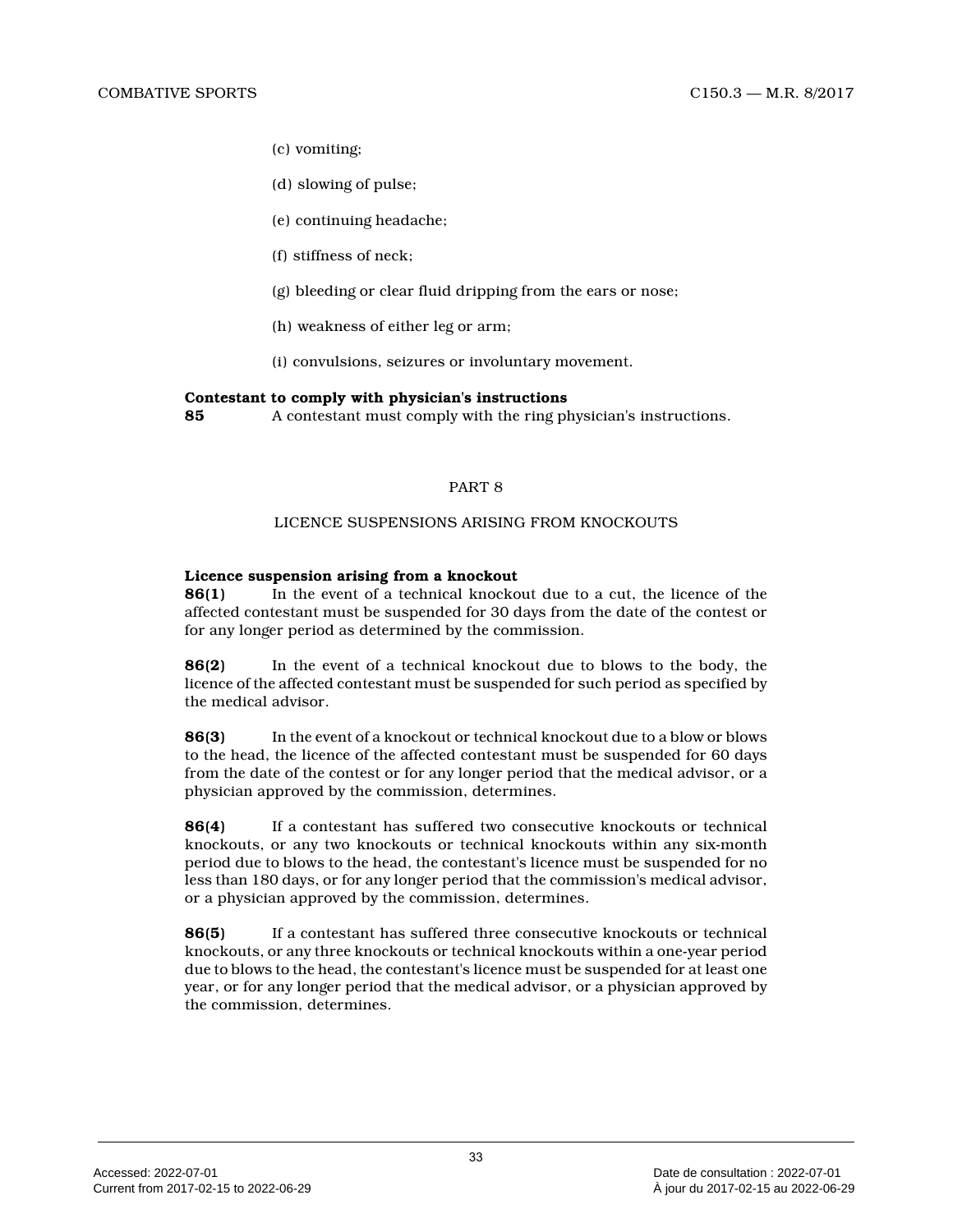**86(6)** A contestant who is suspended under this section must refrain from contact training until

(a) at least half of the suspension period has expired; and

(b) any medical examination required by the commission has been carried out and the contestant is found fit to compete in a boxing contest or mixed martial arts contest, as the case may be.

**86(7)** A contestant's licence may be suspended by the commission on the advice of the medical advisor or the ring physician, if the medical advisor or ring physician considers the suspension necessary for the protection of the contestant's life or health.

**86(8)** A contestant whose licence is suspended under this section may be reinstated after the contestant has undergone a complete medical examination by the medical advisor or a physician approved by the commission and the contestant is found fit to compete in a boxing contest or mixed martial arts contest, as the case may be.

**86(9)** A contestant diagnosed as having a detached retina is permanently barred from competing in any contests, unless the contestant has received treatment and an ophthalmologist certifies that the required visual standards have been met and the contestant is fit to compete in a boxing contest or mixed martial arts contest, as the case may be.

#### PART 9

#### USE OF PROHIBITED SUBSTANCES, ALCOHOL AND ITEMS DURING A CONTEST

#### **Prohibition re substances, alcohol and stimulants**

**87(1)** No person shall administer to a contestant and no contestant shall, either before or during a contest,

(a) use a prohibited substance, unless the contestant has a therapeutic use exemption certificate referred to in section 88;

- (b) consume alcohol; or
- (c) use a stimulant, including smelling salts and ammonia.

**87(2)** No contestant shall ingest any substance other than plain water during a contest, without the approval of the commission.

**87(3)** A contestant may use any of the following:

(a) thrombin, avetine and thrombin-soaked pads;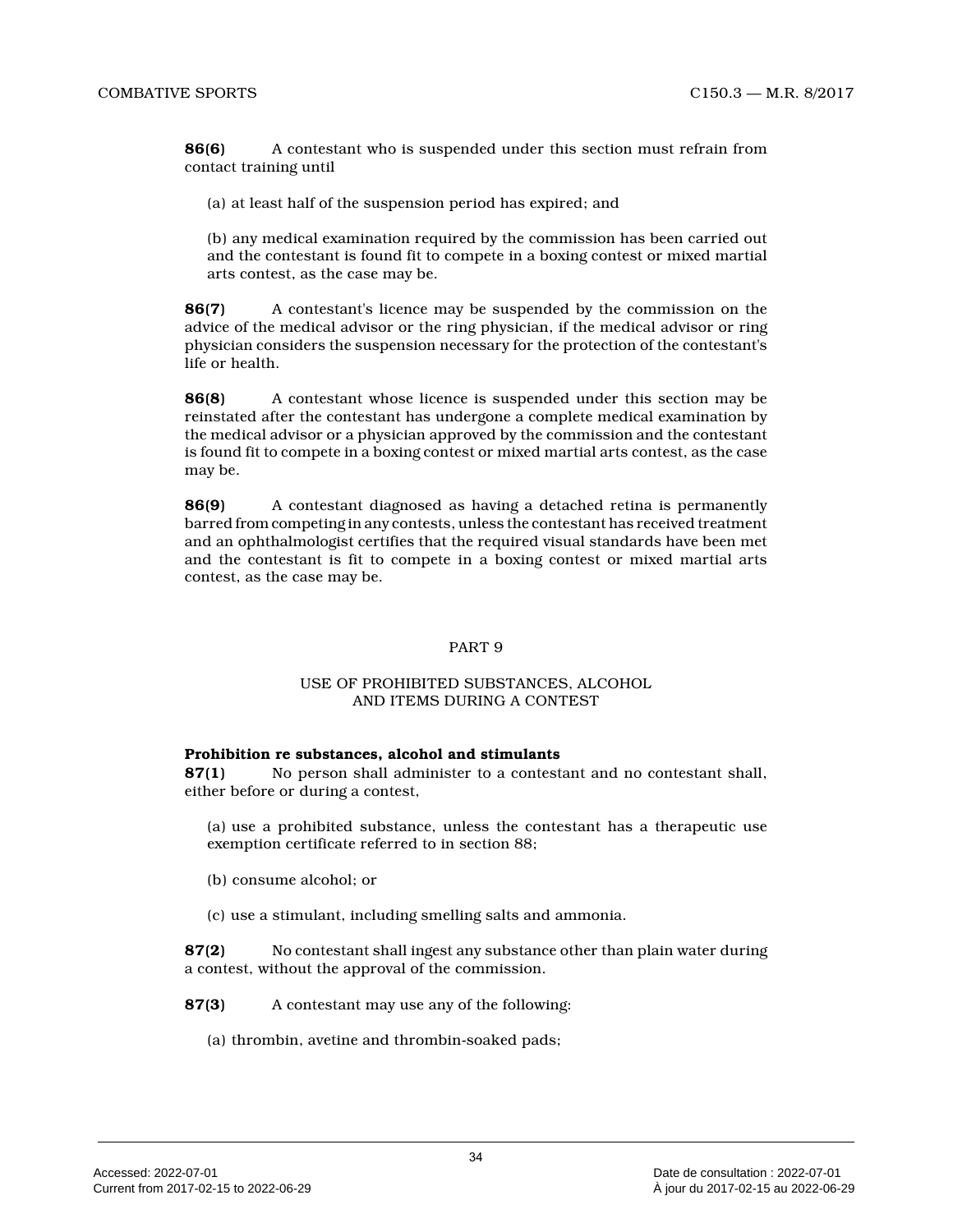(b) adrenalin 1/1000 solution, but only for topical haemostasis of cuts and nosebleeds;

(c) petroleum jelly, but only around the eyes, bridge of the nose, and behind the ear;

- (d) gauze pads;
- (e) adhesive surgeon's tape;
- (f) clean towels;
- (g) plain water;
- (h) cotton swabs;
- (i) ice;
- (j) bandage scissors.

**87(4)** No person shall apply and no contestant shall use grease or any other substance on the body or on the arms or legs of a contestant, except that the discretionary use of petroleum jelly is permitted around the eyes, bridge of the nose, and behind the ear.

**87(5)** The use of "iron base" coagulants such as "monsel's solution" or any of its derivatives is prohibited.

#### **Therapeutic use exemptions**

**88(1)** A contestant with a documented medical condition requiring the use of a prohibited substance must at his or her own expense obtain a therapeutic use exemption certificate, referred to in subsection (2), before the commission may issue a contestant's licence to the person or allow him or her to compete in a contest.

**88(2)** The commission may accept a therapeutic use exemption certificate issued by an organization that processes therapeutic use exemption requests in accordance with the International Standard for Therapeutic Use Exemptions (ISTUE).

#### **Prohibited items during contest or weigh-in**

**89** No contestant shall wear or use any of the following items during a contest or a weigh-in:

- (a) contact lenses;
- (b) eyeglasses;
- (c) dentures;
- (d) individual removable false teeth;
- (e) a watch, ring, earring, bracelet, charm or necklace;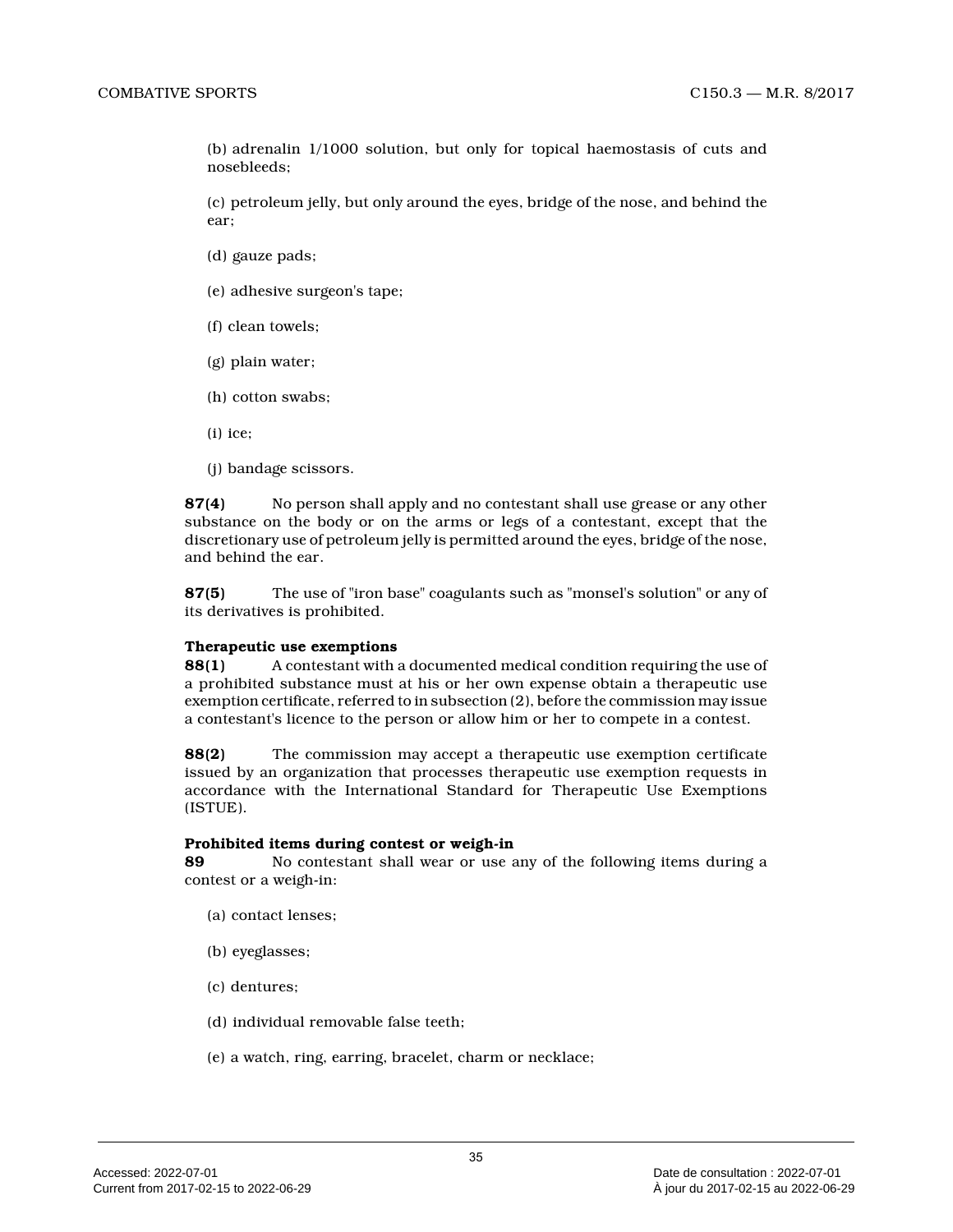(f) a headband or hair net;

(g) a hearing aid;

(h) any plastic or metallic attachment to the trunks ;

(i) gauze, a band-aid or a dressing to the face, scalp, neck, arm, back or chest area;

(j) a plaster or fibreglass cast;

(k) a metal brace;

(l) butterfly or steristrip sutures on the face, scalp, neck, arm, back or chest area;

(m) suture material of any kind on the skin of a contestant's face, ears, scalp, neck or chest;

(n) subcuticular suture in the face, ear, neck or chest;

(o) collodion or a similar substance.

#### **Contestant's head and facial hair**

**90(1)** A representative of the commission must determine whether a contestant's head or hair

(a) presents a hazard to the safety of the contestant or his or her opponent; or

(b) may interfere with the supervision and conduct of a round.

**90(2)** If the representative of the commission determines that the contestant's head or facial hair presents a hazard or may interfere with the supervision and conduct of a round as referred to in subsection (1), the contestant may not compete in the round unless the circumstances creating the hazard or potential interference are corrected to the satisfaction of the representative of the commission.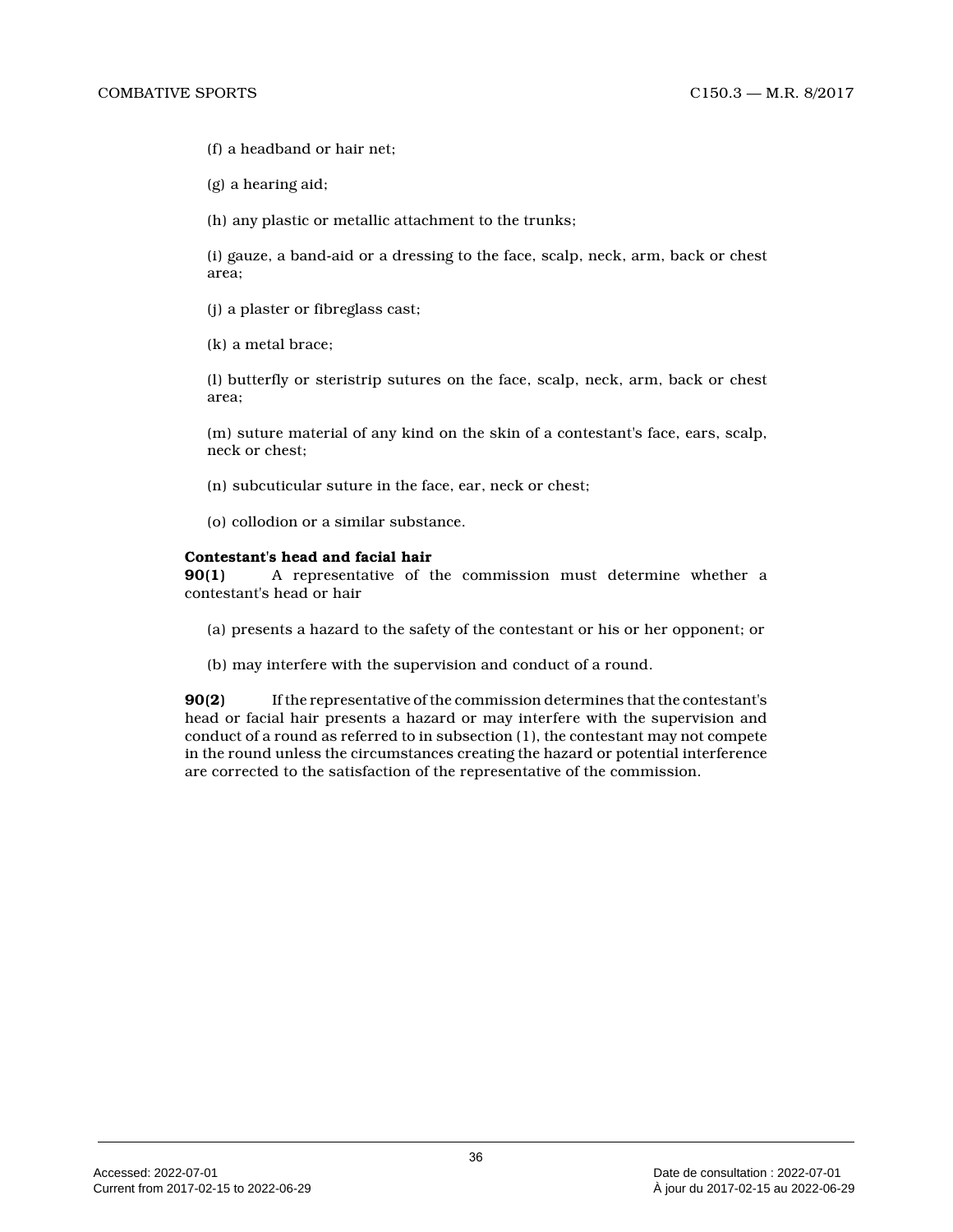#### PART 10

#### BOXING EXHIBITIONS AND AMATEURS

#### BOXING EXHIBITIONS

# **Application of regulation to boxing exhibitions**

The provisions of this regulation apply to a boxing exhibition and a boxer in a boxing exhibition, in the same manner that they apply to a boxing contest and a contestant in a boxing contest, but the commission may, with notice to the participants in the exhibition, modify any provision of this regulation relating to scoring, officials, gloves and the duration and number of rounds that it considers appropriate.

**91(2)** If a provision is modified, it is the modified provision that applies to the exhibition and the boxers.

#### AMATEURS ON PROFESSIONAL BOXING PROGRAMS

#### **Amateur boxers on a professional boxing program**

**92(1)** An amateur boxing match on a professional boxing program is

(a) governed by the rules of Boxing Canada; and

(b) is under the jurisdiction of judges, referees and other officials appointed by the Manitoba Amateur Boxing Association.

**92(2)** No boxer in an amateur match on a professional boxing program shall be permitted to participate unless

(a) the boxer has been examined by a physician designated by the Manitoba Amateur Boxing Association in accordance with the medical standards set out in the *Articles and Rules* published by Boxing Canada for amateur boxers; and

(b) the boxer is declared medically fit to box by that physician.

#### PART 11

#### RULES FOR BOXING CONTESTS

#### **Commission's boxing rules**

**93(1)** Every boxing contest must be conducted in accordance with the rules applicable to contests set out in this regulation and the rules applicable to boxing set out in this Part.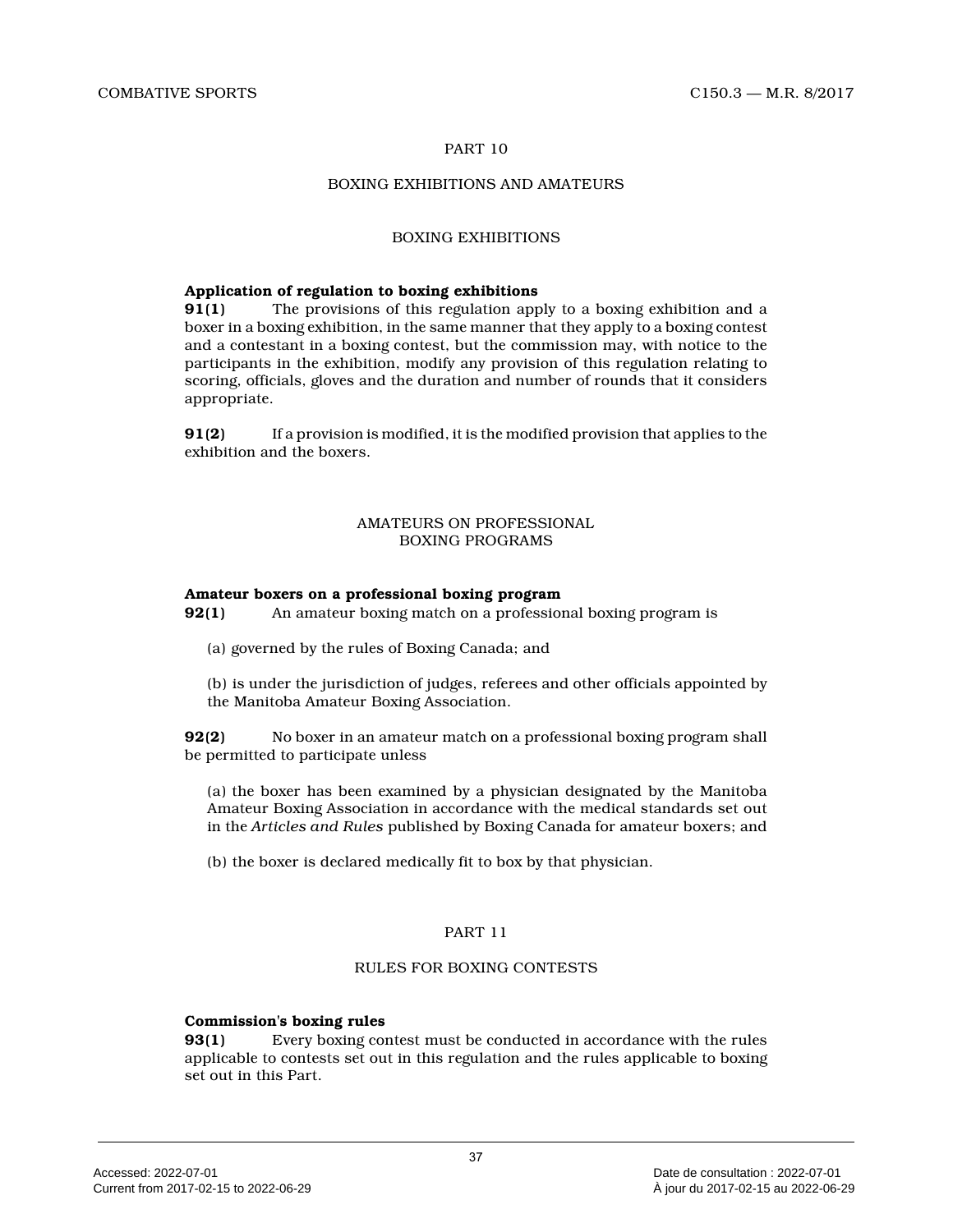**93(2)** Every promoter of a contest must ensure that the rules of boxing are complied with in respect of a boxing contest.

#### **Preliminary inspection**

**94** Before a contest begins, the referee or a representative of the commission must

(a) check the bandages, gloves, mouthpieces and foul-proof guards of the contestants; and

(b) ensure that no unauthorized foreign substances have been applied to the gloves, bandages, uniforms or bodies of the contestants.

#### **Final instructions by referee**

**95** Before a contest begins, the referee must call the contestants together and give them their final instructions. A contestant may be accompanied by his or her chief second and, if required, by an interpreter.

#### **Shaking hands**

**96** After receiving final instructions from the referee, the contestants must shake hands and retire to their respective corners.

#### **Number of rounds**

**97(1)** No boxing contest shall be more than 12 rounds in length.

**97(2)** Boxing contests must only be scheduled for 4, 6, 8, 10 or 12 rounds, unless otherwise approved by the commission.

**97(3)** For any contest or class of contestants, the commission may establish or limit the number of rounds of a boxing contest within the maximum of 12 rounds.

**97(4)** Boxing rounds must be of three minutes' duration and there must be a rest period of one minute between rounds.

#### **Major fouls**

**98(1)** The following are major fouls in a boxing contest:

(a) hitting an opponent who is down or is rising from being down;

- (b) using his or her knee against an opponent;
- (c) purposely going down without being hit;

(d) failing persistently to heed the warnings of the referee concerning low blows or other minor fouls;

- (e) using a pivot blow or rabbit punch;
- (f) exhibiting dangerous or unsportsmanlike conduct in the ring;
- (g) deliberately butting.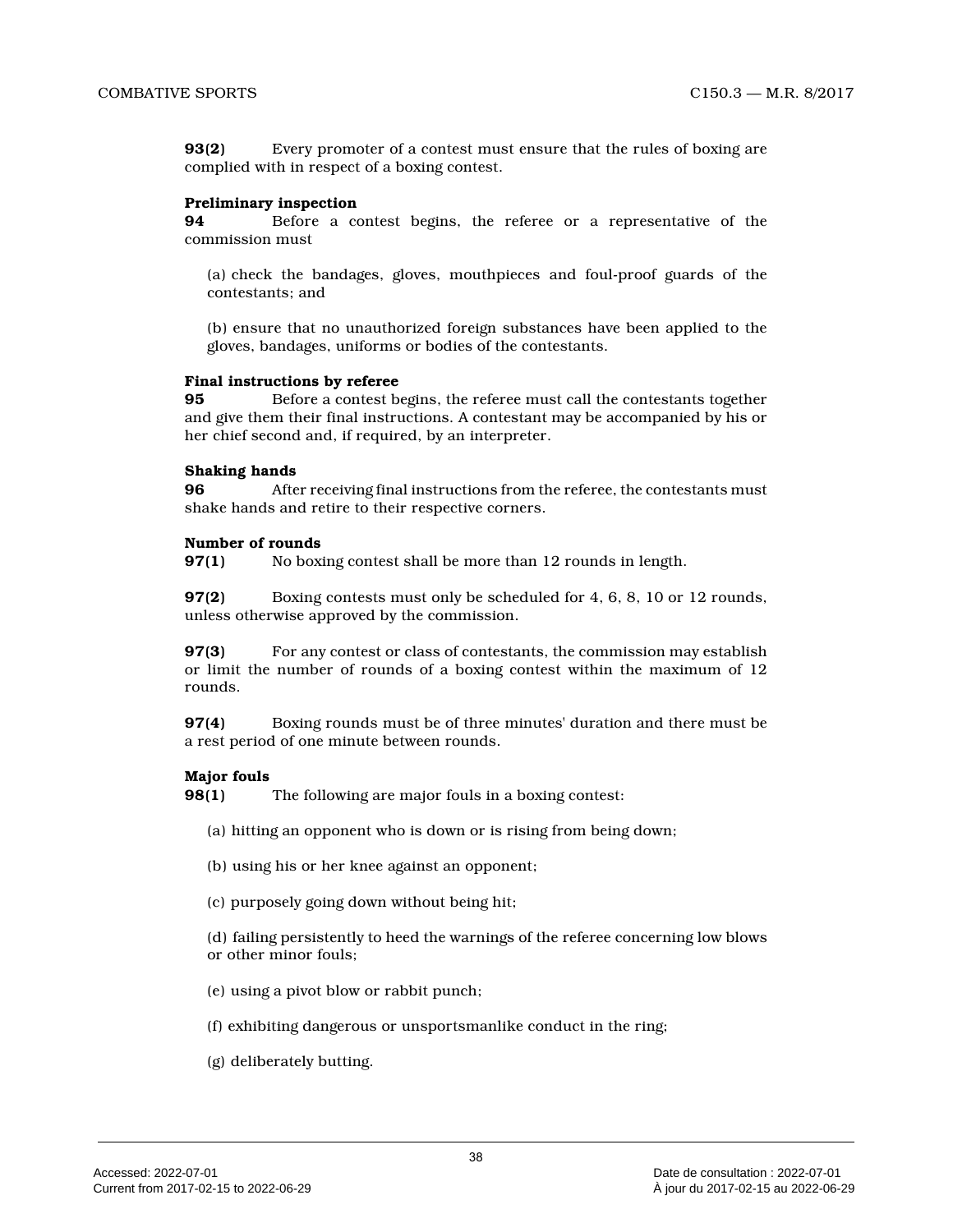**98(2)** If a contestant commits a major foul that the referee considers deliberate, the referee must either disqualify the offending contestant and award the contest to the fouled contestant, or award the entire round to the fouled contestant.

#### **Minor fouls**

**99(1)** The following are minor fouls in a boxing contest:

- (a) holding an opponent;
- (b) deliberately maintaining a clinch;
- (c) hitting with the inside or butt of the hand, wrist, or elbow;
- (d) hitting with a backhand blow;
- (e) hitting with a low blow;
- (f) hitting or flicking with an open glove;
- (g) wrestling or roughing at the ropes;
- (h) deliberately striking at that part of the body over the kidneys;
- (i) hitting on the break.

**99(2)** When a minor foul occurs, the referee must determine whether the offending boxer should be warned or should lose points. If the same minor foul occurs three times in a contest, the referee must automatically order that points be deducted.

#### **Informing judges of deduction**

**100** A referee who deducts points from a contestant must inform the judges immediately.

#### **Reporting fouls**

**101** If a contestant is penalized with a deduction of points in three or more rounds because of fouls, the referee must report the matter to the commission within 24 hours after the contest.

#### **Accidental fouls**

**102(1)** A referee who determines that there has been an accidental foul must determine whether

(a) the boxer who has been fouled is able to continue; and

(b) the chances of winning for the boxer who has been fouled have been seriously prejudiced by the foul.

**102(2)** If the referee determines that the chances of the boxer winning the contest have not been seriously prejudiced under clause (1)(b), the referee may order the contest to continue after an interval of no more than five minutes.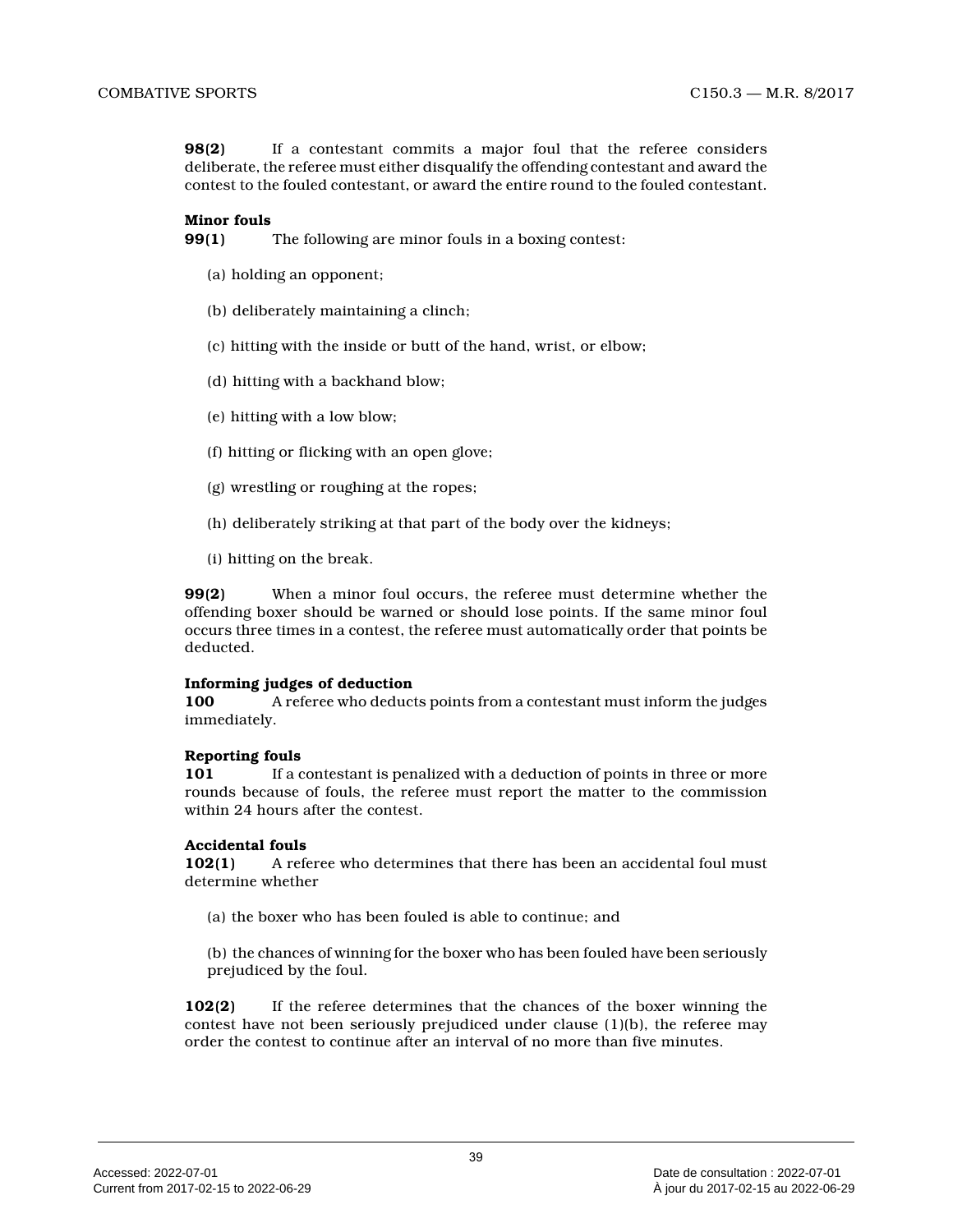**102(3)** The referee must inform the commission's representative of his or her determination that the foul was accidental.

#### **Accidental injury**

**103(1)** When the referee determines, either alone or in consultation with the judges, that a contestant has been injured by accident and is unable to continue,

(a) if four rounds have not been completed, the referee must declare that the contest has resulted in no decision;

(b) if four or more rounds have been completed, the referee must award a technical decision to the contestant who is ahead in points on the score cards at the time of the injury; and

(c) a technical draw is to be declared when both contestants are unable to continue due to accidental fouls or legal blows.

**103(2)** For the purpose of subsection (1), four rounds are completed when the bell rings indicating the end of the fourth round.

#### **Injury caused by minor foul**

**104(1)** If a boxer intentionally commits a minor foul and, as a result, his opponent suffers a cut and is unable to continue, the offender must be declared the loser by disqualification.

**104(2)** If, despite an injury described in subsection (1), the opponent is able to continue, the referee must penalize the offender by deducting points, the number of which must depend on the severity of the offence, and must also advise the judges and a representative of the commission that the injury was caused by an intentional minor foul.

**104(3)** If a boxer who suffers an injury described in subsection (1) is able to continue following the injury but in a subsequent round is unable to continue solely because of the injury, the referee must stop the contest and declare

(a) a technical draw, when the injured boxer is even or behind in points on the score cards; or

(b) a technical decision, when the injured boxer is ahead in points on the score cards.

#### **Injuries to contestants committing fouls**

**105** If a contestant injures himself trying to foul an opponent, the referee must take no action in favour of the contestant, and the injury must be considered as having been produced by a fair blow from the opponent.

#### **When a contestant is "down"**

**106(1)** A contestant is down if, as a result of a legal blow from an opponent,

(a) any part of the contestant's body other than the bottoms of the feet are on the ring floor;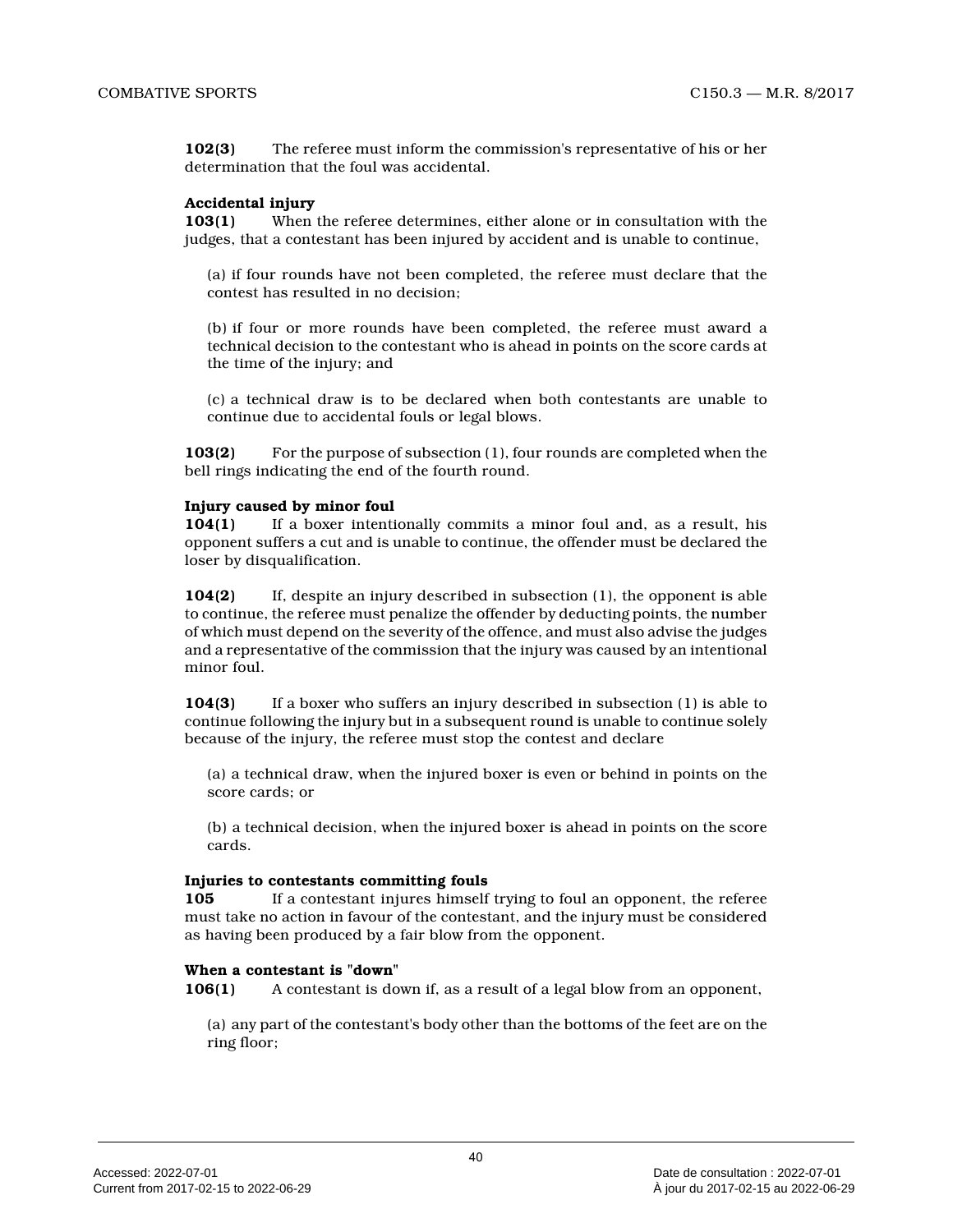- (b) the contestant is hanging helplessly on the ring ropes; or
- (c) the contestant is rising from a down position.

**106(2)** If a contestant is down, the opponent must retire to the farthest neutral corner and remain there until the count is completed, and if the opponent fails to do so, the referee and the timekeeper must suspend the count until the opponent has done so.

**106(3)** If a contestant who is down rises before a count of ten is reached, and again goes down without being struck by the opponent, the referee must resume the count where the referee left off.

#### **Mandatory eight count**

**107(1)** A contestant who is knocked down from a legal blow, as opposed to a slip or fall, must take a mandatory count of eight.

**107(2)** If the contestant is on his or her feet when the count of eight is reached, the referee may examine the contestant to determine whether the contestant is fit to continue.

**107(3)** If the referee is satisfied that the contestant is fit to continue, the referee must order the contest to continue without loss of time.

#### **Contestant out of ring**

**108** A contestant who has fallen out of the ring or who has been knocked out of the ring must immediately return, unassisted, to the ring.

#### **Failure to return to ring**

**109** A contestant who has fallen out of the ring or who has been knocked out of the ring as a result of legal blows must be deemed to be down and must be considered by the referee to be knocked out unless the contestant returns to the ring unassisted before a count of 20 is reached.

#### **Count of 10**

**110** If a contestant is down when the referee calls the count of 10, the referee must wave both arms indicating that the contestant has been knocked out, and the timekeeper must announce the time at which the knockdown count was completed.

#### **Slips and falls**

**111** If a contestant slips, falls or is wrestled down without legal blows being delivered by an opponent, the contestant must be ordered to his or her feet immediately by the referee and failure to rise is sufficient cause for disqualification.

#### **Knockdown continuing after round**

**112** If a round ends before the count of 10, the counting must continue and the contestant who is down must not be counted out unless the contestant remains down for the full count of ten, and the knockout must be deemed to have occurred and recorded as having occurred in the round just ended.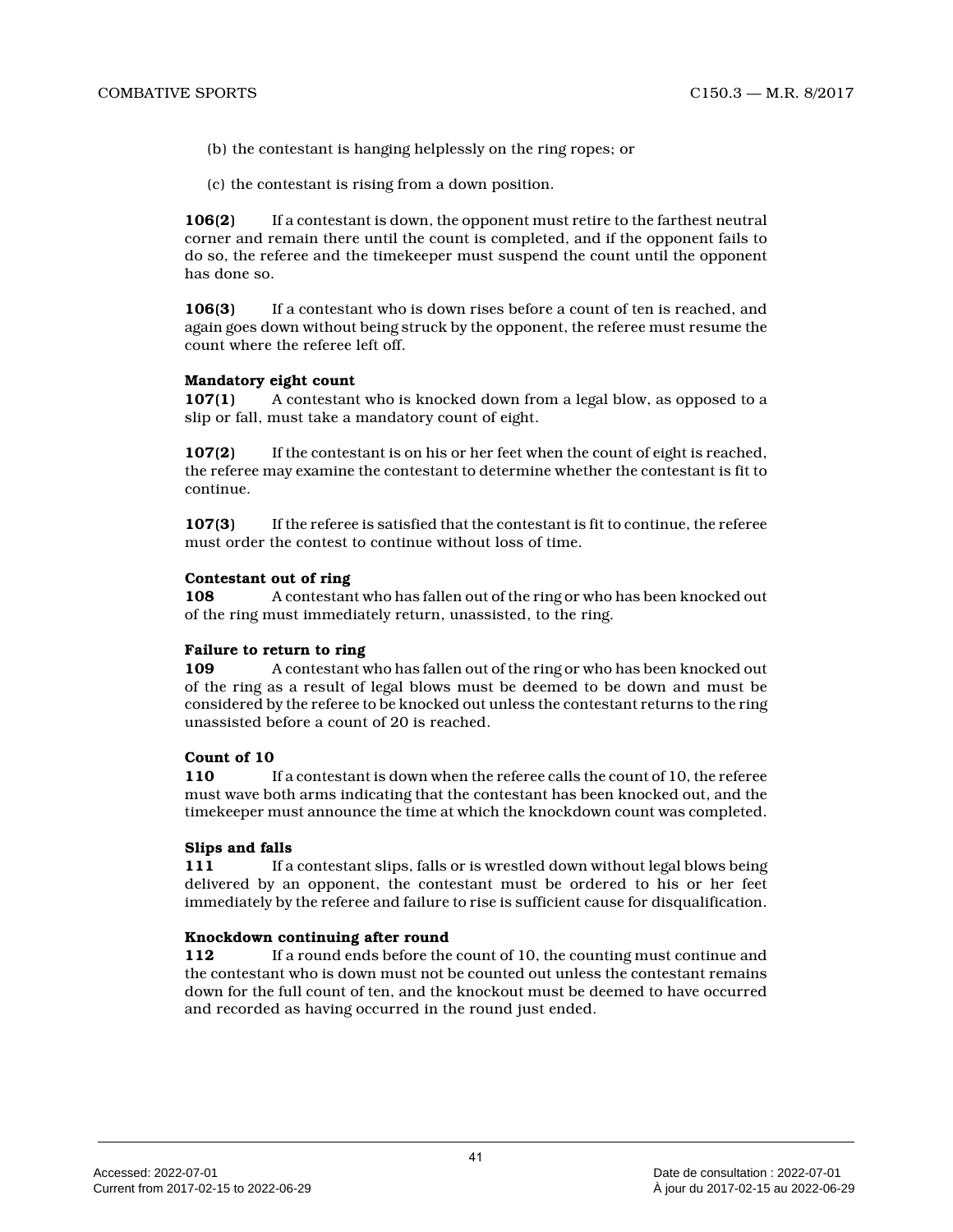#### **Timekeeper to signal**

**113** If a round ends during a knock down, the timekeeper must sound the gong once, indicating the end of the round.

#### **Failure to answer bell**

**114** If a contestant fails to answer the bell beginning the next round, the referee must declare the opponent the winner by a technical knockout, which must be recorded as having taken place in the round that has begun.

#### **Stop of contest between rounds**

**115** A referee who decides to stop a contest between rounds must wait until the bell begins the next round before declaring a knockout, and the knockout must be recorded as having taken place in the round just begun.

#### **Technical knockouts**

**116(1)** A technical knockout is the termination of a contest by the referee for any reason other than a count out or a disqualification.

**116(2)** If a contest is terminated by a technical knockout, the referee must instruct the ring announcer to announce the decision.

**116(3)** If a contestant sustains an injury, including a cut, produced by a fair blow, such that the contest, in the opinion of the referee, should not continue, the referee must declare the opponent the winner by technical knockout.

**116(4)** If a contestant falls to the floor, feigning injury because of a low blow, or other minor foul, the referee, whether or not a minor foul has actually been committed, must start a count.

**116(5)** A chief second of a contestant may, by stepping onto the ring apron, indicate to the referee at any time during the contest that the second wishes the contestant to retire from the contest, in which case the referee must declare the contest ended by a technical knockout.

**116(6)** A referee may stop a contest at any time and declare a winner by technical knockout if, in the referee's opinion,

(a) a contestant has not honestly competed in the contest;

(b) a contestant is guilty of misconduct or an act detrimental to the sport of boxing, in which case the referee must award the contest to the opponent by technical knockout;

- (c) the contest is too one-sided; or
- (b) a contestant has suffered a serious injury.

#### **Suspension to consult ring physician**

**117** If in the referee's opinion a contestant appears to be injured and unable to continue, the referee may suspend the progress of a contest by calling time out in order to consult the ring physician on the advisability of permitting the contest to continue.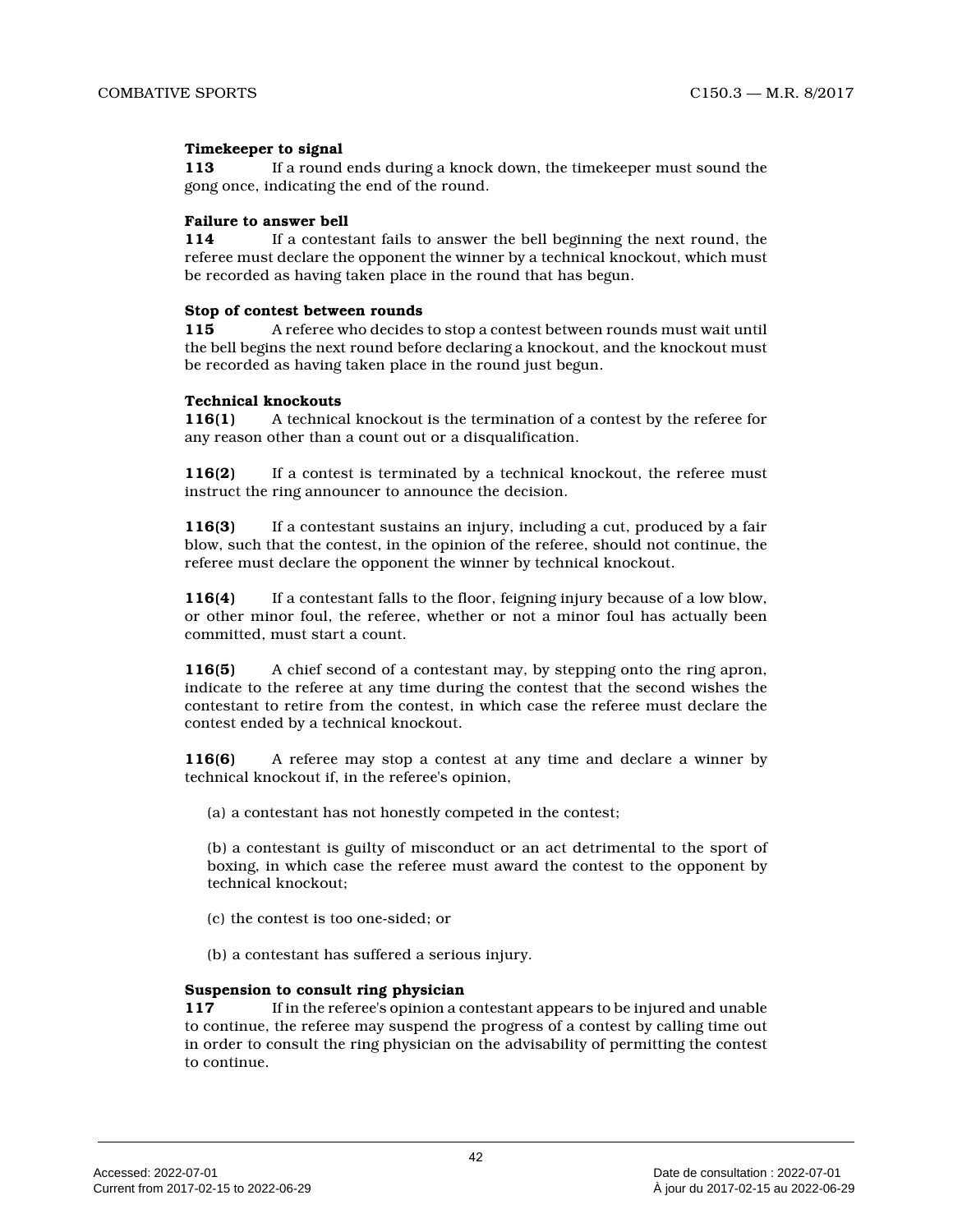#### **Words of command**

**118(1)** The referee must use the following three words of command:

- (a) "stop", when ordering the contestants to cease boxing;
- (b) "box", when ordering the contestants to commence boxing;
- (c) "break", when breaking a clinch.

**118(2)** Upon a command of "break", the contestants must step back before continuing to box.

#### **Touching contestants**

**119** The referee must not touch a contestant unless one or both contestants fail to obey the "break" command.

#### **Boxing outside ring**

**120** No contestant shall compete outside the ring.

#### **Violations by others**

**121** Any violation of the rules applicable to a contest, as set out in this regulation, by a manager, second, assistant or trainer is a ground for disqualification of the contestant with whom the manager, second, assistant or trainer is associated, at the discretion of either the referee or the representative of the commission, at any time before, during or after the contest.

#### **Contestants to leave ring**

**122** After the decision of the judges has been announced, both contestants and their seconds must leave the ring promptly and retire to their respective dressing rooms.

#### **Extension of rest period**

**123** If a contestant requires a medical examination between rounds, the rest period between rounds may be extended beyond 60 seconds by the ring physician, who must signal a time-out if it is apparent that more than 60 seconds is required.

#### **Dropping mouth protector**

**124(1)** If a contestant loses a mouth protector during the progress of a round, the referee must

- (a) call a time-out as soon as is practical;
- (b) retrieve the mouth protector; and
- (c) have it washed and replaced.

**124(2)** If a contestant, in the opinion of the referee, deliberately spits out a mouth protector during the course of a contest,

(a) the contestant must be given a warning for the first occurrence;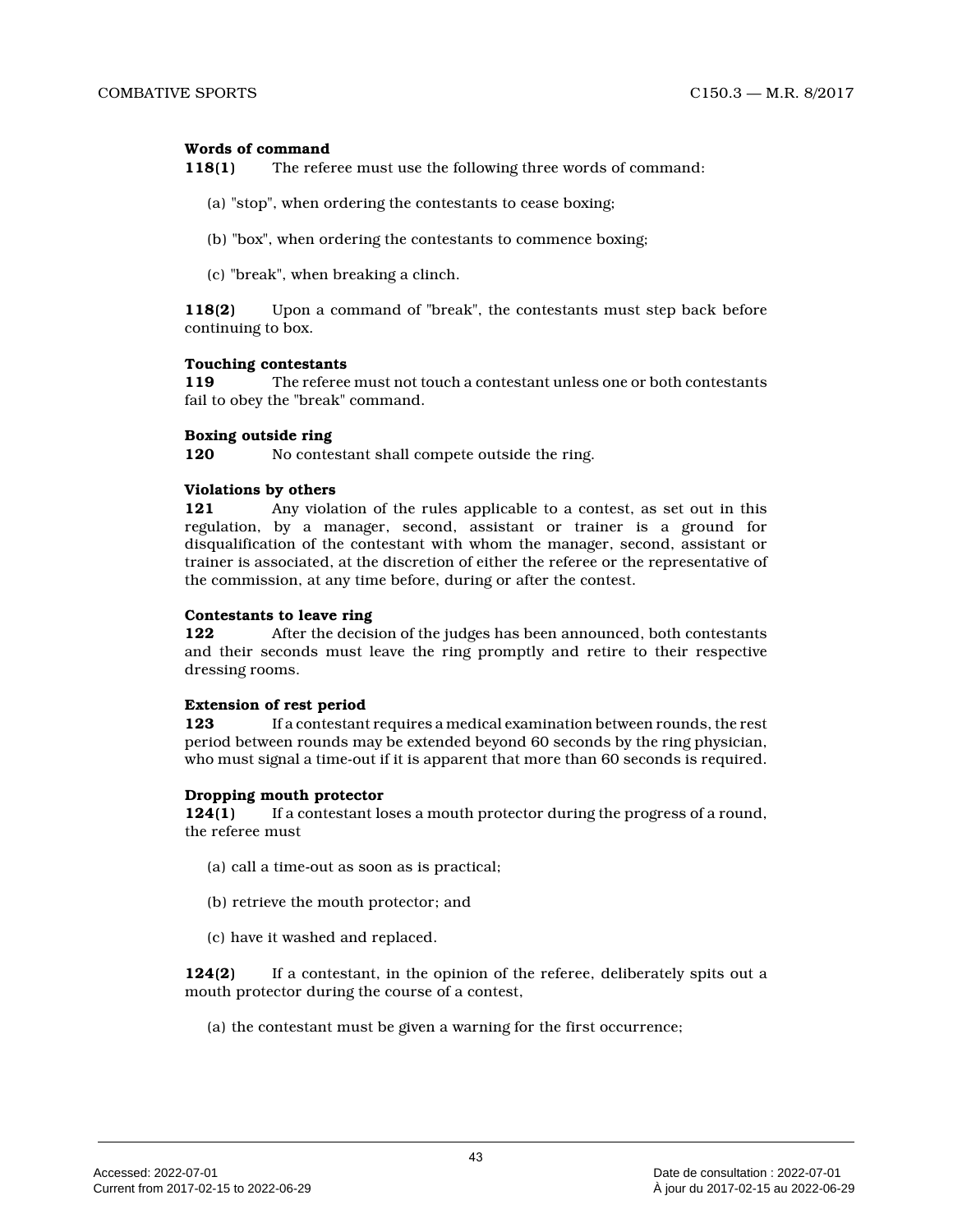(b) a point must be deducted for the second occurrence; and

(c) the offending contestant must be disqualified for the third occurrence in a contest or have a point deducted.

#### **Suspension of progress for cause**

**125(1)** The referee, of the referee's own volition or on the direction of a representative of the commission, may stop or suspend the progress of a contest because of extenuating circumstances.

#### **125(2)** If the referee stops a contest and

(a) fewer than half of the scheduled number of rounds have been completed, the referee must declare the contest a draw; or

(b) half or more than half of the scheduled number of rounds have been completed, the decision must be awarded to the contestant with the most points.

#### PART 12

#### RULES FOR MIXED MARTIAL ARTS CONTESTS

#### **Commission's MMA rules**

**126** Every mixed martial arts contest must be conducted in accordance with the rules applicable to contests set out in this regulation and the rules applicable to mixed martial arts set out in this Part.

#### **Applicable rules**

**127** The following rules with respect to boxing contests apply to mixed martial arts contests:

- (a) section 94 (preliminary inspection before contest begins);
- (b) section 95 (final instructions);
- (c) section 96 (shaking hands);
- (d) section 120 (boxing outside ring);
- (e) section 121 (violations by others);
- (f) section 122 (contestants to leave ring);
- (g) section 124 (dropping mouth protector).

#### **Rounds and rest periods in MMA contests**

**128(1)** The duration of a round for a mixed martial arts contest must be between three and five minutes, as established by the commission.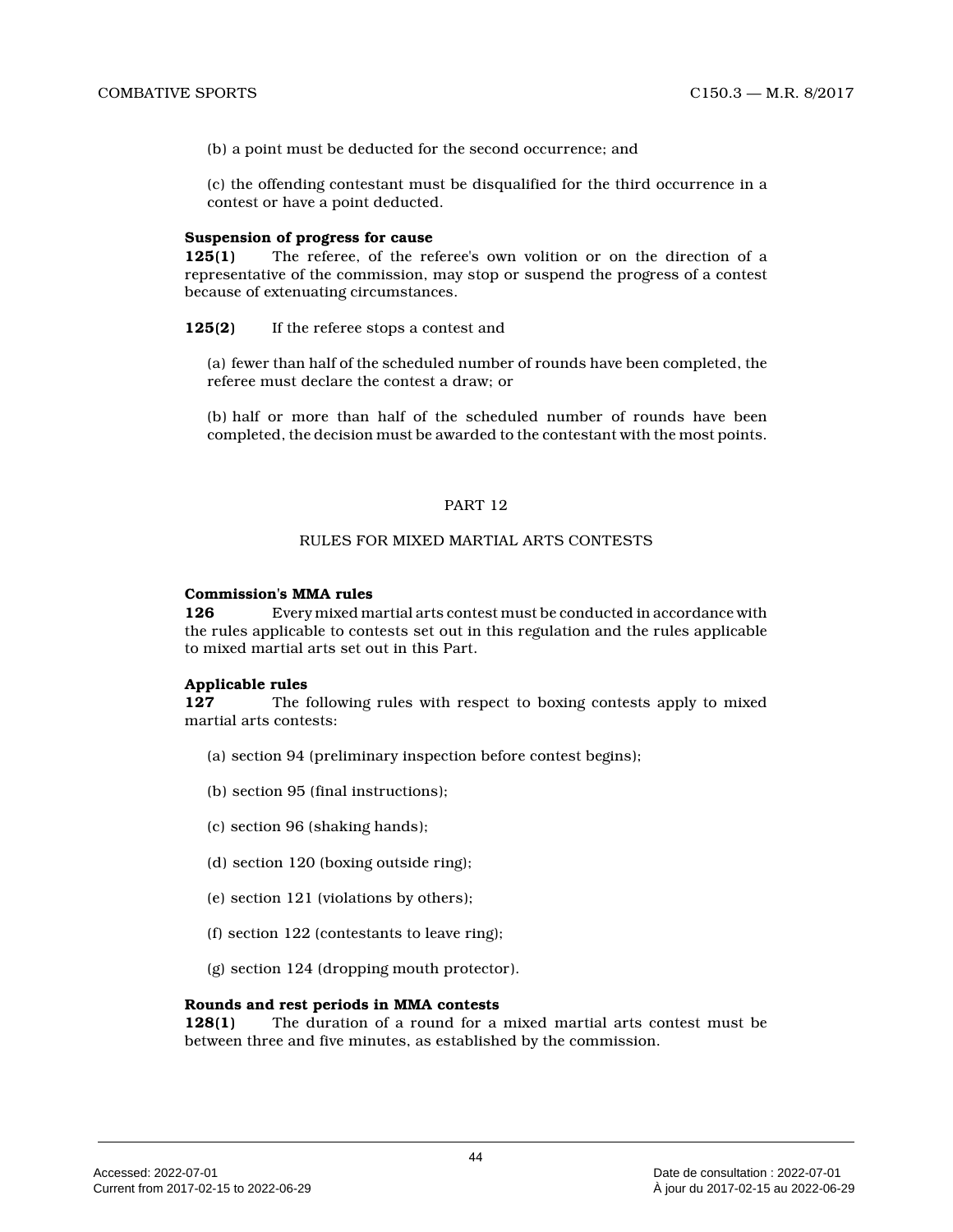**128(2)** There must be a rest period of one minute between rounds.

#### **Judging rounds and scoring systems**

**129** The following rules apply to scoring a mixed martial arts contest and determining the winner of a round:

- 1. All contests must be evaluated and scored by three judges.
- 2. Scoring a contest must be based on the 10 Point Must Scoring System referred to in section 74.
- 3. Subject to item 4, judges are to evaluate the following mixed martial arts techniques:
	- (a) effective striking and grappling;
	- (b) effective aggressiveness;
	- (c) effective control of the fighting area.
- 4. Evaluations are to be made in the order in which techniques appear in item 3, but a technique set out in item 3(b) or (c) is to be evaluated only if the judge has not yet found an advantage.
- 5. Effective striking is judged by determining the total number of legal blows that have immediate or cumulative impact with the potential to contribute to the end of the contest. Immediate impact weighs more heavily than cumulative impact.
- 6. Effective grappling is judged by considering the number of successful executions of legal takedowns, submission attempts, achievement of advantageous positions and reversals that produced immediate or cumulative impact with the potential to contribute to the end of the contest. Immediate impact weighs more heavily than cumulative impact.
- 7. Effective aggressiveness means making aggressive attempts to finish the contest that have an impact with the potential to contribute to the end of the contest.
- 8. Control of the fighting area is judged by determining who is dictating the pace, location and position of the contest.
- 9. The following objective scoring criteria must be utilized by the judges when scoring a round:

(a) a round is to be scored as a 10-10 round when both contestants have competed for the duration of the round and no difference or advantage is evident;

(b) a round is to be scored as a 10-9 round when a contestant wins by a close margin;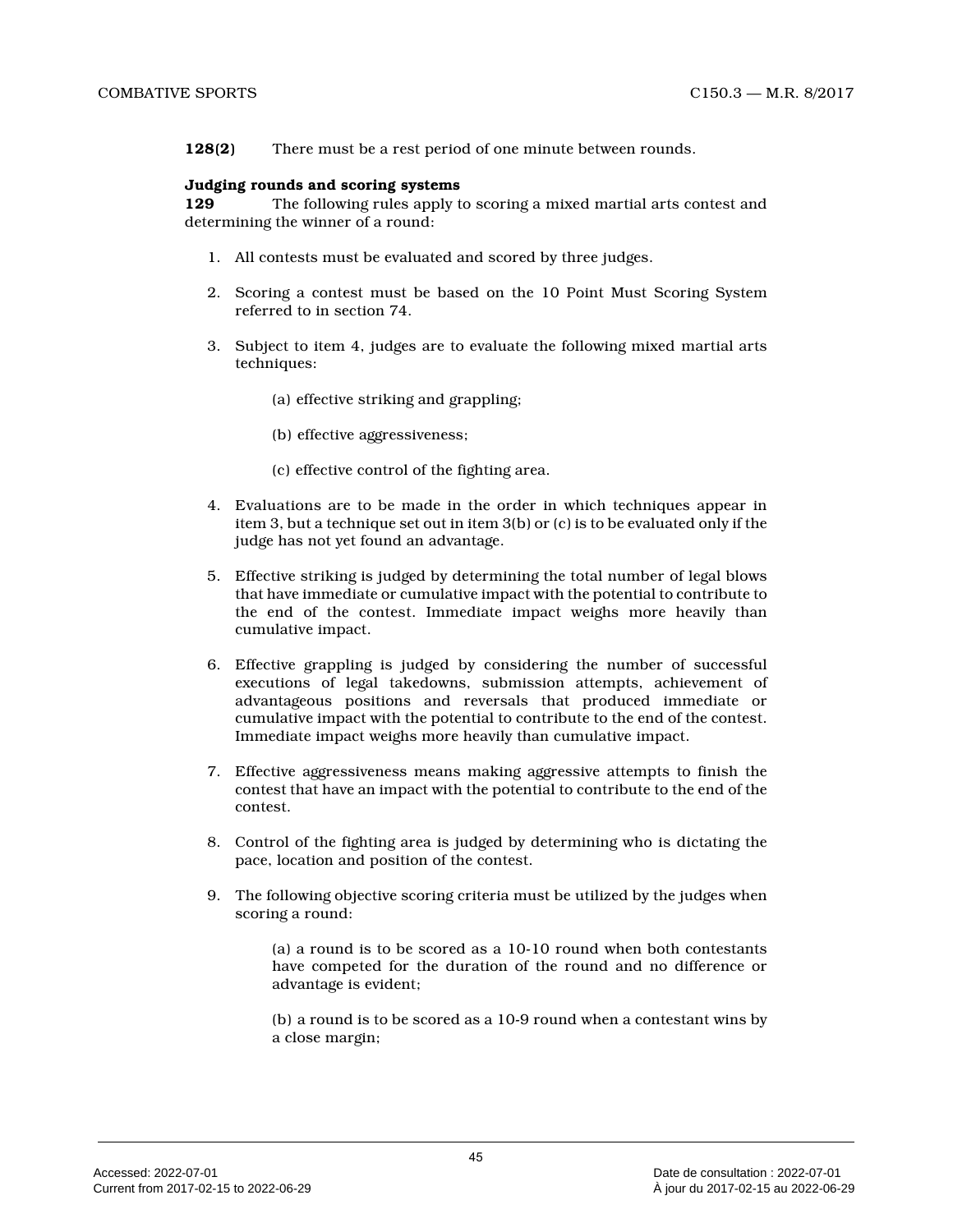(c) a round is to be scored as a 10-8 round when a contestant wins by a large margin;

(d) a round is to be scored as a 10-7 round when a contestant completely overwhelms their opponent in effective striking or grappling.

#### **Warnings**

**130(1)** The referee must issue a single warning for the following infractions:

- (a) the holding or grabbing of the fence;
- (b) the holding of an opponent's shorts or gloves;
- (c) the presence of more than one second on the fighting area perimeter.

**130(2)** If the prohibited conduct persists after the initial warning, a penalty must be issued. The penalty may result in a deduction of points or a disqualification from the contest.

#### **Deduction of points**

**131(1)** If a contestant fouls his or her opponent during a mixed martial arts contest, the referee may penalize the contestant by deducting points from his or her score, whether or not the foul was intentional.

**131(2)** The referee may determine the number of points to be deducted in each instance and must base the determination on the severity of the foul and its effect upon the opponent.

#### **Points deducted for a foul**

**132(1)** When the referee determines that it is necessary to deduct a point or points because of a foul, the referee must warn the offending contestant to be assessed.

**132(2)** The referee must, as soon as it is practical after the foul, notify the judges and both contestants of the number of points, if any, to be deducted from the score of the offending contestant.

**132(3)** Any point or points to be deducted for any foul must be deducted in the round in which the foul occurred and may not be deducted from the score of any subsequent round.

#### **Results of a mixed martial arts contest**

**133** A mixed martial arts contest may end under the following results:

- (a) submission by
	- (i) physical tap out, or
	- (ii) verbal tap out;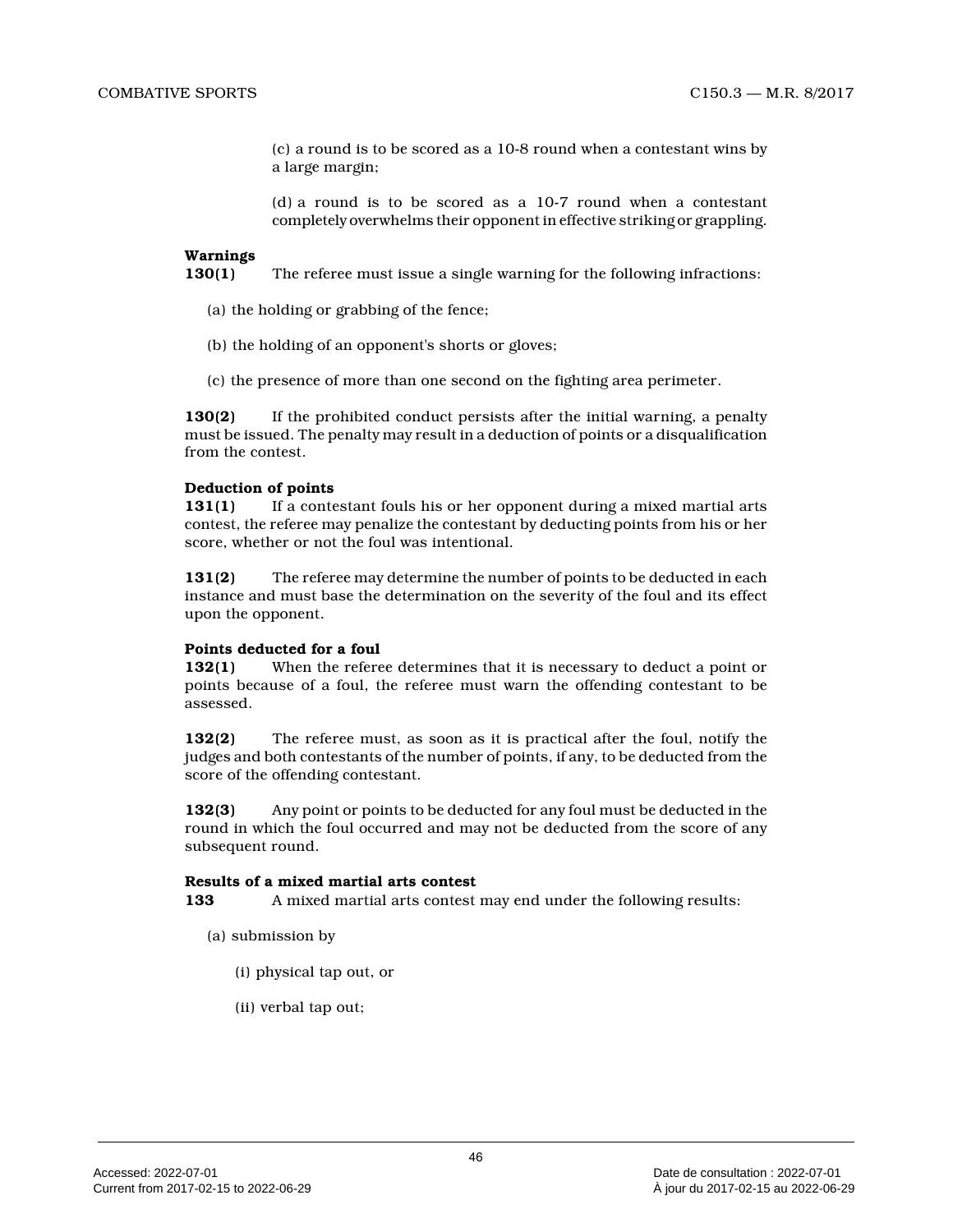- (b) decision via the scorecards, including
	- (i) unanimous decision,
	- (ii) majority decision, or
	- (iii) split decision;
- (c) draw, including
	- (i) unanimous draw,
	- (ii) majority draw, or
	- (iii) split draw;
- (d) technical decision;
- (e) technical draw;
- (f) knockout (KO);
- (g) technical knockout (TKO);
- (h) disqualification;
- (i) forfeit;
- (j) no contest.

#### **Acts that are fouls**

**134** Acts that constitute fouls in a mixed martial arts contest include the following:

- 1. Butting with the head.
- 2. Eye gouging of any kind.
- 3. Biting or spitting at an opponent.
- 4. Fishhooking.
- 5. Hair pulling.
- 6. Spiking an opponent's head or neck into the canvas.
- 7. Strikes to the spine, including the coccyx, or to the back of the head.
- 8. Throat strikes of any kind, including grabbing the trachea.
- 9. Fingers outstretched toward an opponent's face or eyes.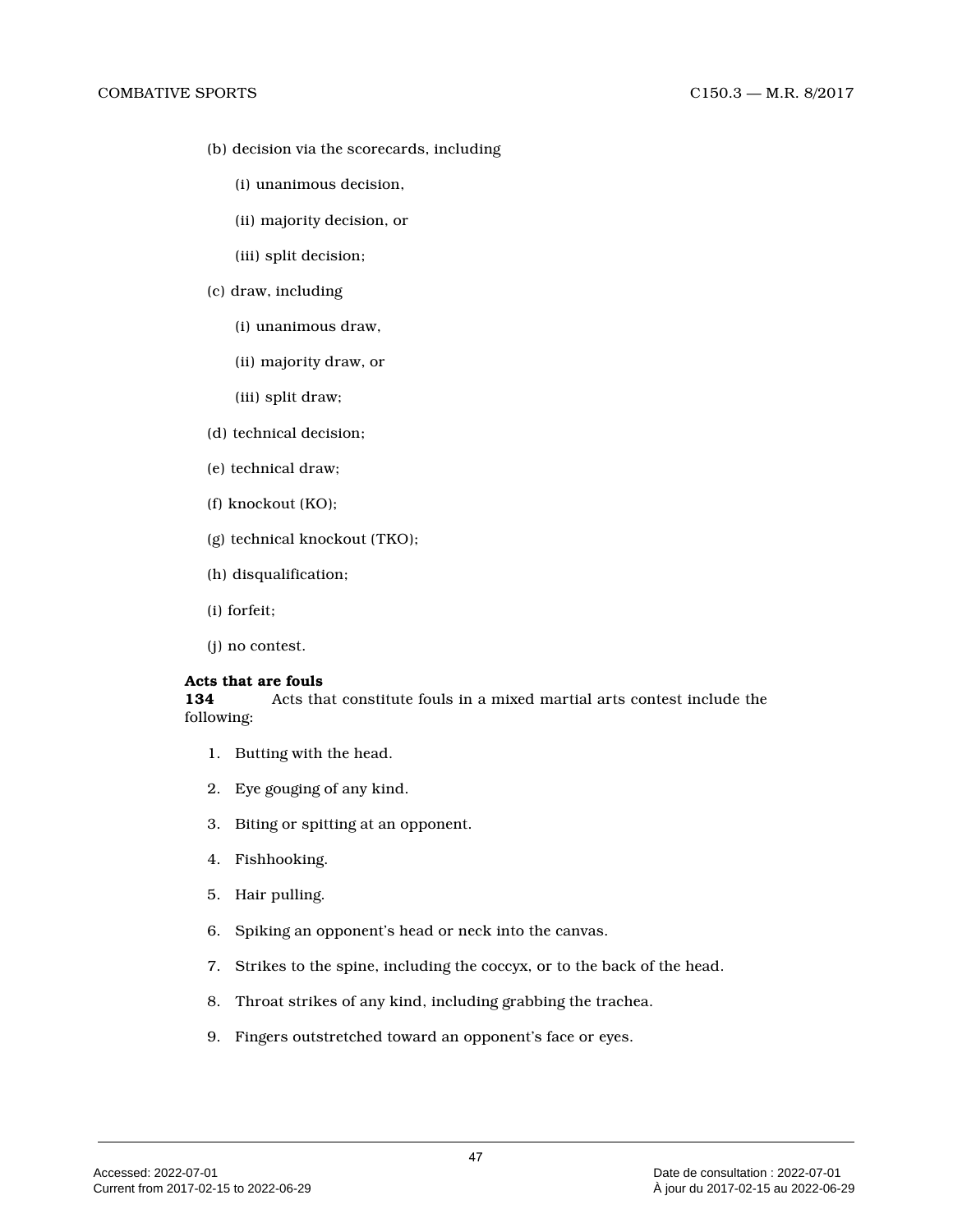- 10. Striking an opponent with a downward pointing elbow.
- 11. Groin attacks of any kind.
- 12. Kicking or kneeing the head of a grounded opponent.
- 13. Stomping a grounded opponent.
- 14. Holding an opponent's gloves or shorts.
- 15. Grabbing or holding the fence or ropes with fingers or toes.
- 16. Small joint manipulation.
- 17. Throwing an opponent out of the ring or fenced area.
- 18. Intentionally placing a finger in an orifice, cut or laceration of an opponent.
- 19. Clawing, pinching or twisting the flesh.
- 20. Timidity, including avoiding contact with an opponent, intentionally or consistently dropping the mouthpiece or faking an injury.
- 21. Using abusive language in the fighting area.
- 22. Flagrant disregard of the referee's instructions .
- 23. Unsportsmanlike conduct that causes injury to an opponent.
- 24. Attacking an opponent after the bell has sounded the end of the contest.
- 25. Attacking an opponent on or during the break between rounds.
- 26. Attacking an opponent who is under the referee's care.
- 27. Interference from a mixed martial artist's corner or second.
- 28. Heel kicks to the kidney.

#### **Accidental foul — contest does not continue**

**135** If the referee determines that a mixed martial arts contest may not continue because of an injury suffered as the result of an accidental foul, the contest must be declared a no contest if the foul occurs during

(a) the first two rounds of a contest that is scheduled for three rounds or less; or

(b) the first three rounds of a contest that is scheduled for more than three rounds.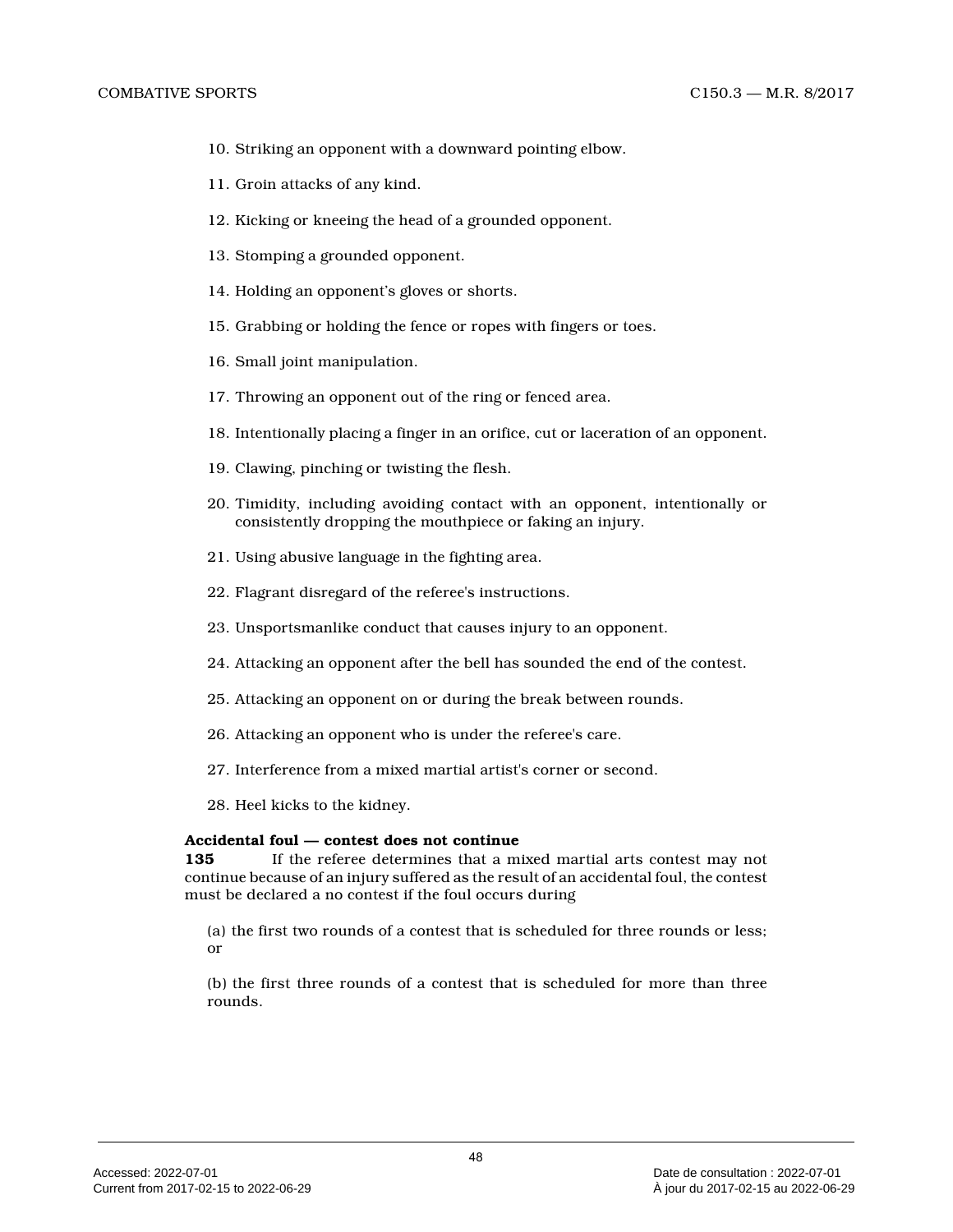#### **Ring control**

**136** The following rules apply to ring control for a mixed martial arts contest:

(a) the ropes must not interfere with ground fighting;

(b) the referee must untangle any contestants tangled in the ropes or the ring and, in the referee's discretion, restart the fight .

#### **Ground control**

**137** The following rules apply to ground control:

(a) at the referee's discretion, a mixed martial arts contest that is stalled on the ground must result in a standing restart;

(b) contestants must be protected from falling out of the ring;

(c) in the referee's discretion, if a fight on the ground is too close to the edge of the ring, the referee must restart the contest in the centre of the ring, in the same position.

#### **Determining outcome when MMA contest stopped**

**138(1)** If an accidental foul renders a contestant unable to continue the mixed martial arts contest after

(a) the completed second round of a contest that is scheduled for three rounds or less; or

(b) the completed third round of a contest that is scheduled for more than three rounds;

the outcome must be determined by scoring the completed rounds and the round during which the referee stops the contest.

**138(2)** If

(a) an injury inflicted by an accidental foul in the mixed martial arts contest later becomes aggravated by fair blows; and

(b) the referee orders the contest stopped because of the injury;

the outcome must be determined by scoring the completed rounds and the round during which the referee stops the contest.